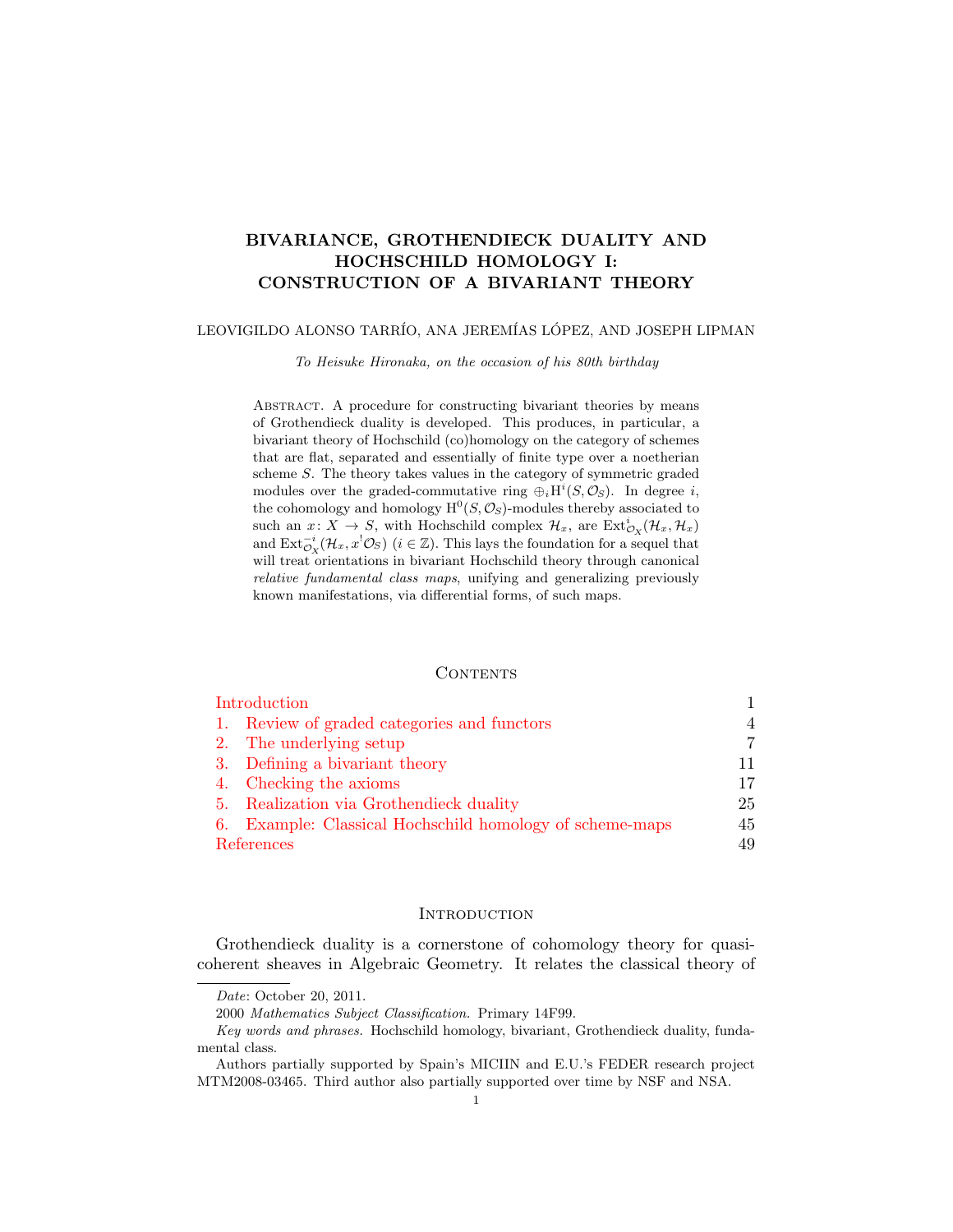the canonical linear system of a variety to an analogue of Poincaré duality. Indeed, one of the outstanding features of Grothendieck duality is the interplay between concrete and abstract aspects of the theory, the former being expressed in terms of differentials and residues, while the latter are conveyed in terms of a formalism of certain functors between derived categories—the Grothendieck operations, and a web of relations among them (see, e.g.,  $[L3]$ ). These two aspects are linked by the *fundamental class* of a scheme-map.

In its usual incarnation the fundamental class is, for a noetherian-scheme map  $x: X \to S$  that is separated, essentially finite type, perfect (i.e., of finite flat dimension or finite tor-dimension), and equidimensional of relative dimension  $n$ , a canonical derived-category map from suitably shifted topdegree relative differentials to the relative dualizing complex:

<span id="page-1-0"></span>
$$
C_{X|S} \colon \Omega_{X|S}^n[n] \to x^! \mathcal{O}_S,
$$

where  $x^{\dagger}$  is the twisted inverse image functor which is the principal actor in Grothendieck duality theory; or equivalently, a map of coherent sheaves

$$
(0.0.1) \t\t\t c_{X|S} \colon \Omega_{X|S}^n \to \omega_{X|S} := H^{-n}x^!\mathcal{O}_S,
$$

where  $\omega_{X|S}$  is the relative dualizing (or canonical) sheaf associated to x.

In case x is a smooth map,  $c_{X|S}$  is the isomorphism that is well-known from Serre duality. More general situations have been studied in various contexts, local and global, algebraic and analytic, e.g., [\[AnZ\]](#page-48-2), [\[An\]](#page-48-3), [\[AnL\]](#page-48-4), [\[KW\]](#page-48-5), [\[Kd\]](#page-48-6). In [\[L1\]](#page-48-7), there is a concrete treatment of the case when  $S =$  $Spec(k)$  with k a perfect field and X an integral algebraic scheme over k. The map  $c_{X|k}$  is realized there as a globalization of the local residue maps at the points of  $X$ , leading to explicit versions of local and global duality and the relation between them. These results are generalized to certain maps of noetherian schemes in [\[HS\]](#page-48-8). In all these approaches, an important role is played—via factorizations of x as smooth∘finite—by the case  $n = 0$ , where the notion of fundamental class is equivalent to that of traces of differential forms.

After  $[L2]$  it became clear that Hochschild homology and cohomology play a role in this circle of ideas. The connection with differentials comes via canonical maps from differential forms to sheafified Hochschild homology.

Over schemes, the theory of Hochschild homology and cohomology goes back to work of Gerstenhaber and Schack [\[GhS\]](#page-48-10) on deformation problems, see  $[BF1]$ ,  $[GeV]$ ,  $[Ca2]$  and  $[CaW]$ . Recently, more refined versions of the theory have been developed, in [\[BF1\]](#page-48-11) and [\[LV\]](#page-49-0).

Our first main task is to construct, over a fixed noetherian base scheme  $S$ , a bivariant theory [\[FM\]](#page-48-15), taking values in derived categories of complexes with quasi-coherent homology, those categories being enriched by graded modules over the graded-commutative ring  $H := \bigoplus_{i \in \mathbb{Z}} H^i(S, \mathcal{O}_S)$ .

The construction makes use of properties of the Hochschild complex  $\mathcal{H}_x$ of a separated, essentially finite-type, perfect map  $x: X \to S$ —that is, the derived-category object  $L \delta^* \mathsf{R} \delta_* \mathcal{O}_X$  where  $\delta: X \to X \times_S X$  is the diagonal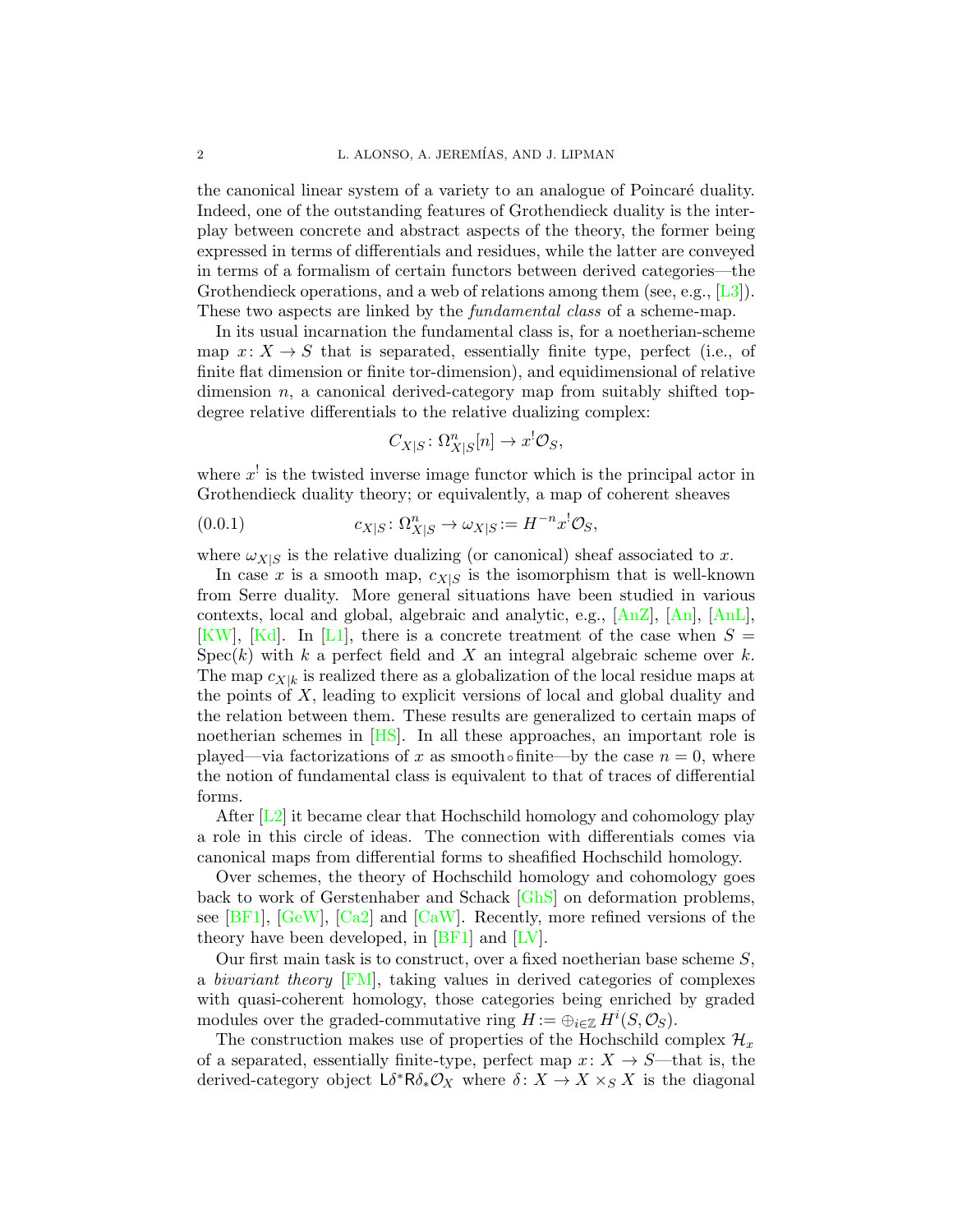map—and on basic facts from Grothendieck duality theory. (Strictly speaking, this  $\mathcal{H}_x$  should be called the "Hochschild complex" only when x is flat.) The H-module thereby associated to a morphism  $f: (X \xrightarrow{x} S) \rightarrow (Y \xrightarrow{y} S)$ of such S-schemes is

 $\mathrm{HH}^*(f):=\oplus_{i\in\mathbb{Z}}\,\mathrm{Ext}^i_{\mathcal{O}_X}(\mathcal{H}_x,f^{!}\mathcal{H}_y)=\oplus_{i\in\mathbb{Z}}\,\mathrm{Hom}_{\mathbf{D}(X)}\big(\mathcal{H}_x,f^{!}\mathcal{H}_y[i]\big),$ 

so that the associated cohomology groups are

 $HH^{i}(X|S) := HH^{i}(\text{id}_X) = \text{Ext}^{i}_{\mathcal{O}_X}(\mathcal{H}_x, \mathcal{H}_x)$ 

and the associated homology groups are

$$
\mathrm{HH}_i(X|S) := \mathrm{HH}^{-i}(x) = \mathrm{Ext}^{-i}_{\mathcal{O}_X}(\mathcal{H}_x, x^!\mathcal{O}_S).
$$

Over smooth C-schemes, these bivariant homology groups have been studied in  $[Ca1]$ , and in more sophisticated terms, in  $[CaW]$ . The bivariant cohomology groups form a graded algebra, of which the cohomology algebra in [\[Ca1\]](#page-48-16) is an algebra retract. (These bivariant groups are not to be confused with the bivariant cohomology groups in  $[L_0, \S_5, 5.1]$ .

The data constituting the bivariant theory are specified in section [3,](#page-10-0) and satisfaction of the bivariant axioms is verified in section [4.](#page-16-0) The construction is organized around purely category-theoretic properties of the derived direct- and inverse-image pseudofunctors, and of the twisted inverse image pseudofunctor (section [2\)](#page-6-0), and of  $\mathcal{H}_x$  (section [3\)](#page-10-0). This makes it applicable in other contexts where duality theory exists, such as noetherian formal schemes or certain maps of nonnoetherian schemes. Moreover, the simple properties of  $\mathcal{H}_x$  that are needed are shared, e.g., by the cotangent complex of x, or by the "true" Hochschild complex in  $[BF1]$ .

Section [5](#page-24-0) is devoted to showing that the formal properties in section [2](#page-6-0) do come out of Grothendieck duality for separated essentially-finite-type perfect maps of noetherian schemes. It is only recently that duality theory has been made available for essentially-finite-type, rather than just finite-type, maps (see  $[Nk2]$ ), making possible a unified treatment of local and global situations. That theory requires the tedious verification of commutativity of a multitude of diagrams, and more of the same is needed for our purposes. That accounts in part for the length of section [5;](#page-24-0) but there is more to be checked, for example because of the upgrading of results about derived categories to the  $H$ -graded context. Thus the bivariant Hochschild theory, though quickly describable, as above, encompasses many relations.

To put the present results in context, let us discuss very briefly our second main task, to be carried out in the sequel to this paper—namely, to develop the notion of the *fundamental class* of an  $f$  as above. This is an element

$$
\varrho(f) := \mathbf{c}_f(\mathcal{O}_Y) \in \mathbf{HH}^0(f).
$$

In particular, when  $y = id_S$ , one gets a map in  $HH^0(x) = HH_0(X|S)$ ,

$$
\varrho(x)\colon \mathcal{H}_x\to x^!\mathcal{O}_S,
$$

which together with a natural map  $\Omega^i_{X|S} \to H^{-i} \mathcal{H}_x$  gives a map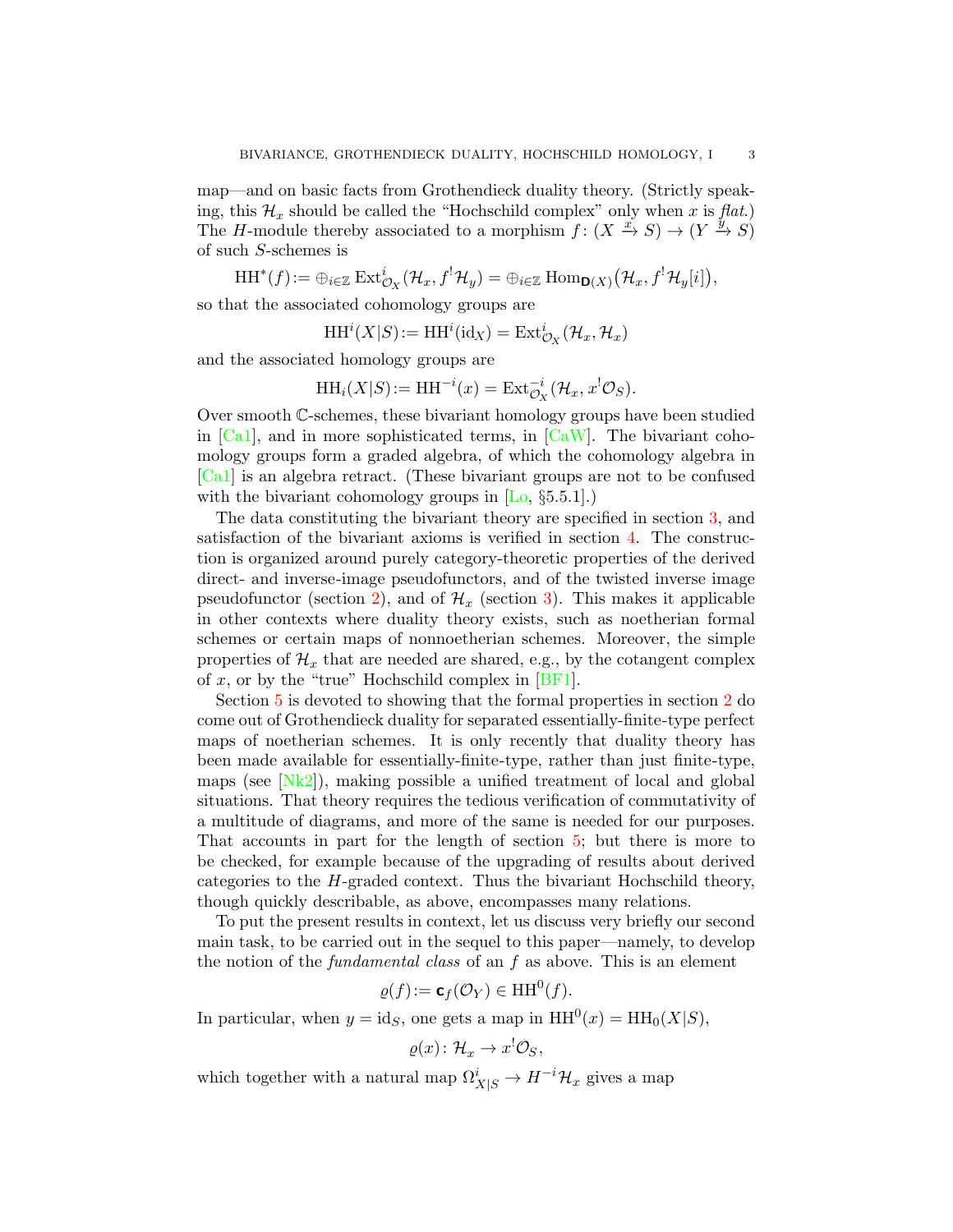$$
\Omega^i_{X|S} \to H^{-i}x^! \mathcal{O}_S \qquad (i \ge 0),
$$

that generalizes  $(0.0.1)$  when x is flat, separated, and essentially finite type.

Two basic properties of the fundamental class are:

1) Transitivity vis-à-vis a composite map of S-schemes  $X \stackrel{u}{\rightarrow} Y \stackrel{v}{\rightarrow} Z$ , i.e.,

$$
\mathbf{c}_{vu} = u^! \mathbf{c}_v \circ \mathbf{c}_u v^*.
$$

2) Compatibility with essentially étale base change.

Transitivity gives in particular that  $\mathbf{c}_{vu}(\mathcal{O}_Z) = u^! \mathbf{c}_v(\mathcal{O}_Z) \circ \mathbf{c}_u(\mathcal{O}_Y)$ . In terms of the bivariant product  $HH^0(u) \times HH^0(v) \rightarrow HH^0(vu)$ , this says:

$$
\varrho(vu) = \varrho(u) \cdot \varrho(v).
$$

Thus the family  $\rho(f)$  is a family of *canonical orientations*, compatible with essentially étale base change, for the flat maps in our bivariant theory  $[FM,$ p. 28, 2.6.2].

With this in hand, one can apply the general considerations in [\[FM\]](#page-48-15) to obtain, for example, Gysin morphisms, that provide "wrong-way" functorialities for homology and cohomology.

#### 1. Review of graded categories and functors

<span id="page-3-0"></span>Let there be given a graded-commutative ring  $H = \bigoplus_{i \in \mathbb{Z}} H^i$ ,

$$
hh' = (-1)^{mn}h'h \in H^{m+n} \qquad (h \in H^n, \ h' \in H^m).
$$

We will use the language of  $H$ -graded categories. So let us recall some of the relevant basic notions.

#### **1.1.** A category  $\bf{E}$  is *H*-graded if

(i) for any objects A, B in **E**, the set  $E(A, B)$  of arrows from A to B is equipped with a *symmetric graded H-module* structure:  $E(A, B)$  is a graded abelian group

$$
\mathsf{E}(A,B) = \oplus_{i \in \mathbb{Z}} \mathsf{E}^i(A,B)
$$

with both left and right graded H-module structures such that

$$
h\alpha = (-1)^{mn}\alpha h \qquad (h \in H^n, \ \alpha \in \mathbf{E}^m(A, B)),
$$

(so each of these structures determines the other); and further,

(ii) for any  $C \in \mathbf{E}$ , the composition map  $\mathbf{E}(B, C) \times \mathbf{E}(A, B) \stackrel{\circ}{\longrightarrow} \mathbf{E}(A, C)$ is graded H-bilinear: it is Z-bilinear, and such that for  $\beta \in \mathbf{E}^m(B,C)$ ,  $\alpha \in \mathbf{E}^n(A, B), h \in H$ , it holds that  $\beta \circ \alpha \in \mathbf{E}^{m+n}(A, C)$  and

$$
(h\beta)\circ\alpha = h(\beta\circ\alpha), \qquad \beta\circ(\alpha h) = (\beta\circ\alpha)h.
$$

It follows that  $(\beta h) \circ \alpha = \beta \circ (h\alpha)$ , and then that composition factors uniquely through a homomorphism of symmetric graded H-modules

$$
\mathsf{E}(B,C) \otimes_H \mathsf{E}(A,B) \to \mathsf{E}(A,C).
$$

Any full subcategory of an H-graded category  $\bf{E}$  is naturally H-graded.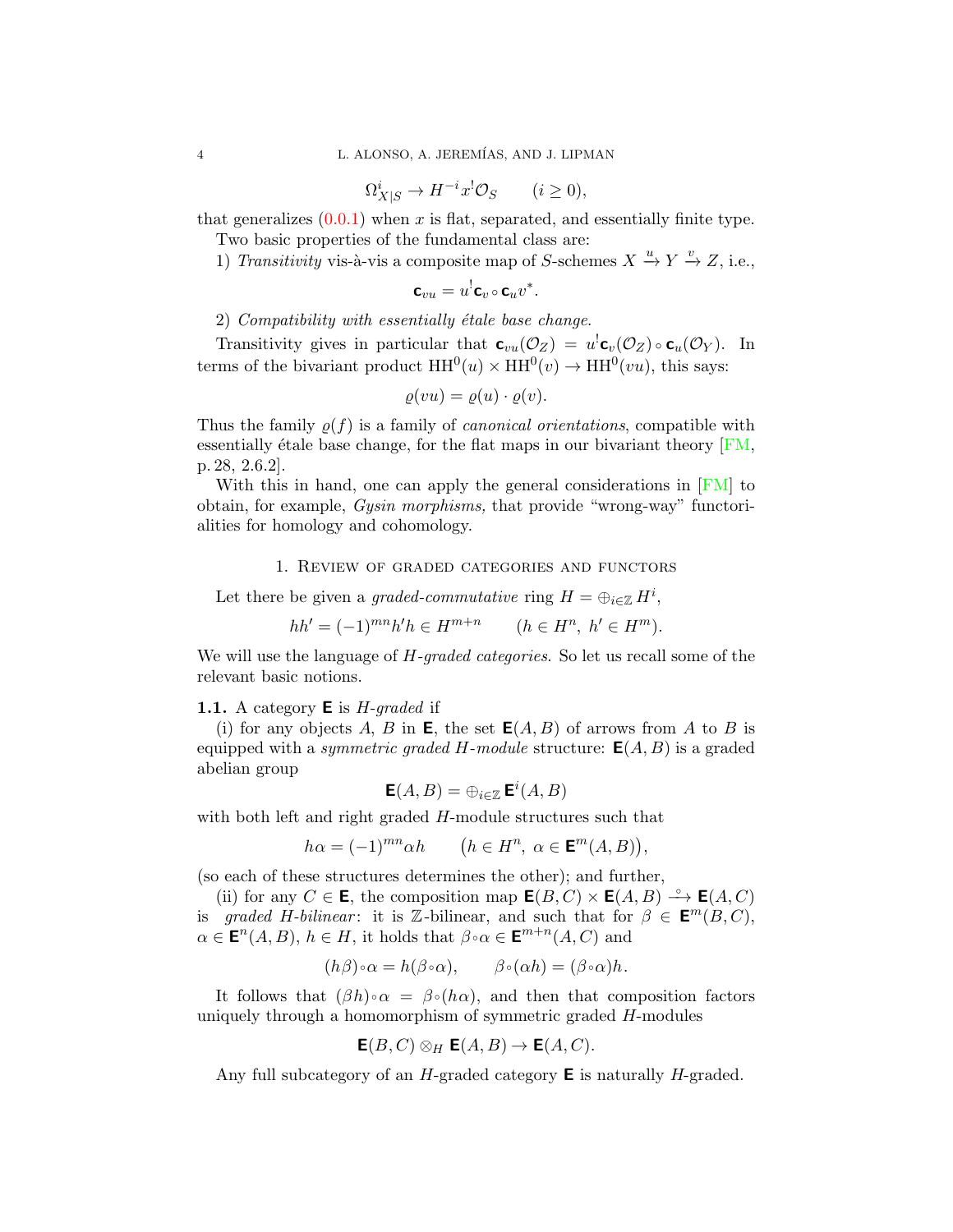<span id="page-4-0"></span>**1.1.1.** For any object A in an H-graded category  $E$ ,  $E(A, A)$  has a natural graded H-algebra structure. Indeed, the identity  $id<sub>A</sub>$ , being idempotent, is in  $\mathbf{E}^0(A, A)$ , and the map  $\tau_A: H \to \mathbf{E}(A, A)$  such that for all n and  $h \in H^n$ ,

$$
\tau_A(h) = h \operatorname{id}_A = \operatorname{id}_A h \in \mathbf{E}^n(A, A)
$$

is a graded-ring homomorphism—since

$$
(h\operatorname{id}_A)\circ(h'\operatorname{id}_A)=h(\operatorname{id}_A\circ(\operatorname{id}_A h'))=h((\operatorname{id}_A\circ\operatorname{id}_A)h')=hh'\operatorname{id}_A-
$$

that maps H to the graded center of  $E(A, A)$ —that is, for  $\alpha \in E^{m}(A, A)$ ,

$$
(h\mathrm{id}_A)\circ\alpha = h(\mathrm{id}_A\circ\alpha) = h\alpha = (-1)^{mn}(\alpha h)\circ\mathrm{id}_A = (-1)^{mn}\alpha\circ(h\mathrm{id}_A).
$$

**1.1.2.** A preadditive category is an H-graded category with  $H = \bigoplus_{i \in \mathbb{Z}} H^i$ , the graded ring such that  $H^0 = \mathbb{Z}$  and  $H^i = (0)$  for all  $i \neq 0$ .

**1.2.** Let  $\mathbf{E}_1$  and  $\mathbf{E}_2$  be H-graded categories. A functor  $F: \mathbf{E}_1 \to \mathbf{E}_2$  is said to be H-graded if the maps  $\mathbf{E}_1(A, B) \to \mathbf{E}_2(FA, FB)$   $(A, B \in \mathbf{E}_1)$  associated to  $F$  are graded  $H$ -linear.

Another H-graded functor G being given, a functorial map  $\xi: F \to G$  of degree n is a family of arrows  $\xi_A \in \mathbf{E}_2^n(FA, GA)$   $(A \in \mathbf{E}_1)$  such that for any  $\alpha \in \mathbf{E}_1^m(A, B)$ , it holds that  $(\widehat{G}\alpha) \circ \widehat{\xi}_A = (-1)^{mn} \xi_B \circ (F\alpha)$ ; in other words, the following diagram commutes up to the sign  $(-1)^{mn}$ :

(1.2.1) 
$$
FA \xrightarrow{f_A} GA
$$

$$
F_A \xrightarrow{F_A} G_A
$$

$$
FB \xrightarrow{f_B} GB
$$

Composing a functorial map of degree  $n_1$  with one of degree  $n_2$  produces one of degree  $n_1 + n_2$ .

<span id="page-4-1"></span>**1.3.** The graded center  $C = C_{\mathsf{E}}$  of an H-graded category **E** is, to begin with, the graded abelian group whose *n*-th degree homogeneous component  $\mathcal{C}^n$ consists of the degree-n self-maps of the identity functor  $id_{\mathsf{E}}$  of  $\mathsf{E}$ .

This  $\mathcal{C}_{\mathbf{E}}$  does not change when H is replaced by the trivially graded ring  $\mathbb{Z}$ . Composition of functorial maps gives a product

$$
\mathcal{C}^m \times \mathcal{C}^n \to \mathcal{C}^{m+n} \qquad (m, n \in \mathbb{Z}),
$$

for which, evidently, if  $\xi \in \mathcal{C}^m$  and  $\zeta \in \mathcal{C}^n$  then  $\xi \zeta = (-1)^{mn} \zeta \xi$ . Hence  $\mathcal{C}$  can be viewed, via the graded-ring homomorphism  $\tau: H \to \mathcal{C}$  that takes  $h \in H^n$ to the family  $\tau_A(h) = h \mathrm{id}_A \in \mathbf{E}^n(A, A)$   $(A \in \mathbf{E})$ , as a graded-commutative graded H-algebra.

For  $\xi \in \mathcal{C}^n$ , composition with  $\xi_A$  (resp.  $\xi_B$ ) maps  $\mathbf{E}^m(A, B)$  to  $\mathbf{E}^{m+n}(A, B)$ ; this produces a symmetric graded C-module structure on  $E(A, B)$ . Hence the category  $\bf{E}$  is C-graded. The original H-grading is obtained from the C-grading by restricting scalars via  $\tau$ .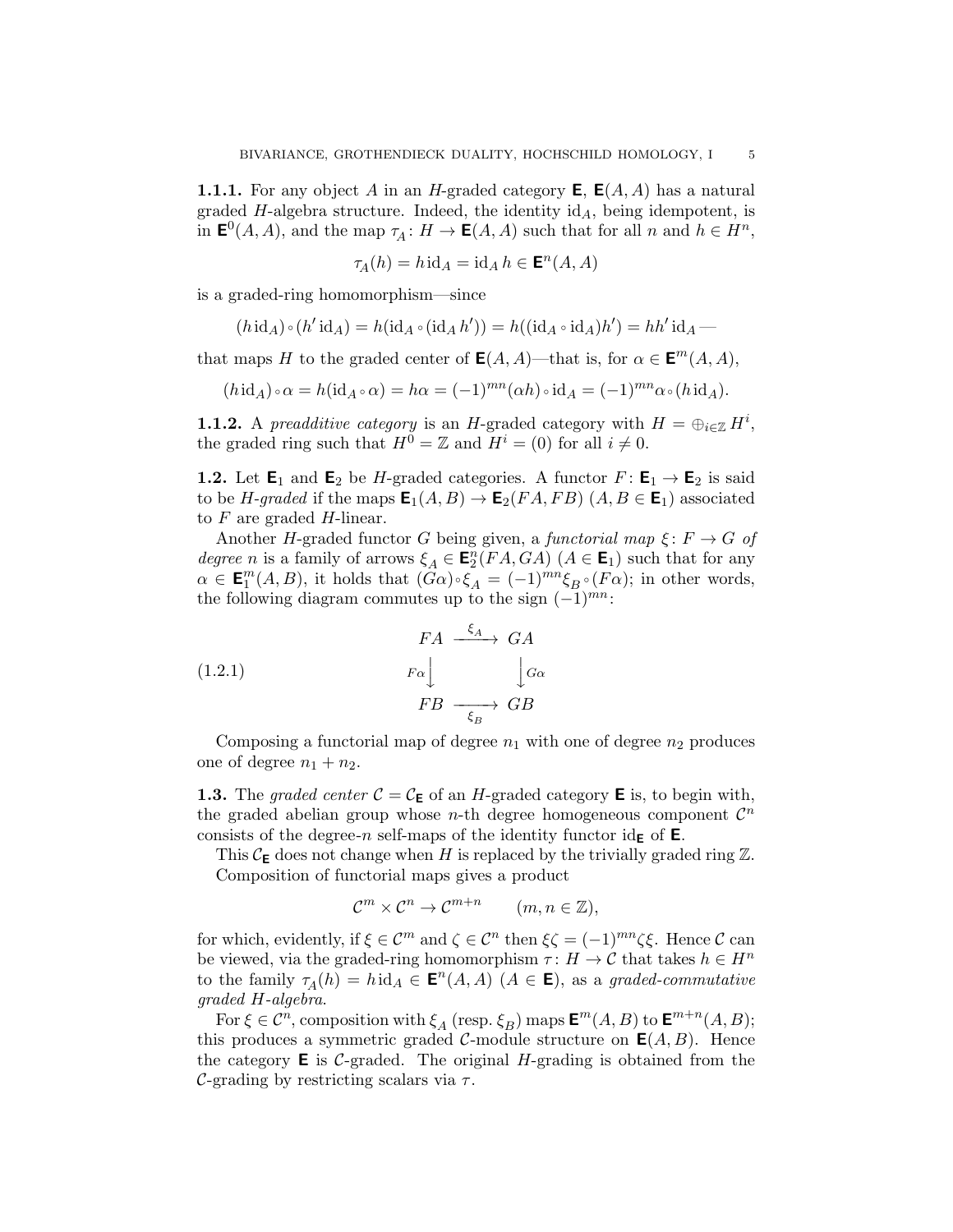In the case  $H = \mathcal{C}$ , the above map  $\tau_A$  becomes the *evaluation map* 

$$
(1.3.1) \t\t ev_A: \mathcal{C} \to \mathsf{E}(A, A)
$$

taking  $\xi \in \mathcal{C}^n$  to the map  $\xi_A$ .

<span id="page-5-2"></span>**1.4.** The tensor product  $\mathbf{E}_1 \otimes_H \mathbf{E}_2$  of H-graded categories is the H-graded category whose objects are pairs  $(A_1, A_2)$   $(A_1 \in \mathsf{E}_1, A_2 \in \mathsf{E}_2)$ , and such that

<span id="page-5-0"></span>
$$
(\mathsf{E}_1 \otimes_H \mathsf{E}_2)((A_1, A_2), (B_1, B_2)) := \mathsf{E}_1(A_1, B_1) \otimes_H \mathsf{E}_2(A_2, B_2)
$$

with the obvious symmetric graded H-module structure, composition

$$
(\mathsf{E}_1(B_1,C_1)\otimes_H \mathsf{E}_2(B_2,C_2)) \times (\mathsf{E}_1(A_1,B_1)\otimes_H \mathsf{E}_2(A_2,B_2))
$$
  

$$
\longrightarrow \mathsf{E}_1(A_1,C_1)\otimes_H \mathsf{E}_2(A_2,C_2)
$$

being derived from the graded H-quadrilinear map

$$
\mathsf{E}_1(B_1, C_1) \times \mathsf{E}_2(B_2, C_2) \times \mathsf{E}_1(A_1, B_1) \times \mathsf{E}_2(A_2, B_2) \to \mathsf{E}_1(A_1, C_1) \otimes_H \mathsf{E}_2(A_2, C_2)
$$
  
such that for all  $A_1 \xrightarrow{\alpha_1} B_1 \xrightarrow{\beta_1} C_1$  in  $\mathsf{E}_1$  and  $A_2 \xrightarrow{\alpha_2} B_2 \xrightarrow{\beta_2} C_2$  in  $\mathsf{E}_2$ , with  $\alpha_1 \in \mathsf{E}_1^{m_1}(A_1, B_1)$  and  $\beta_2 \in \mathsf{E}_2^{n_2}(B_2, C_2)$ , it holds that

$$
(\beta_1, \beta_2, \alpha_1, \alpha_2) \mapsto (-1)^{n_2 m_1} (\beta_1 \circ \alpha_1) \otimes (\beta_2 \circ \alpha_2).
$$

In particular,

$$
(\beta_1 \otimes \beta_2) \circ (\alpha_1 \otimes \alpha_2) = (-1)^{n_2 m_1} (\beta_1 \circ \alpha_1) \otimes (\beta_2 \circ \alpha_2) \colon A_1 \otimes A_2 \to C_1 \otimes C_2.
$$

**1.4.1.** Notation. Given  $A_k, B_k \in \mathbf{E}_k, \alpha_k \in \mathbf{E}_k(A_k, B_k)$   $(k = 1, 2)$ , and a functor  $\bar{\otimes}$  :  $\mathsf{E}_1 \otimes_H \mathsf{E}_2 \to \mathsf{E}$ , set

$$
A_1 \,\overline{\otimes}\, A_2 := \,\overline{\otimes}\,(A_1, A_2),
$$
  

$$
\alpha_1 \,\overline{\otimes}\, \alpha_2 := \,\overline{\otimes}\, (\alpha_1 \otimes \alpha_2) : A_1 \,\overline{\otimes}\, A_2 \to B_1 \,\overline{\otimes}\, B_2.
$$

**1.4.2.** A *unital product* on an H-graded category **E** is a quadruple  $(\bar{\otimes}, \mathcal{O}, \lambda, \rho)$ where:

(i)  $\bar{\otimes}$ : **E**  $\otimes$ <sub>H</sub> **E**  $\rightarrow$  **E** is an *H*-graded functor,

(ii)  $\mathcal O$  is an object in **E** (whence, by (i), there are *H*-graded endofunctors of **E** taking  $A \in \mathbf{E}$  to  $\mathcal{O} \bar{\otimes} A$  and to  $A \bar{\otimes} \mathcal{O}$ , respectively), and

(iii)  $\lambda: (\mathcal{O} \bar{\otimes} -) \longrightarrow \text{id}_{\mathsf{E}}$  and  $\rho: (- \bar{\otimes} \mathcal{O}) \longrightarrow \text{id}_{\mathsf{E}}$  are degree-0 functorial isomorphisms such that  $\lambda_{\mathcal{O}} = \rho_{\mathcal{O}} : \mathcal{O} \bar{\otimes} \mathcal{O} \longrightarrow \mathcal{O}$ .

<span id="page-5-1"></span>1.4.3. Given such a unital product, one verifies that the map that takes  $\eta \in \mathsf{E}^n(\mathcal{O}, \mathcal{O})$  to the family  $(\eta_A)_{A \in \mathsf{E}}$  in  $\mathcal{C}^n$  such that  $\eta_A$  is the composite map

$$
A \xrightarrow[\lambda_A^{-1}]{} \mathcal{O} \,\bar{\otimes}\, A \xrightarrow[\eta \,\bar{\otimes}\, \mathrm{id}_A]{} \mathcal{O} \,\bar{\otimes}\, A \xrightarrow[\lambda_A]{} A
$$

is a homomorphism of graded H-algebras, right-inverse to  $ev_{\mathcal{O}}: \mathcal{C} \to \mathsf{E}(\mathcal{O}, \mathcal{O})$ (see  $(1.3.1)$ ).

Thus  $\mathsf{E}(\mathcal{O}, \mathcal{O})$  is a graded-H-algebra retract of C, and so it is a gradedcommutative H-algebra; and the C-grading on **E** induces an  $\mathbf{E}(\mathcal{O}, \mathcal{O})$ -grading.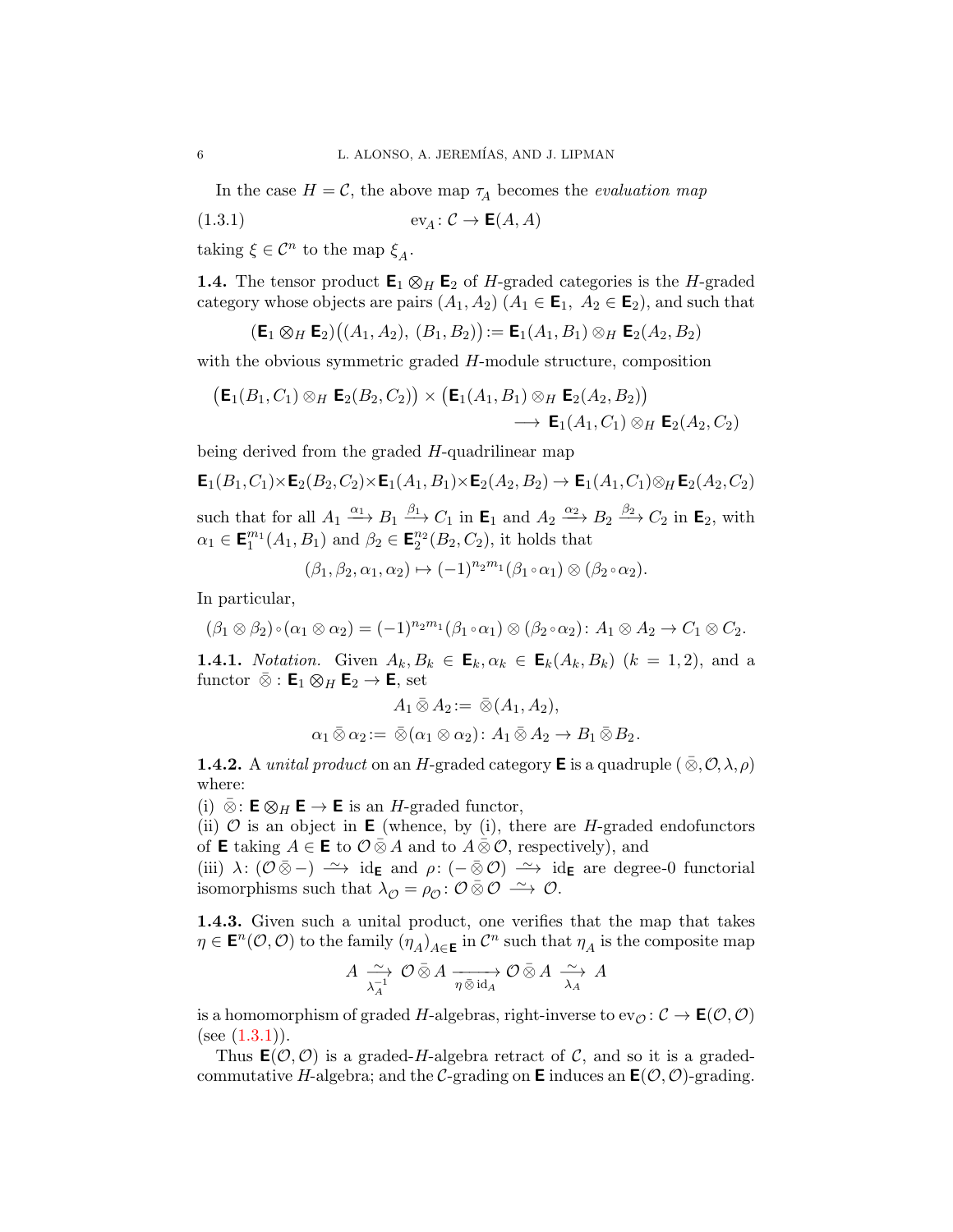## 2. The underlying setup

<span id="page-6-0"></span>We now describe the formalism from which a bivariant theory will emerge in sections [3](#page-10-0) and [4.](#page-16-0) The formalism will be illustrated in section [5](#page-24-0) by several instances involving Grothendieck duality.

<span id="page-6-2"></span>2.1. Fix a category S and a graded-commutative ring H.

An *orientation* of a relation  $f \circ v = u \circ q$  among four S-maps is an ordered pair (right arrow, bottom arrow) whose members are f and u. This can be represented by one of two *oriented commutative squares*, namely **d** with bottom arrow  $u$ , and its transpose  $\mathbf{d}'$  with bottom arrow  $f$ .



Assume that the category S is equipped with a class of maps, whose members are called confined maps, and a class of oriented commutative squares, whose members are called *independent squares*; and that these classes satisfy  $(A1), (A2), (B1), (B2)$  and  $(C)$  in [\[FM,](#page-48-15) §2.1]—identity maps and composites of confined maps are confined, vertical and horizontal composites of independent squares are independent, any **d** in which  $f = g$  and in which u and  $v$  are identity maps is independent, and if in the independent square **d** the map f (resp. u) is confined then so is  $q$  (resp. v).

**2.2.** With terminology as in  $\S1$ , assume given:

(i) for each object  $W \in \mathsf{S}$  an H-graded category  $\mathsf{D}_W$ , and (ii) contravariant H-graded pseudofunctors  $(-)^*$  and  $(-)^!$  over S, with values in the categories  $\mathbf{D}_W$  —that is, to each  $f: X \to Y$  in S there are assigned H-graded functors  $f^*$  and  $f'$  from  $\mathbf{D}_Y$  to  $\mathbf{D}_X$ ; and to each  $X \xrightarrow{f} Y \xrightarrow{g} Z$  in S there are assigned functorial isomorphisms of degree 0

<span id="page-6-1"></span> $\mathsf{ps}^* \colon f^* g^* \stackrel{\sim}{\longrightarrow} (gf)^*, \qquad \mathsf{ps}^! \colon f^! g^! \stackrel{\sim}{\longrightarrow} (gf)^!$ 

such that for any  $X \xrightarrow{f} Y \xrightarrow{g} Z \xrightarrow{h} W$  in S, the corresponding diagrams

(2.2.1)  

$$
\downarrow f^*g^*h^* \longrightarrow f^*(hg)^* \qquad f^!g^!h^! \longrightarrow f^!(hg)^!
$$
  

$$
\downarrow \qquad \qquad \downarrow \qquad \qquad \downarrow \qquad \qquad \downarrow
$$
  

$$
(gf)^*h^* \longrightarrow (hgf)^* \qquad \qquad (gf)^!h^! \longrightarrow (hgf)^!
$$

commute.

Replacing  $(-)^*$  and  $(-)^!$  by isomorphic pseudofunctors, we may assume further that if f is the identity map of X, then  $f^*$  (resp.  $f^!$ ) is the identity functor of  $\mathbf{D}_X$ , and that  $\mathsf{ps}^*$  (resp.  $\mathsf{ps}^!$ ) is the identity transformation of the functor  $g^*$  (resp.  $g^!$ ); and likewise if g is the identity map of Y.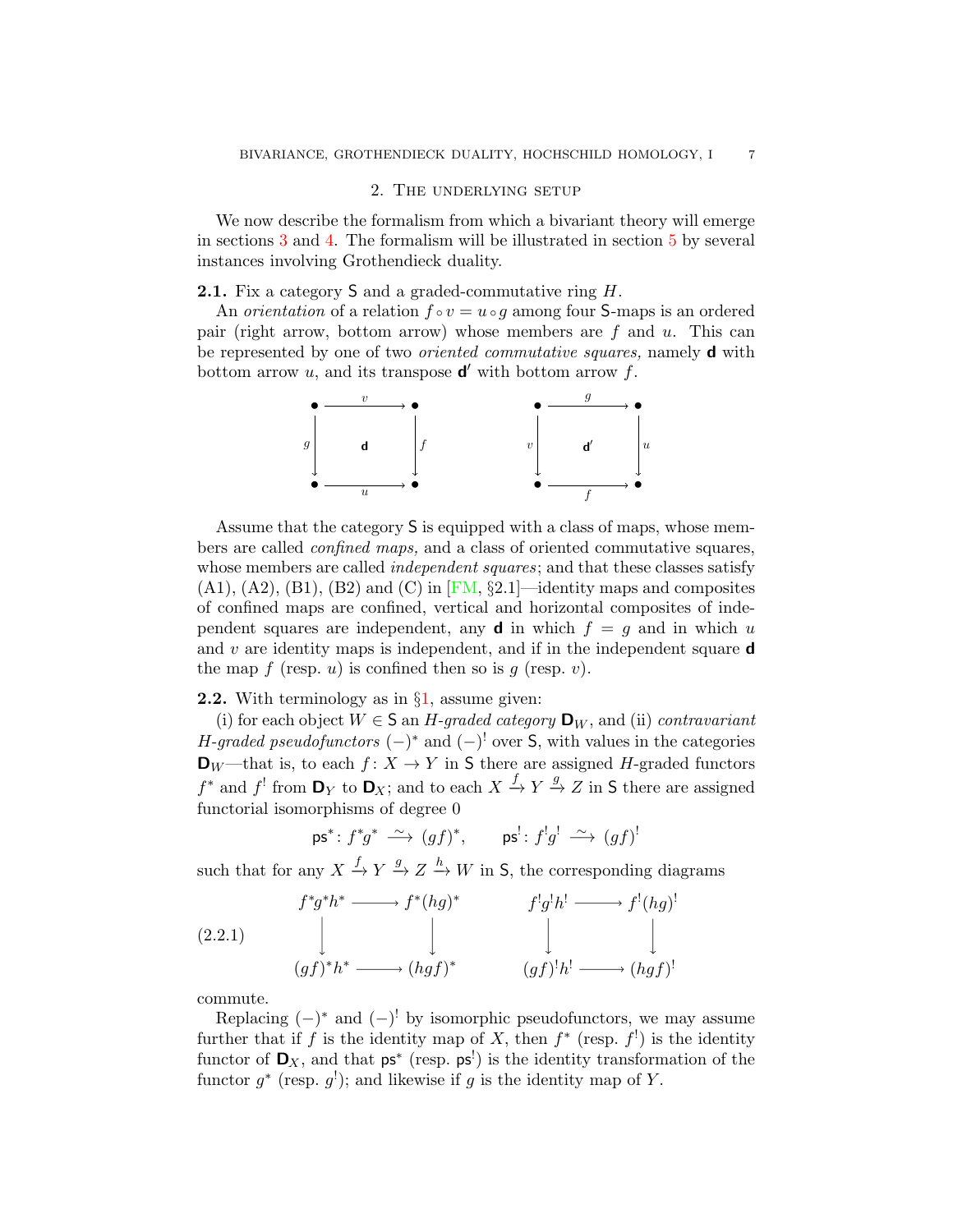Suggesting identification via  $ps^*$  or  $ps^!$ , the notations

$$
f^*g^* \stackrel{\mathbf{ps}^*}{=} (gf)^*, \qquad f^!g^! \stackrel{\mathbf{ps}^!}{=} (gf)^!,
$$

will be used to represent these functorial isomorphisms or their inverses.

Henceforth, any pseudofunctor under consideration will be assumed to have been modified so as to exhibit the above-described simple behavior with respect to identity maps.

<span id="page-7-2"></span>2.3. Assume that there is assigned to each independent square

$$
\begin{array}{c}\n\bullet \quad \xrightarrow{v} \quad \bullet \\
g \downarrow \quad \mathbf{d} \quad \downarrow f \\
\bullet \quad \xrightarrow{u} \quad \bullet\n\end{array}
$$

a degree-0 isomorphism of H-graded functors

$$
\mathsf{B}_{\mathsf{d}}\colon v^*f^! \; \xrightarrow{\sim} \; g^!u^*.
$$

These  $\mathsf{B}_{\mathsf{d}}$  are to satisfy  $\emph{horizontal}$  and  $\emph{vertical transitivity:}$  if the composite square  $\mathbf{d}_0 = \mathbf{d}_2 \circ \mathbf{d}_1$  (with g resp. v deleted)

$$
\begin{array}{ccccccc}\n\bullet & \xrightarrow{v_1} & \bullet & \xrightarrow{v_2} & \bullet & & & & \\
\bullet & \xrightarrow{d_1} & g & \bullet & & & & \\
b & \bullet & \searrow & \searrow & \searrow & \bullet & & & \\
\bullet & \xrightarrow{d_1} & g & \bullet & & & \\
\bullet & \xrightarrow{u_1} & \bullet & \xrightarrow{u_2} & \bullet & & & \\
\bullet & \xrightarrow{u_2} & \bullet & & & & & \\
\bullet & \xrightarrow{u_2} & \bullet & & & & & \\
\bullet & \xrightarrow{u_2} & \bullet & & & & \\
\bullet & \xrightarrow{u_2} & \bullet & & & & \\
\end{array}
$$

has independent constituents  $\mathbf{d}_2$  and  $\mathbf{d}_1$  (so that  $\mathbf{d}_0$  itself is independent), then the corresponding natural diagram of functorial maps commutes:

<span id="page-7-0"></span>(2.3.1)  
\n
$$
(v_2v_1)^*f^! \xrightarrow{\qquad \qquad } h^!(u_2u_1)^*
$$
\n
$$
(2.3.1)
$$
\n
$$
\begin{array}{c|c|c|c}\n & & b^!(u_2u_1)^* \\
 & & & b^* \parallel \\
 & & & \downarrow h^!\mathbf{ps}^* \\
 & & & v_1^*v_2^*f^! \xrightarrow{\qquad \qquad } v_1^*g^!u_2^* \xrightarrow{\qquad \qquad } h^!u_1^*u_2^* \\
 & & & & \downarrow \qquad \qquad \text{res} \quad \text{res} \quad \text{res} \quad \text{res} \quad \text{res} \quad \text{res} \quad \text{res} \quad \text{res} \quad \text{res} \quad \text{res} \quad \text{res} \quad \text{res} \quad \text{res} \quad \text{res} \quad \text{res} \quad \text{res} \quad \text{res} \quad \text{res} \quad \text{res} \quad \text{res} \quad \text{res} \quad \text{res} \quad \text{res} \quad \text{res} \quad \text{res} \quad \text{res} \quad \text{res} \quad \text{res} \quad \text{res} \quad \text{res} \quad \text{res} \quad \text{res} \quad \text{res} \quad \text{res} \quad \text{res} \quad \text{res} \quad \text{res} \quad \text{res} \quad \text{res} \quad \text{res} \quad \text{res} \quad \text{res} \quad \text{res} \quad \text{res} \quad \text{res} \quad \text{res} \quad \text{res} \quad \text{res} \quad \text{res} \quad \text{res} \quad \text{res} \quad \text{res} \quad \text{res} \quad \text{res} \quad \text{res} \quad \text{res} \quad \text{res} \quad \text{res} \quad \text{res} \quad \text{res} \quad \text{res} \quad \text{res} \quad \text{res} \quad \text{res} \quad \text{res} \quad \text{res} \quad \text{res} \quad \text{res} \quad \text{res} \quad \text{res} \quad \text{res} \quad \text{res} \quad \text{res} \quad \text{res} \quad \text{res} \quad \text{res} \quad \text{res} \quad \text{res} \quad \text{res} \quad \text{res} \quad \text{res
$$

resp.

<span id="page-7-1"></span>(2.3.2) 
$$
(g_2 g_1)^! u^* \leftarrow \xrightarrow{\mathbf{B}_{\mathbf{d}_0}} w^* (f_2 f_1)^!
$$
  
\n
$$
g_1^! g_2^! u^* \leftarrow \xrightarrow{g_1^! \mathbf{B}_{\mathbf{d}_2}} g_1^! v^* f_2^! \leftarrow \xrightarrow{\mathbf{B}_{\mathbf{d}_1}} w^* f_1^! f_2^!
$$

Assume further that if  $u$  and  $v$  are identity maps, or if  $f$  and  $g$  are identity maps, then  $B_d$  is the identity transformation.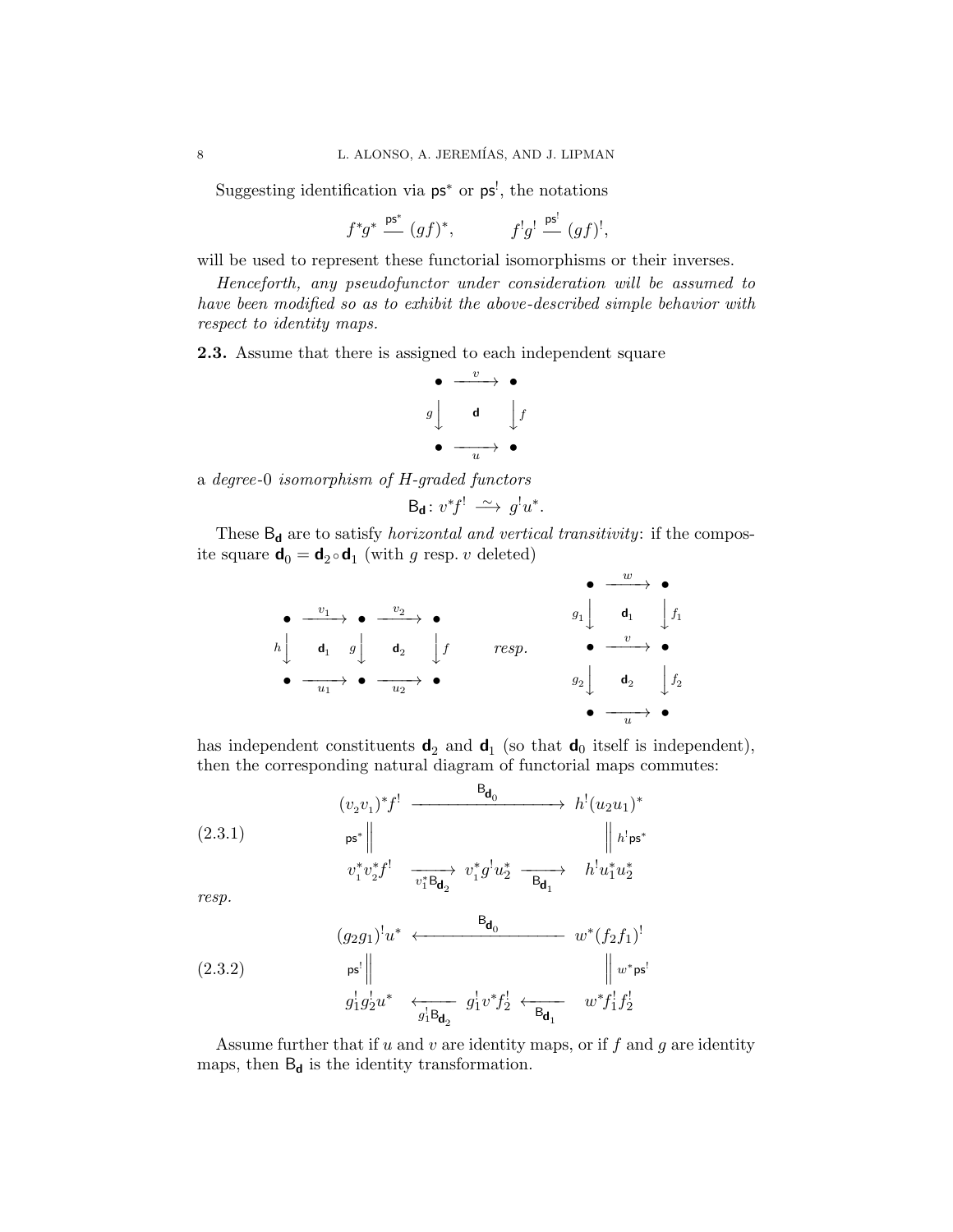<span id="page-8-2"></span>**2.4.** Assume given a *covariant H-graded pseudofunctor*  $(-)_*$  (that is, a contravariant  $H$ -graded pseudofunctor over the opposite category  $S^{op}$ ), with values in the categories  $\mathbf{D}_W$ . Thus there are degree-0 functorial isomorphisms  $\mathsf{ps}_* : (gf)_* \longrightarrow g_* f_*$  satisfying the appropriate analogs of  $(2.2.1)$  and the remarks after it. This isomorphism or its inverse will be represented as

$$
(gf)_*\stackrel{\mathrm{ps}_*}{=\!\!=} g_*f_*.
$$

Assume further that this pseudofunctor is pseudofunctorially right-adjoint to  $(-)^*$ : for any S-map  $f: X \to Y$ , the functor  $f_*: \mathbf{D}_X \to \mathbf{D}_Y$  is graded right-adjoint to  $f^*$ :  $\mathbf{D}_Y \to \mathbf{D}_X$ , that is, there are degree-0 functorial unit and counit maps

(2.4.1) 
$$
\eta = \eta_f : \text{id} \to f_* f^* \quad \text{and} \quad \epsilon = \epsilon_f : f^* f_* \to \text{id}
$$

such that for  $A \in \mathbf{D}_Y$  and  $C \in \mathbf{D}_X$  the corresponding compositions

$$
f_* A \xrightarrow{\eta_{f_* A}} f_* f^* f_* A \xrightarrow{f_* \epsilon_A} f_* A, \qquad f^* C \xrightarrow{f^* \eta_C} f^* f_* f^* C \xrightarrow{\epsilon_{f^* C}} f^* C
$$

are identity maps—or equivalently, the induced composite maps of symmetric graded H-modules

$$
\mathbf{D}_Y(A, f_*C) \to \mathbf{D}_X(f^*A, f^*f_*C) \to \mathbf{D}_X(f^*A, C),
$$
  

$$
\mathbf{D}_X(f^*A, C) \to \mathbf{D}_Y(f_*f^*A, f_*C) \to \mathbf{D}_Y(A, f_*C)
$$

are *inverse isomorphisms*; and for any  $X \xrightarrow{f} Y \xrightarrow{g} Z$  in S, the following diagram commutes:

<span id="page-8-0"></span>(2.4.2)   
\n
$$
\begin{array}{ccc}\n \text{id} & \xrightarrow{\eta_g} g_* g^* \xrightarrow{\text{via } \eta_f} g_*(f_* f^* g^*) \\
 & \xrightarrow{\eta_{gf}} & \xrightarrow{\eta_{gf}} & \xrightarrow{\text{vs.}} & \text{vs.} & \text{vs.} \\
 (gf)_*(gf)^* & \xrightarrow{\text{vs.}} & \text{vs.} & \text{vs.} & \text{vs.} & \text{vs.} & \text{vs.} \\
 & & \xrightarrow{\text{vs.}} & \text{vs.} & \text{vs.} & \text{vs.} & \text{vs.} & \text{vs.} \\
 & & & \xrightarrow{\text{vs.}} & \text{vs.} & \text{vs.} & \text{vs.} & \text{vs.} & \text{vs.} \\
 & & & \xrightarrow{\text{vs.}} & \text{vs.} & \text{vs.} & \text{vs.} & \text{vs.} & \text{vs.} & \text{vs.} \\
 & & & \xrightarrow{\text{vs.}} & \text{vs.} & \text{vs.} & \text{vs.} & \text{vs.} & \text{vs.} & \text{vs.} & \text{vs.} & \text{vs.} \\
 & & & \xrightarrow{\text{vs.}} & \text{vs.} & \text{vs.} & \text{vs.} & \text{vs.} & \text{vs.} & \text{vs.} & \text{vs.} & \text{vs.} & \text{vs.} \\
 & & & \xrightarrow{\text{vs.}} & \text{vs.} & \text{vs.} & \text{vs.} & \text{vs.} & \text{vs.} & \text{vs.} & \text{vs.} & \text{vs.} & \text{vs.} & \text{vs.} & \text{vs.} & \text{vs.} & \text{vs.} \\
 & & & \xrightarrow{\text{vs.}} & \text{vs.} & \text{vs.} & \text{vs.} & \text{vs.} & \text{vs.} & \text{vs.} & \text{vs.} & \text{vs.} & \text{vs.} & \text{vs.} & \text{vs.} & \text{vs.} & \text{vs.} & \text{vs.} & \text{vs.} & \text{vs.} & \text{vs.} & \text{vs.} & \text{vs.} & \text{vs.} & \text{vs.} & \text{vs.} & \text{vs.} & \text{vs.} & \text{vs.} & \text{vs.} & \text{vs.} & \text{
$$

Assume also that to each *confined* map  $f: X \to Y$  in S there is assigned a degree-0 functorial map

(2.4.3) ∫<sup>f</sup> : f<sup>∗</sup> f ! → id

satisfying *transitivity*: for any  $X \xrightarrow{f} Y \xrightarrow{g} Z$  in S with f and g confined, the following diagram commutes

<span id="page-8-1"></span>
$$
(g f)_*(g f)^! \xrightarrow{\mathsf{ps}_*} g_* f_*(g f)^! \xrightarrow{\text{via } \mathsf{ps}^!} g_* f_* f^! g^!
$$
\n
$$
(2.4.4) \qquad \qquad \downarrow g_s
$$
\n
$$
\downarrow \qquad \qquad \downarrow g_* f_s
$$
\n
$$
\downarrow \qquad \qquad \downarrow g_* f_s
$$
\n
$$
\downarrow g_* f_s
$$
\n
$$
g_* g^! ;
$$

and if f is the identity map of X then  $\int_f$  is the identity transformation.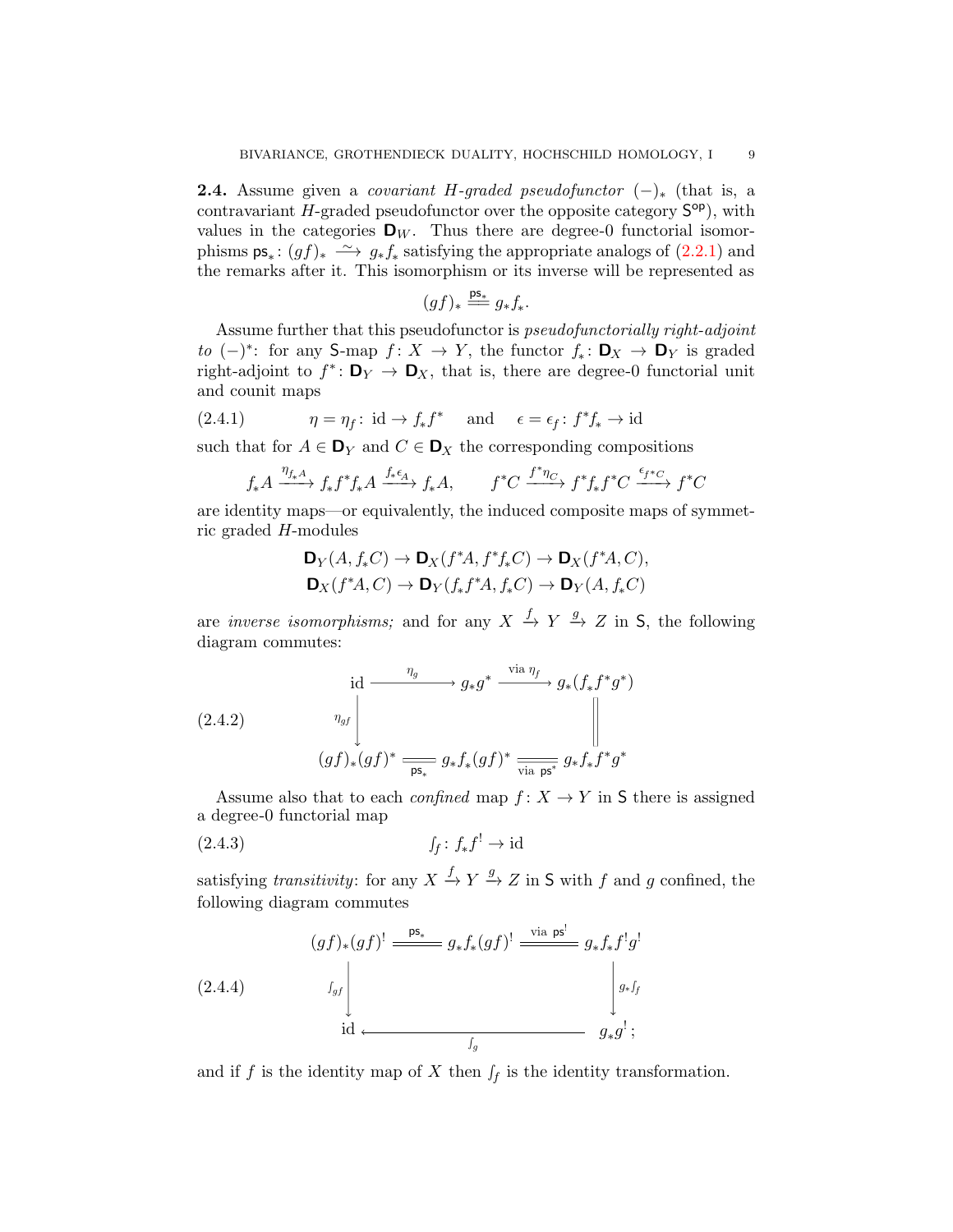<span id="page-9-0"></span>2.5. Associated to any oriented commutative square in S



is the degree-0 functorial map

$$
\theta_{\mathbf{d}}: u^*f_* \to g_*v^*
$$

adjoint to

$$
f_* \xrightarrow{f_* \eta_v} f_* v_* v^* \xrightarrow{\mathsf{ps}_*} u_* g_* v^*,
$$

i.e.,  $\theta_{\mathbf{d}}$  is the composition of the following chain of functorial maps:

$$
(2.5.1) \t u^* f_* \xrightarrow{\text{via } \eta_v} u^* f_* v_* v^* \xrightarrow{\text{via } \text{ps}_*} u^* u_* g_* v^* \xrightarrow{\epsilon_u} g_* v^*.
$$

It is postulated that if **d** is independent then  $\theta_d$  is an isomorphism.

**2.6.** Finally, it is postulated that if **d** in [2.5](#page-9-0) is independent and f (hence q) is confined, then the following diagram commutes

$$
(2.6.1)
$$
\n
$$
u^* f_* f' \xrightarrow{\theta_{\mathbf{d}}} g_* v^* f'
$$
\n
$$
u^* f_* \downarrow \qquad \qquad \downarrow g_* B_{\mathbf{d}}
$$
\n
$$
u^* \leftarrow f_* \qquad \qquad g_* g^! u^*
$$

that is, the following diagram commutes

<span id="page-9-1"></span>
$$
\begin{array}{ccc}\n u^* f_* f^! & \xrightarrow{\eta_g} & g_* g^* u^* f_* f^! & \xrightarrow{\text{via }\text{ps}^*} & g_* v^* f^* f_* f^! \\
 u^* f_* & & & \downarrow{\text{via }\epsilon_f} \\
 u^* & \longleftrightarrow_{f_g} & g_* g^! u^* & \longleftrightarrow_{g_* \text{B}_\mathbf{d}} & g_* v^* f^! ;\n\end{array}
$$

and if, in addition, u (hence v) is confined, then with  $\phi_{\mathbf{d}}$  the degree-0 functorial map adjoint to the composite map

<span id="page-9-2"></span>
$$
v^*f^!u_* \xrightarrow{\mathsf{B}_{\mathsf{d}}} g^!u^*u_* \xrightarrow{g^!\epsilon_u} g^!,
$$

the following diagram commutes

(2.6.2) 
$$
\begin{array}{ccc}\nf^! u_* u^! & \xrightarrow{\phi_{\mathbf{d}}} v_* g^! u^! \\
f^! J_u \downarrow & & \parallel v_* \mathsf{ps}^! \\
f^! & \xleftarrow{\qquad \qquad}_{v} v^! f^! \\
\end{array}
$$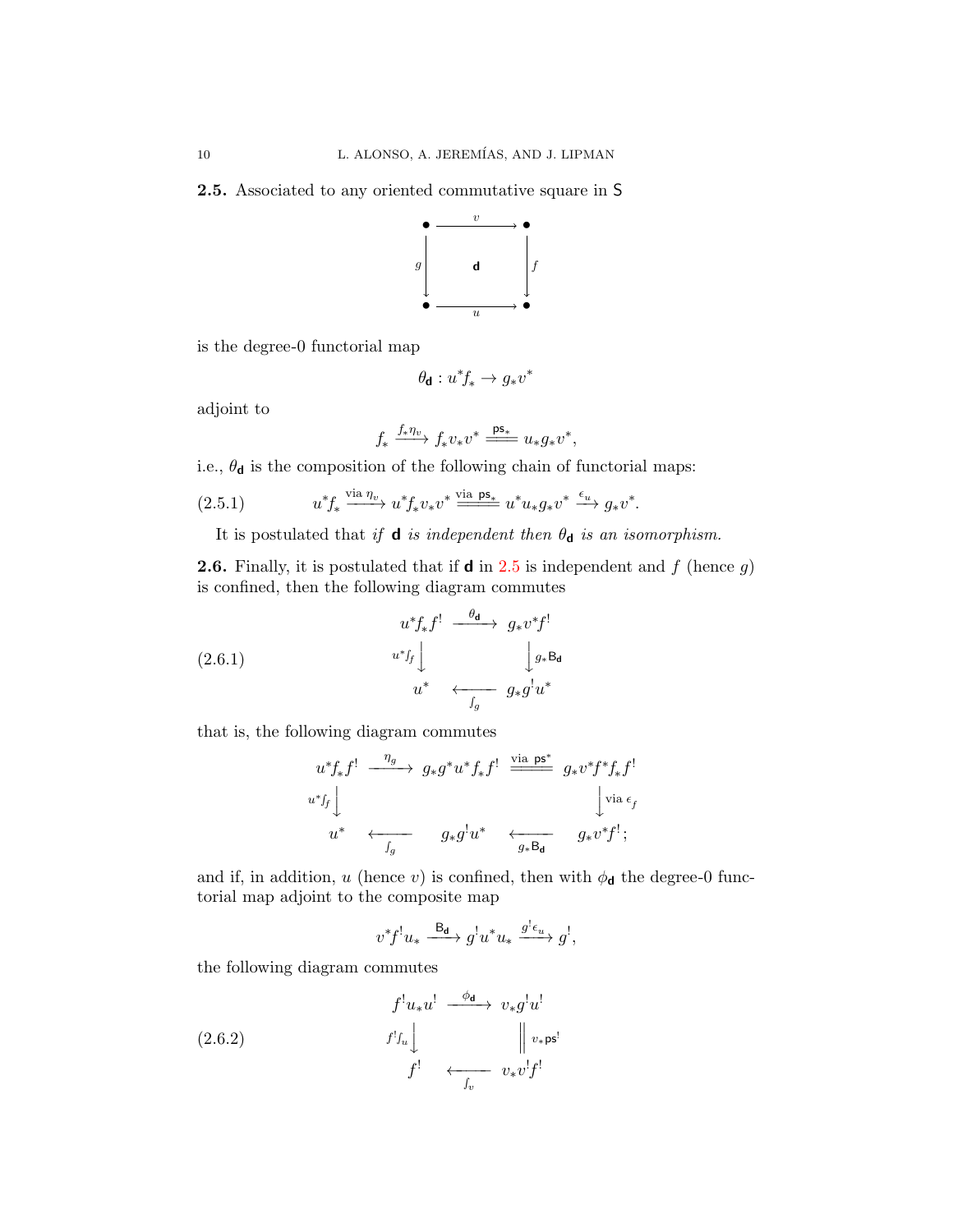that is, the following diagram commutes

$$
f^! u_* u^! \xrightarrow{\eta_v} v_* v^* f^! u_* u^! \xrightarrow{\text{via } B_d} v_* g^! u^* u_* u^!
$$
  

$$
f^! J_u \downarrow \qquad \qquad \downarrow \text{via } \epsilon_u
$$
  

$$
f^! \xleftarrow{\qquad \qquad } v_* v^! f^! \xrightarrow{\qquad \qquad } v_* g^! u^!
$$

This completes the description of the underlying setup.

Remark. The order of composition of the functors in the domain and target of  $\theta_{d}: u^* f_* \to g_* v^*$  indicates that we are considering that orientation of the relation  $f \circ v = u \circ g$  for which u is the bottom arrow. So when such a relation is given, we usually simplify notation by writing  $\theta: u^* f_* \to g_* v^*$ instead of  $\theta_{\mathbf{d}}: u^* f_* \to g_* v^*$ ; and likewise for  $B_{\mathbf{d}}$  and  $\phi_{\mathbf{d}}$ .

## 3. Defining a bivariant theory

<span id="page-10-0"></span>3.1. In this section, we define data that will be shown in the next section to constitute a bivariant theory [\[FM\]](#page-48-15). The approach will be purely formal, but justified by concrete examples (see  $3.5$  and  $\S6$ ).

<span id="page-10-1"></span>3.1.1. Fix a setup, that is, a category S with confined maps and independent squares, a graded-commutative ring H, a family  $(D_W)_{W \in S}$  of H-graded categories, H-graded  $\mathbf{D}_W$ -valued pseudofunctors  $(-)^*$ ,  $(-)^!$  and  $(-)_*$  over S (the first two contravariant and the last covariant), for each independent square **d**, degree-0 functorial isomorphisms  $B_d$  and  $\theta_d$ , for each S-map f, degree-0 functorial maps

$$
\eta = \eta_f : \text{id} \to f_* f^*
$$
 and  $\epsilon = \epsilon_f : f^* f_* \to \text{id},$ 

and for each confined map, a degree-0 functorial map

$$
f_f \colon f_* f^! \to \mathrm{id},
$$

all subject to the conditions specified in  $\S2$ . Assume further that S has a final object S.

**3.1.2.** One associates to the pseudofunctor  $(-)^*$  the "fibered category"  $p: F \to S$ , where the category F has as objects the pairs  $(W, C)$  such that  $W \in S$  and  $C \in \mathbf{D}_W$ , and as morphisms the pairs  $(f, \psi) : (X, A) \to (Y, B)$ such that  $f: X \to Y$  is an S-map and  $\psi: f^*B \to A$  is a  $\mathbf{D}_X$ -map, the composition of such morphisms being defined in the obvious way, and where the functor p is "projection to the first coordinate." The bivariant theory will be constructed from a section s—a right inverse—of p. Such an s can be specified without reference to  $\overline{F}$  or  $\overline{p}$ , see §[3.2.](#page-11-0)

For any  $W \in \mathsf{S}$ , set  $(W, \mathcal{H}_W) := \mathsf{s}(W)$ . (This notation reflects our original motivation, the case where  $\mathcal{H}_X$  is a *Hochschild complex*, see example [3.5\(](#page-14-0)b) below.)

Assume throughout that if  $f: X \to Y$  is the bottom or top arrow of an independent square, then the s-induced map  $f^* \mathcal{H}_Y \to \mathcal{H}_X$  is an isomorphism.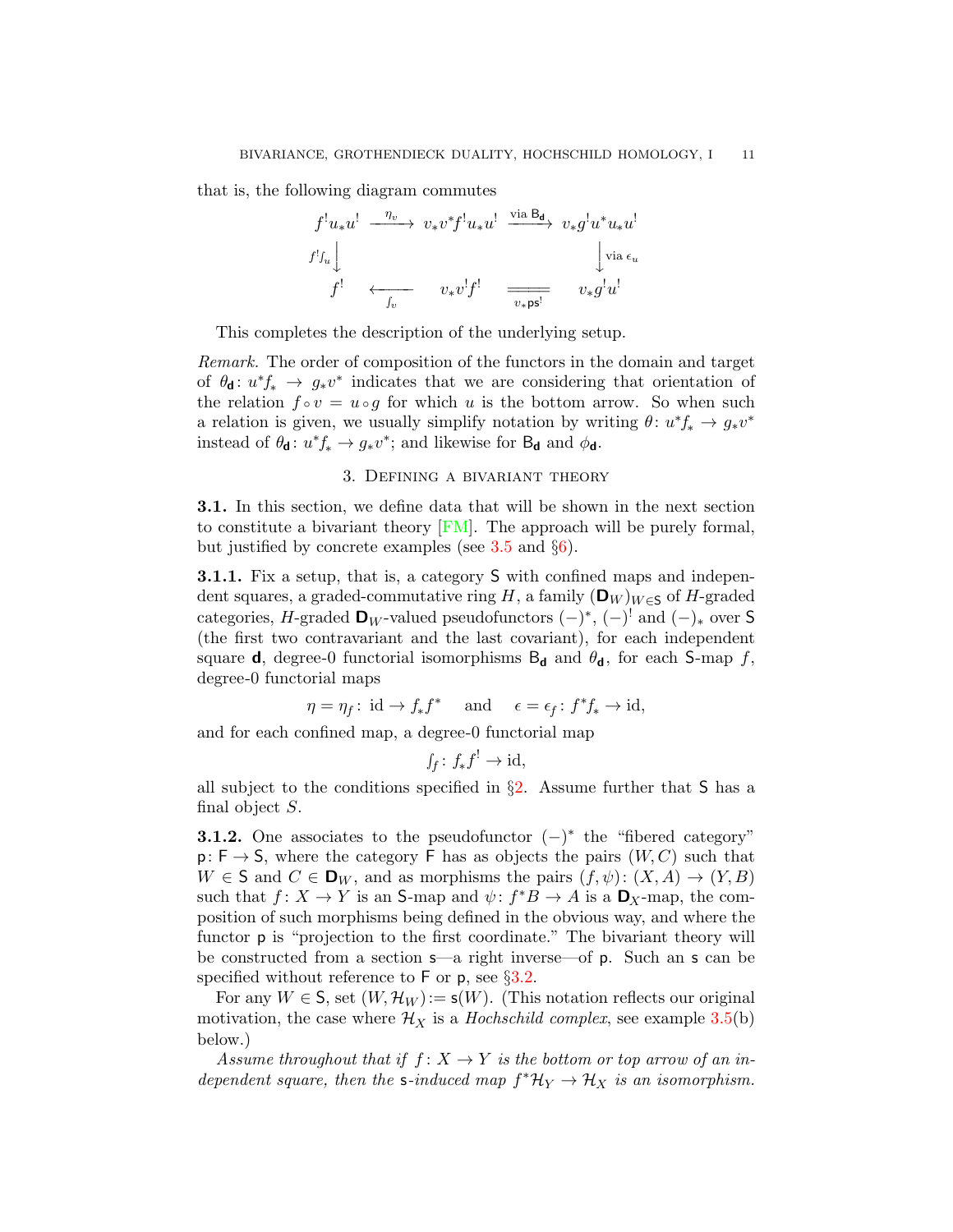We say that an S-map is *co-confined* if it is represented by the bottom arrow of some independent square.

To each S-map  $f: X \to Y$  is attached the symmetric graded H-module

$$
\mathrm{HH}^*(X \xrightarrow{f} Y) := \mathbf{D}_X(\mathcal{H}_X, f^! \mathcal{H}_Y) = \bigoplus_{i \in \mathbb{Z}} \mathbf{D}_X^i(\mathcal{H}_X, f^! \mathcal{H}_Y).
$$

We will define graded homomorphisms between such modules—products, pushforwards via confined maps, and pullbacks via independent squares and then verify in the next section that for these operations in the given setup, the axioms of a bivariant theory hold.

3.1.3. There result homology groups, covariant for confined S-maps,

$$
\mathrm{HH}_i(X) := \mathbf{D}_X^{-i}(\mathcal{H}_X, x^! \mathcal{H}_S) \qquad (i \in \mathbb{Z})
$$

where  $x: X \to S$  is the unique S-map; and cohomology groups, contravariant for co-confined S-maps,

$$
\mathrm{HH}^i(X):=\mathbf{D}^i_X(\mathcal{H}_X,\mathcal{H}_X),
$$

see [\[FM,](#page-48-15) §2.3]. As in §[1.1.1,](#page-4-0)

$$
\operatorname{HH}\nolimits^\ast(X) := \oplus_{i \in \mathbb{Z}} \operatorname{HH}\nolimits^i(X) = \mathbf{D}_X(\mathcal{H}_X, \mathcal{H}_X)
$$

is a graded  $H$ -algebra. (We will actually focus on the opposite  $H$ -algebra.) Composition of  $\mathbf{D}_X$ -maps makes the symmetric graded H-module

 $HH_*(X):=\oplus_{i\in\mathbb{Z}}HH_{-i}(X)=\mathbf{D}_X(\mathcal{H}_X,x^!\mathcal{H}_S)$ 

into a graded right  $HH^*(X)$ -module (= graded left module over the opposite algebra).

By way of illustration, we will indicate in §[6](#page-44-0) the relation to the present formalism of some previously defined Hochschild homology and cohomology functors on schemes.

<span id="page-11-0"></span>3.2. We now begin the detailed description of a bivariant theory.

Fix a setup  $(S, H, \dots)$  as in [3.1.1.](#page-10-1) Our construction assumes given:

(i) For each  $X \in S$  an object  $\mathcal{H}_X \in \mathbf{D}_X$ .

(ii) For each S-map  $f: X \to Y$  a  $\mathbf{D}_X$ -morphism

<span id="page-11-1"></span>
$$
f^{\sharp} \colon f^* \mathcal{H}_Y \to \mathcal{H}_X,
$$

such that

(iii) if f is an identity map then so is  $f^{\sharp}$ , and

(iv) (transitivity) for S-maps  $X \stackrel{f}{\to} Y \stackrel{g}{\to} Z$  the next diagram commutes:

(3.2.1) 
$$
(gf)^{*}\mathcal{H}_{Z} \xrightarrow{\qquad (gf)^{\sharp}\qquad} \mathcal{H}_{X}
$$

$$
f^{*}g^{*}\mathcal{H}_{Z} \xrightarrow{\qquad f^{*}g^{\sharp}\qquad} f^{*}\mathcal{H}_{Y}
$$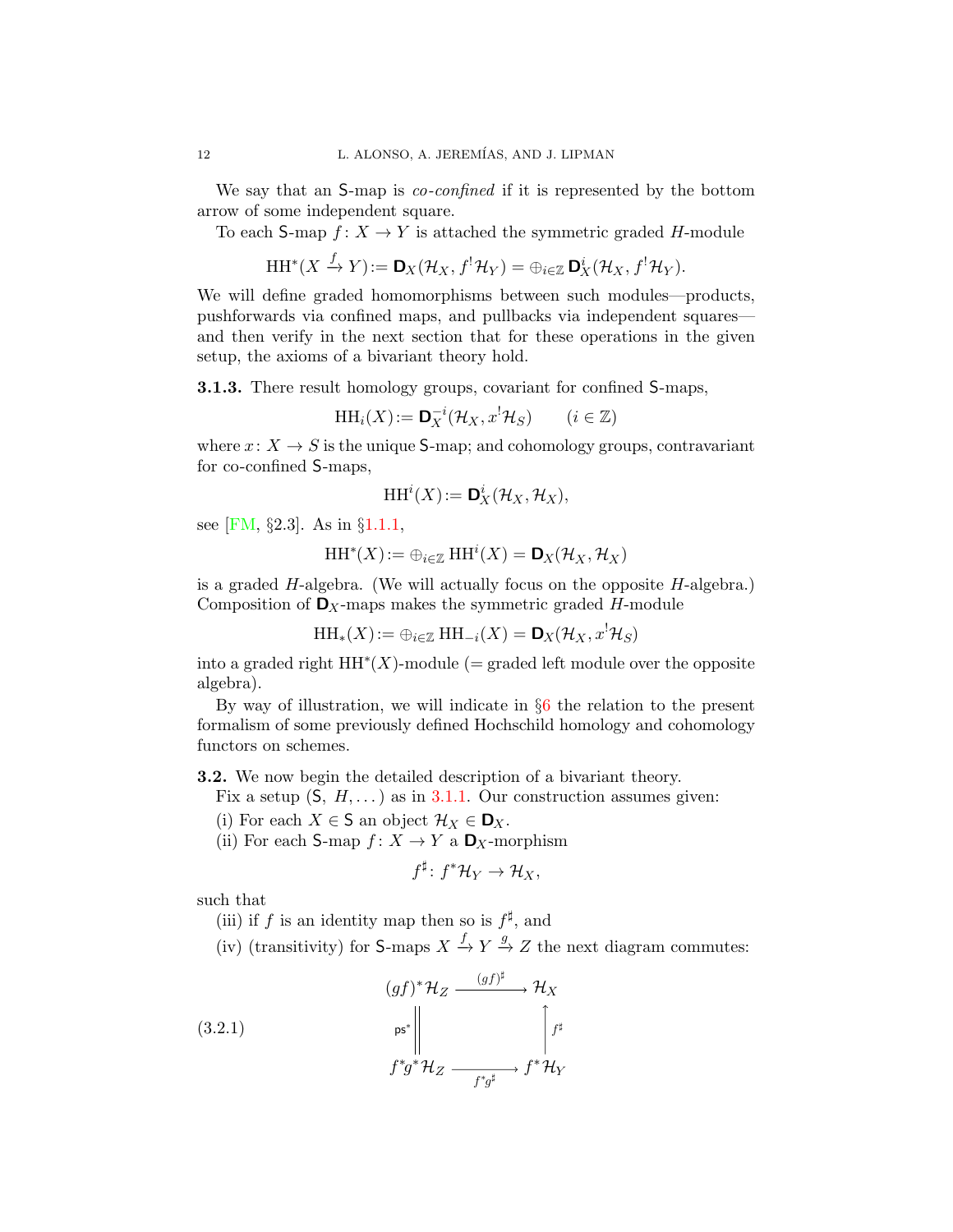It is further assumed that if  $f: X \to Y$  is the bottom or top arrow of an independent square, then  $f^{\sharp}$  is an isomorphism.

The adjoint of the map  $f^{\sharp}$  will be denoted  $f_{\sharp} \colon \mathcal{H}_Y \to f_*\mathcal{H}_X$ .

<span id="page-12-2"></span>**Lemma 3.2.2.** Let  $X \xrightarrow{f} Y \xrightarrow{g} Z$  be S-maps. The next diagram commutes.



Proof. The diagram expands as follows:



Commutativity of subdiagram  $(1)$  is given by  $(2.4.2)$ ; of  $(2)$  by  $(3.2.1)$ ; and of the remaining subdiagrams is obvious.

<span id="page-12-0"></span>**3.3.** Associate to any S-map  $f: X \to Y$  the symmetric graded H-module

(3.3.1) 
$$
\text{HH}^*(X \xrightarrow{f} Y) := \mathbf{D}_X(\mathcal{H}_X, f^!\mathcal{H}_Y) = \bigoplus_{i \in \mathbb{Z}} \mathbf{D}_X^i(\mathcal{H}_X, f^!\mathcal{H}_Y).
$$

<span id="page-12-1"></span>There are three basic bivariant operations on these H-modules, as follows.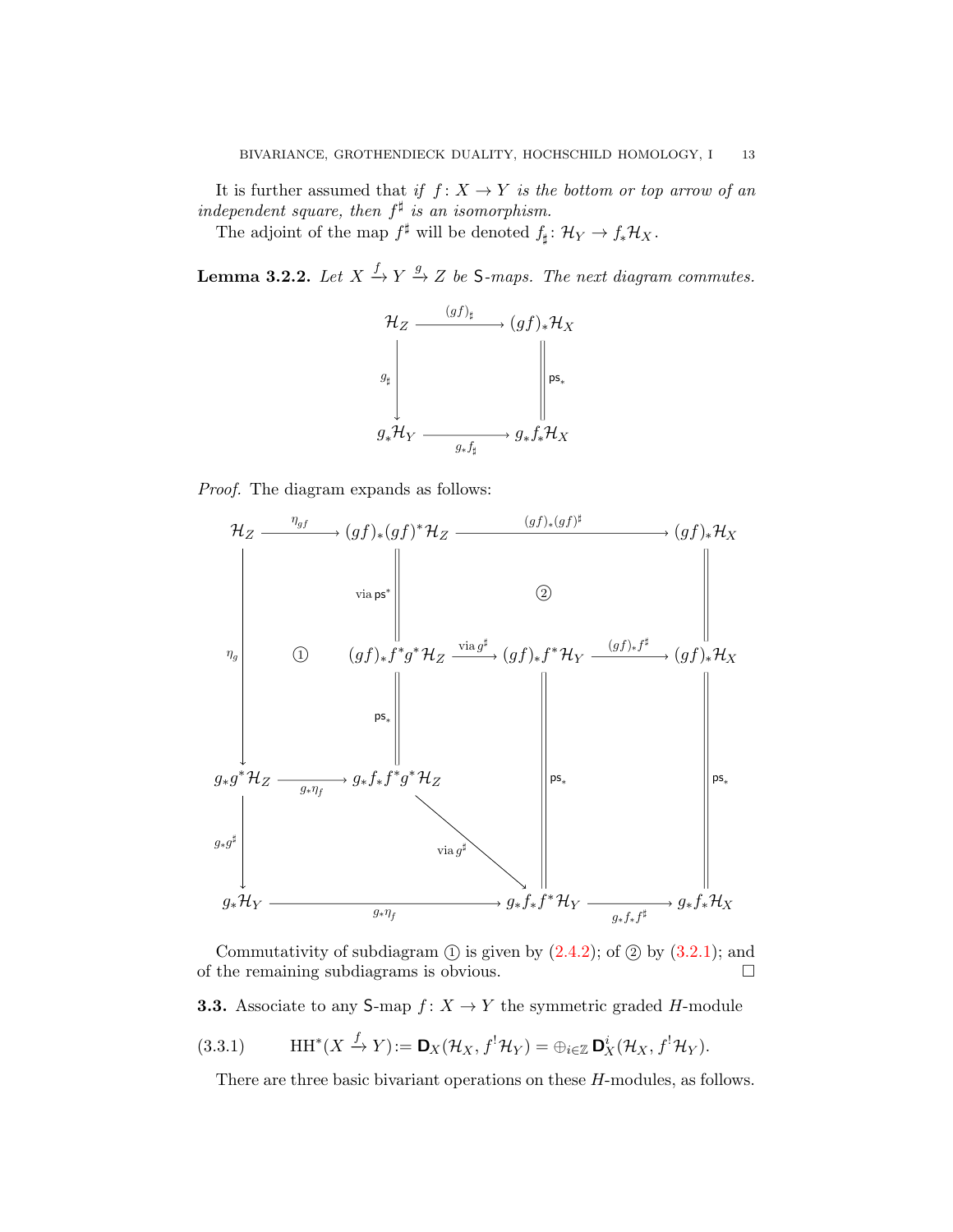<span id="page-13-0"></span>**3.3.2. Product.** Let  $f : X \to Y$  and  $g : Y \to Z$  be maps in S.

For  $i, j \in \mathbb{Z}$  and  $\alpha \in HH^{i}(X \xrightarrow{f} Y), \beta \in HH^{j}(Y \xrightarrow{g} Z)$ , let the product

$$
\alpha \cdot \beta \in \mathrm{HH}^{i+j}(X \xrightarrow{gf} Z)
$$

be  $(-1)^{ij}$  times the composite map

$$
\mathcal{H}_X \stackrel{\alpha}{\longrightarrow} f^! \mathcal{H}_Y \stackrel{f^! \beta}{\longrightarrow} f^! g^! \mathcal{H}_Z \stackrel{\mathsf{ps}^!}{\longrightarrow} (gf)^! \mathcal{H}_Z.
$$

Since composition S is *H*-bilinear, since  $f^!$  is a graded functor and since  $\mathsf{ps}^!({\mathcal H}_Z)$  has degree 0, therefore this product gives a graded H-bilinear map

$$
\operatorname{HH}^*(X \xrightarrow{f} Y) \times \operatorname{HH}^*(Y \xrightarrow{g} Z) \longrightarrow \operatorname{HH}^*(X \xrightarrow{gf} Z).
$$

For the case when  $X = Y$  and  $f =$  identity, the identity map of  $\mathcal{H}_X$  is a left unit for the product. Similarly when  $Y = Z$  and  $g =$  identity, the identity map of  $\mathcal{H}_Z$  is a right unit.

<span id="page-13-2"></span>**3.3.3. Pushforward.** Let  $f: X \to Y$  and  $g: Y \to Z$  be maps in S, with f confined. The pushforward by f

$$
f_{\star} \colon \mathrm{HH}^*(X \xrightarrow{gf} Z) \to \mathrm{HH}^*(Y \xrightarrow{g} Z)
$$

is the graded H-linear map such that for  $i \in \mathbb{Z}$  and  $\alpha \in HH^{i}(X \xrightarrow{gf} Z)$ , the image  $f_*\alpha \in HH^i(Y \xrightarrow{g} Z)$  is the natural composition

$$
\mathcal{H}_Y \stackrel{f_\sharp}{\longrightarrow} f_*\mathcal{H}_X \stackrel{f_*\alpha}{\longrightarrow} f_*(gf)^!\mathcal{H}_Z \stackrel{f_*\mathsf{ps}^!}{\Longrightarrow} f_*f^!g^!\mathcal{H}_Z \stackrel{f_f}{\longrightarrow} g^!\mathcal{H}_Z.
$$

In other words,  $f_{\star}\alpha$  is the composition

$$
\mathcal{H}_Y \stackrel{f_\sharp}{\longrightarrow} f_*\mathcal{H}_X \stackrel{\widetilde{\alpha}}{\longrightarrow} g^!\mathcal{H}_Z
$$

where  $\tilde{\alpha}$ :  $f_*\mathcal{H}_X \to g^!\mathcal{H}_Z$  is the map obtained by adjunction from

$$
\mathcal{H}_X \stackrel{\alpha}{\longrightarrow} (gf)^! \mathcal{H}_Z \stackrel{\mathrm{ps}^!}{\longrightarrow} f^!g^! \mathcal{H}_Z.
$$

<span id="page-13-1"></span>3.3.4. Pullback. Let d be an independent square in S



The maps  $g^{\sharp}$ :  $g^*\mathcal{H}_Y \to \mathcal{H}_{Y'}$  and  $g'^{\sharp}$ :  $g'^*\mathcal{H}_X \to \mathcal{H}_{X'}$  are isomorphisms (§[3.2\)](#page-11-0).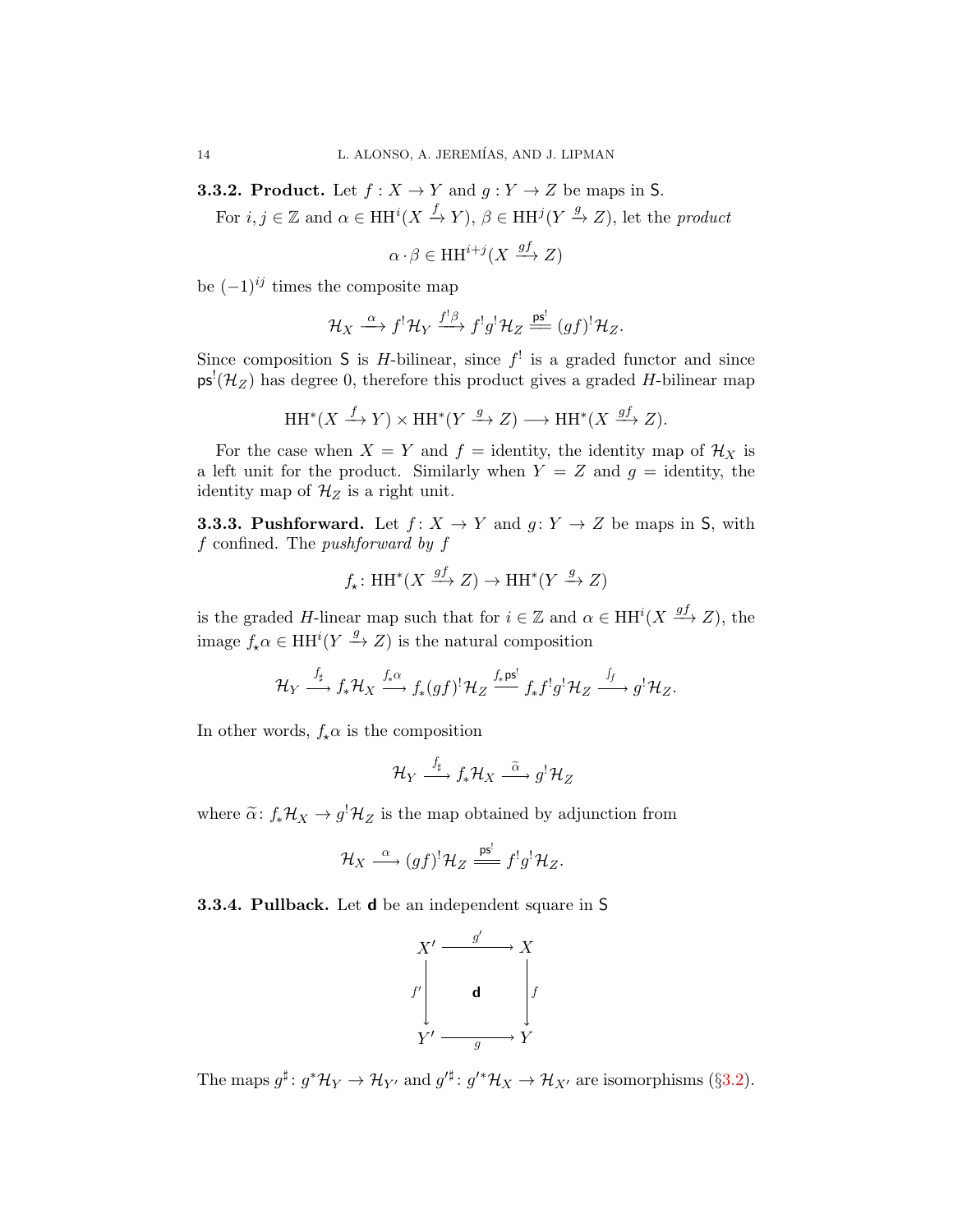The *pullback by g, through*  $d$ ,

$$
g^\star\colon\mathrm{HH}^*(X\xrightarrow{f} Y)\longrightarrow\mathrm{HH}^*(X'\xrightarrow{f'} Y')
$$

is the graded H-linear map such that for  $i \in \mathbb{Z}$  and  $\alpha \in HH^{i}(X \xrightarrow{f} Y)$ , the image  $g^*\alpha \in HH^i(X' \xrightarrow{f'} Y')$  is the natural composition

$$
\mathcal{H}_{X'} \xrightarrow{(g'^\sharp)^{-1}} g'^* \mathcal{H}_X \xrightarrow{g'^*\alpha} g'^* f^! \mathcal{H}_Y \xrightarrow{\mathsf{B}_{\mathbf{d}}} f'^! g^* \mathcal{H}_Y \xrightarrow{f'^! (g^{\sharp})} f'^! \mathcal{H}_{Y'}.
$$

For  $X = Y$ ,  $X' = Y'$ , f and f' identity maps, pullback takes the identity map of  $\mathcal{H}_X$  to that of  $\mathcal{H}_{X'}$ .

Thus identity maps are *units* in the sense of [\[FM,](#page-48-15) p. 22].

<span id="page-14-1"></span>Theorem 3.4. The data in sections [3.2–](#page-11-0)[3.3](#page-12-0) constitute a bivariant theory, with units, on  $S$ , taking values in symmetric graded H-modules.

The proof of Theorem [3.4—](#page-14-1)that is, the verification of the bivariance axioms—is given in §[4.](#page-16-0)

In the rest of this section, we discuss some examples, and their associated bivariant homology-cohomology pairs.

<span id="page-14-0"></span>**Examples 3.[5](#page-24-0).** In  $\S5$  we will show in detail that there is a setup in which S is a category of essentially-finite-type perfect (i.e., finite tor-dimension) separated maps of noetherian schemes, closed under fiber product and having a final object S, with proper maps as confined maps, and oriented fiber squares with flat bottom arrow as independent squares; and in which  $H := \bigoplus_{i \geq 0} H^i(S, \mathcal{O}_S)$  with its natural commutative-graded ring structure. Moreover, for each  $X \in S$ ,  $\mathbf{D}_X$  is the full subcategory  $\mathbf{D}_{\text{ac}}(X)$  of the derived category  $\mathbf{D}(X)$ —enriched in the standard way with an H-graded structure such that an  $\mathcal{O}_X$ -complex C is an object of  $\mathbf{D}_{\text{qc}}(X)$  if and only if all the homology sheaves of C are quasi-coherent; and for any  $S$ -map  $f: X \to Y$ , f ∗ is the graded enrichment of the derived inverse-image functor (usually denoted  $Lf^*$ ).

The following examples refer to such a setup.

(a) Fix an object  $\mathcal{H}_S \in \mathbf{D}_S$ . For each  $X \in \mathsf{S}$ , with its unique S-map  $x \colon X \to S$ , set  $\mathcal{H}_X := x^*\mathcal{H}_S$ . For an S-map f, let  $f^{\sharp}$  be  $f^*x^*\mathcal{H}_S \stackrel{\text{ps*}}{=} (xf)^*\mathcal{H}_S$ .

(b) For each  $X \in \mathsf{S}$  let  $\mathcal{H}_X$  be the Hochschild complex  $\mathbb{H}_{X/S}$ , and  $f^{\sharp}$  as explained in the proof of [\[BF1,](#page-48-11) Theorem 1.3].

(c) For each  $X \in \mathsf{S}$ , let  $\mathcal{H}_X$  be the cotangent complex  $L_{X/S}$ , and  $f^{\sharp}$  the map given by [I], p. 132, (1.2.7.2)] (with  $Y = Y' := S$ ).

Examples (b) and (c) are not unrelated—see [\[BF2,](#page-48-18) Theorem 3.1.3].

(d) There are many ways to get new families satisfying  $3.2(i)$  $3.2(i)$ –(iv) from old ones. For example, to two such families  $(\mathcal{H}_{X,1}, f_1^{\sharp})$  and  $(\mathcal{H}_{X,2}, f_2^{\sharp})$ , apply the derived tensor product functor, or the direct sum functor, or . . .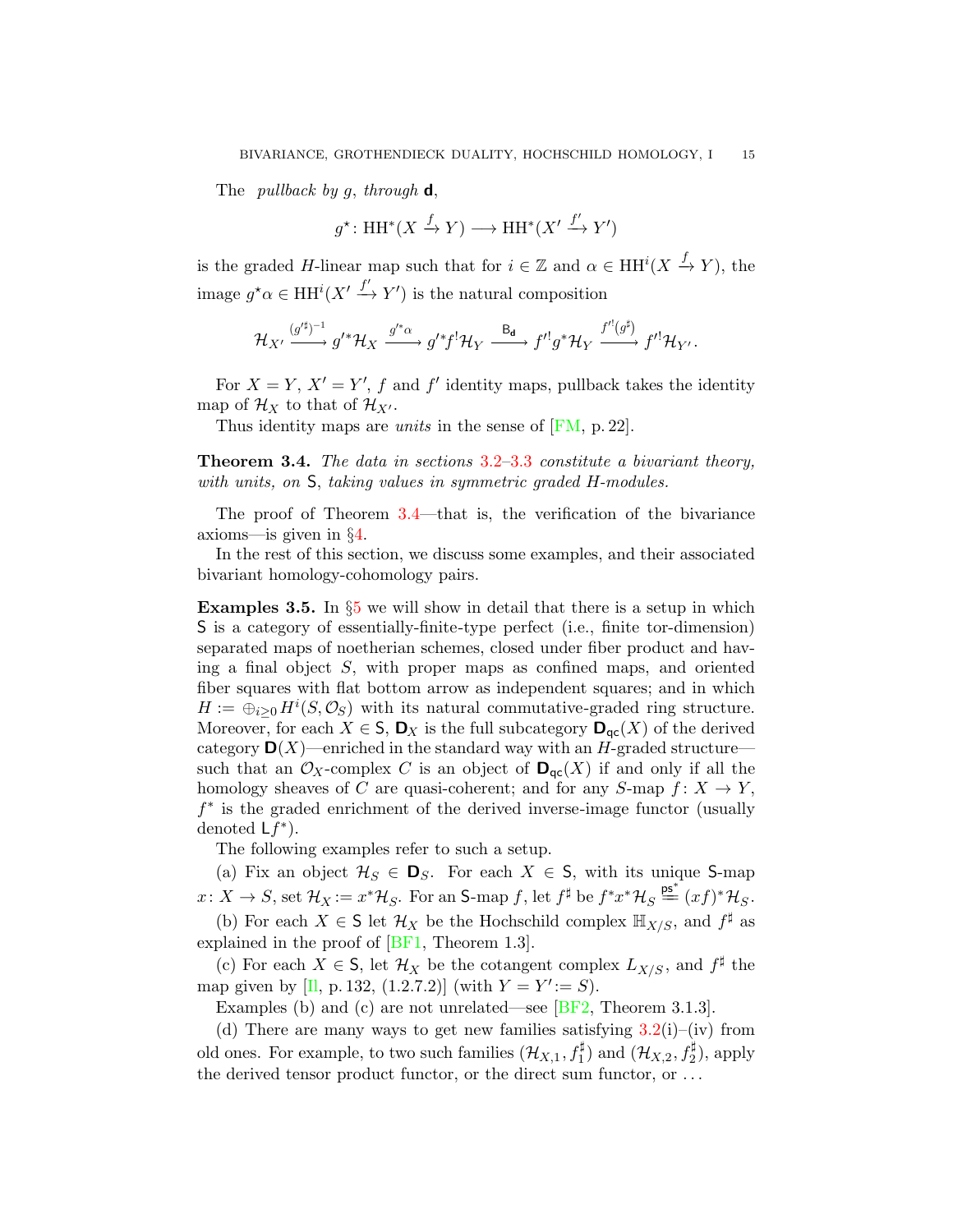**3.5.1.** In examples [3.5\(](#page-14-0)b) and (c), if an S-map  $f: X \to Y$  is essentially étale (see §[5.7](#page-36-0) below) then  $f^* \mathcal{H}_Y \to \mathcal{H}_X$  is an isomorphism. (The assertion for Example (b) will be treated in a sequel to this paper. Example (c) is covered by  $[\Pi, p. 135, 2.1.2.1 \text{ and } p. 203, 3.1.1]$ . So for these examples, one needs, according to §[3.2,](#page-11-0) to restrict the class of independent squares to those fiber squares whose bottom (hence top) arrow is essentially étale.

No such restriction is needed in Example (a).

<span id="page-15-0"></span>**3.6.** The bivariant theory provides symmetric graded H-modules

$$
\mathrm{HH}^*(X) := \mathrm{HH}^*(X \xrightarrow{\mathrm{id}} X) = \mathbf{D}_X(\mathcal{H}_X, \mathcal{H}_X) = \bigoplus_{i \in \mathbb{Z}} \mathbf{D}_X^i(\mathcal{H}_X, \mathcal{H}_X)
$$

(*bivariant cohomology*), and, with  $x: X \rightarrow S$  the unique S-map,

$$
\mathrm{HH}_*(X) := \mathrm{HH}^*(X \xrightarrow{x} S) = \mathbf{D}_X(\mathcal{H}_X, x^! \mathcal{H}_S) = \bigoplus_{i \in \mathbb{Z}} \mathbf{D}_X^{-i}(\mathcal{H}_X, x^! \mathcal{H}_S)
$$

(bivariant homology).

For instance, if, in [3.5\(](#page-14-0)a),  $\mathcal{H}_S = \mathcal{O}_S$ , then bivariant cohomology is just

$$
\mathrm{HH}^i(X) = \mathrm{H}^i(X, \mathcal{O}_X);
$$

and homology is the (hyper)cohomology of the relative dualizing complex:

$$
\mathrm{HH}_i(X) = \mathrm{H}^{-i}(X, x^! \mathcal{O}_S).
$$

For the bivariant Hochschild theory of example [3.5\(](#page-14-0)b), the corresponding (co)homology is discussed—at least for flat maps—in §[6.](#page-44-0)

Functoriality, basic properties of, and operations between,  $HH^*$  and  $HH^*$ result from the structure of a bivariant theory, and correspond to the usual structure of a theory of cohomology and homology, as follows.

The cup product

$$
\smile: \operatorname{HH}\nolimits^i(X) \otimes \operatorname{HH}\nolimits^j(X) \longrightarrow \operatorname{HH}\nolimits^{i+j}(X)
$$

is the product [3.3.2](#page-13-0) associated to the composition  $X \stackrel{\text{id}}{\rightarrow} X \stackrel{\text{id}}{\rightarrow} X$ : for  $\alpha \in \mathbf{D}_X^i(\mathcal{H}_X, \mathcal{H}_X), \ \beta \in \mathbf{D}_X^j(\mathcal{H}_X, \mathcal{H}_X),$ 

$$
\alpha \smile \beta := (-1)^{ij} \beta \circ \alpha \in \mathbf{D}_X^{i+j}(\mathcal{H}_X, \mathcal{H}_X).
$$

Cup product makes  $HH^*(X)$  into a graded ring—*opposite* to  $\mathbf{D}_X(\mathcal{H}_X, \mathcal{H}_X)$ with its composition product. Both rings have the same graded center, and so  $HH^*(X)$  is a graded H-algebra.

As in §[1.3,](#page-4-1) both  $HH^*(X)$  and  $HH_*(X)$  are actually symmetric graded modules over the graded center  $\mathcal{C}_X$  of  $\mathbf{D}_X$ . In fact, since  $\mathcal{C}_X$  is gradedcommutative, the evaluation map  $(1.3.1)$  with  $A = H_X$  sends  $C_X$  to the graded center of  $HH^*(X)$ , so that  $HH^*(X)$  is a graded  $C_X$ -algebra.

Recall that an S-map is *co-confined* if it is represented by the bottom arrow of some independent square.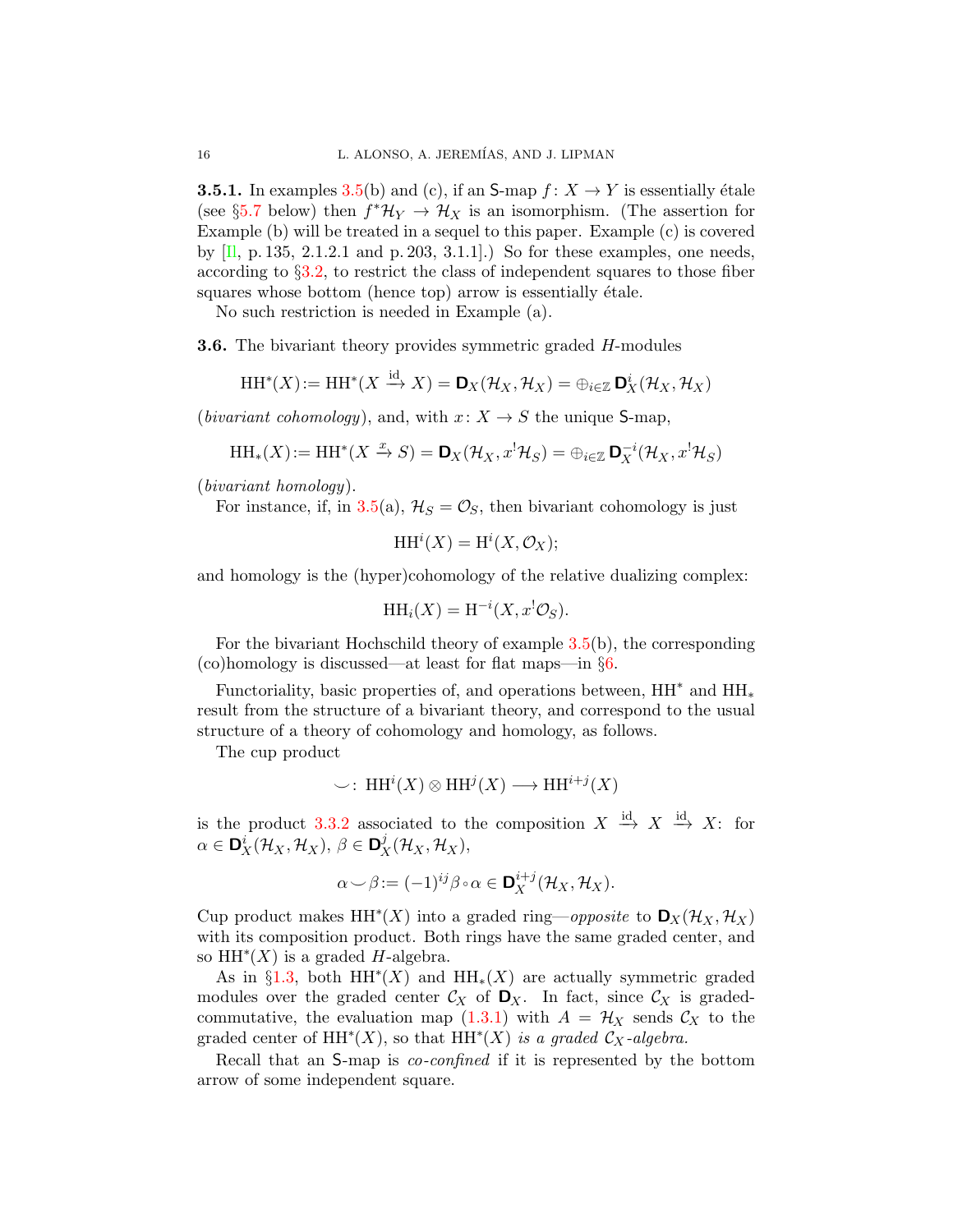It results from Proposition [4.5](#page-20-0) below (with  $X = Y = Z$  and  $f = g = 1$ ) that for every co-confined map  $f: X' \to X$ , the graded H-linear pullback

$$
f^* \colon \operatorname{HH}\nolimits^*(X) \longrightarrow \operatorname{HH}\nolimits^*(X')
$$

of [3.3.4](#page-13-1) is a ring homomorphism.

Thus:

**Proposition 3.6.1.** With  $S_{co}$  the subcategory of all co-confined maps in  $S$ , bivariant cohomology with the cup product gives a contravariant functor

$$
HH^*\colon S_{\mathsf{co}} \to \{H\text{-algebras}\}.
$$

For  $x: X \to S$  in S, the cap product

$$
\frown: \, \mathrm{HH}^i(X) \otimes \mathrm{HH}_j(X) \longrightarrow \mathrm{HH}_{j-i}(X)
$$

is defined to be the product associated to the composition  $X \xrightarrow{\text{id}} X \xrightarrow{x} S$ : for  $\alpha \in \mathbf{D}_X^i(\mathcal{H}_X, \mathcal{H}_X), \ \beta \in \mathbf{D}_X^{-j}(\mathcal{H}_X, x^!\mathcal{O}_S),$ 

$$
\alpha \cap \beta := (-1)^{ij} \beta \circ \alpha \in \mathbf{D}_X^{i-j}(\mathcal{H}_X, x^! \mathcal{O}_S).
$$

With this product,  $HH_*(X)$  is a graded left  $HH^*(X)$ -module.

Associated to a confined S-map  $f: X' \to X$  one has the H-linear pushforward of [3.3.3:](#page-13-2)

$$
f_{\star}\colon \operatorname{HH}_{\ast}(X') \longrightarrow \operatorname{HH}_{\ast}(X).
$$

Thus:

**Proposition 3.6.2.** With  $S_{cf}$  the subcategory of all confined maps in  $S$ , bivariant homology together with the cap product, gives a covariant functor

 $HH_*: S_{cf} \longrightarrow \{symmetric \ graded \ H\text{-modules}\}.$ 

Moreover, for every  $X \in \mathsf{S}$ ,  $\mathrm{HH}_*(X)$  is a graded left  $\mathrm{HH}^*(X)$ -module.

Proposition [4.7](#page-23-0) (with  $Z = S$ ,  $f = id_X$ ,  $f' = id_{X'}$ ) yields:

**Proposition 3.6.3.** If  $q: X' \to X$  is both confined and co-confined, then for all  $\alpha \in \mathrm{HH}^*(X)$  and  $\beta \in \mathrm{HH}_*(X'),$ 

$$
g_\star(g^\star\alpha\frown\beta)=\alpha\frown g_\star\beta.
$$

## 4. Checking the axioms

<span id="page-16-0"></span>In this section we prove Theorem [3.4](#page-14-1) by verifying that the axioms for a bivariant theory do hold for the data referred to in that theorem.

In the diagrams which appear, labels on the arrows are meant to indicate where the represented maps come from—usually by application of some obvious functors.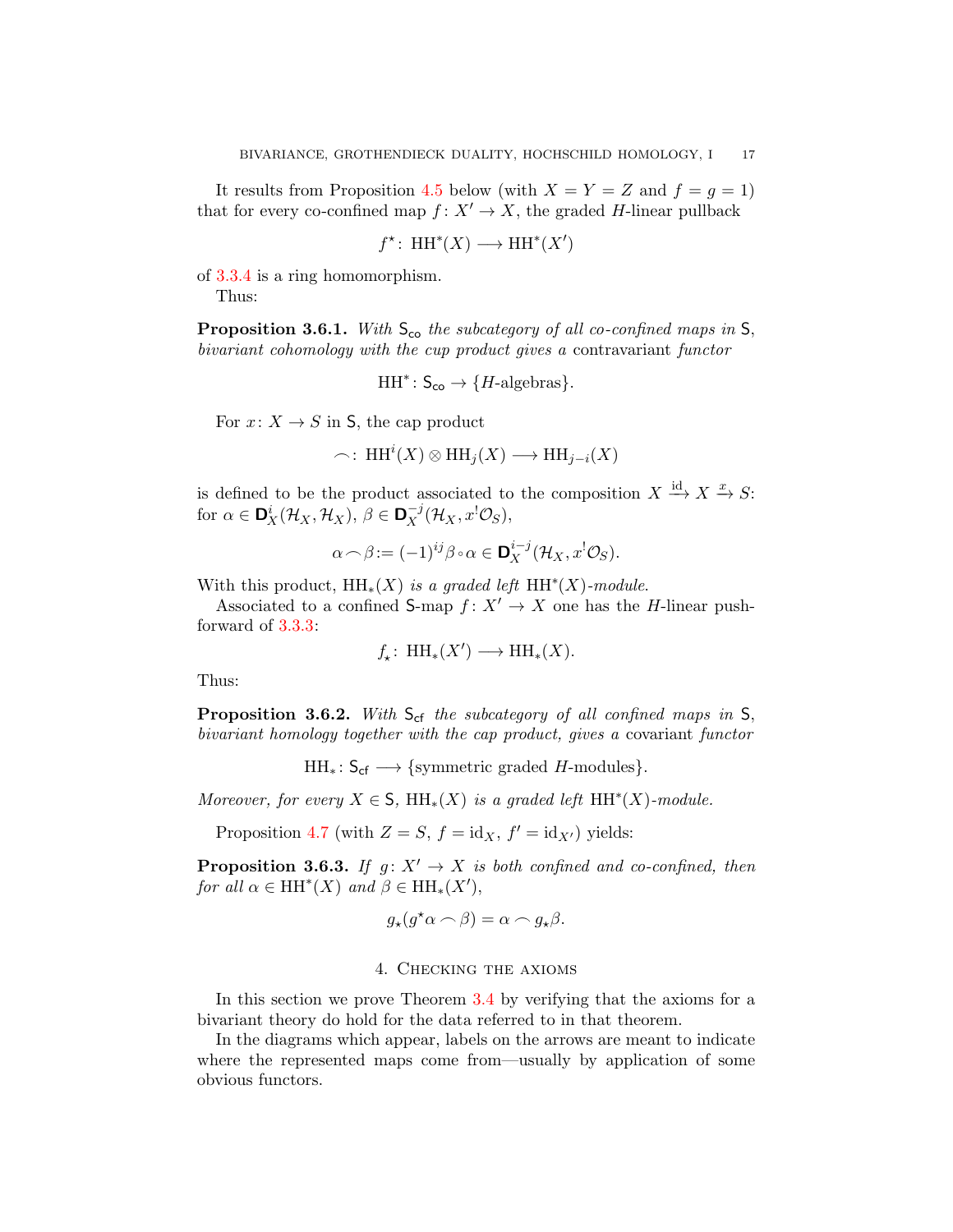Recall from  $(3.3.1)$  that for an S-map  $f: X \to Y$ ,

$$
\mathrm{HH}^i(X \xrightarrow{f} Y) := \mathbf{D}_X^i(\mathcal{H}_X, f^!\mathcal{H}_Y) \qquad (i \in \mathbb{Z}).
$$

Following [\[FM\]](#page-48-15), we indicate that  $\alpha \in HH^*(X \stackrel{f}{\to} Y) := \bigoplus_{i \in \mathbb{Z}} HH^i(X \stackrel{f}{\to} Y)$ by the notation

$$
X \xrightarrow{\quad f \quad} Y.
$$

**Proposition 4.1.**  $(A_1)$  Associativity of product:

For any S-diagram

$$
X \xrightarrow{\qquad f \qquad } Y \xrightarrow{\qquad g \qquad} Z \xrightarrow{\qquad h \qquad} W
$$

one has, in  $HH^*(X \xrightarrow{hgf} W)$ ,

$$
(\alpha \cdot \beta) \cdot \gamma = \alpha \cdot (\beta \cdot \gamma).
$$

Proof. This property results from the obvious commutativity of the following diagram, with  $\alpha \in HH^{i}(X \xrightarrow{f} Y), \beta \in HH^{j}(Y \xrightarrow{g} Z)$  and  $\gamma \in HH^{k}(Z \xrightarrow{h} W)$ :

$$
\mathcal{H}_X \xrightarrow{\alpha \cdot \beta} (gf)^! \mathcal{H}_Z \xrightarrow{(-1)^{(i+j)k} (gf)^! \gamma} (gf)^! h^! \mathcal{H}_W \xrightarrow{\mathbf{ps}^!} (hgf)^! \mathcal{H}_W
$$
  
\n
$$
\left.\begin{array}{c} (-1)^{i(j+k)} \alpha \\ \beta^! \end{array}\right\|_{\mathbf{ps}^!} \xrightarrow{(-1)^{ik} \mathbf{ps}^!} f^! g^! \mathcal{H}_Z \xrightarrow{(-1)^{jk} f^! g^! \gamma} f^! g^! h^! \mathcal{H}_W \xrightarrow{\mathbf{ps}^!} f^! (hg)^! \mathcal{H}_W
$$

**Proposition 4.2.**  $(A_2)$  Functoriality of pushforward:

For S-maps  $f: X \rightarrow Y$ ,  $g: Y \rightarrow Z$  and  $h: Z \rightarrow W$ , with f and g confined, and  $\alpha \in HH^*(X \xrightarrow{hgf} W)$ , one has, in  $HH^*(Z \xrightarrow{h} W)$ ,

$$
(gf)_{\star}(\alpha) = g_{\star}f_{\star}(\alpha).
$$

*Proof.* We may assume,  $\alpha \in HH^{i}(X \xrightarrow{hgf} W)$ . What is then asserted is commutativity of the border of the following diagram: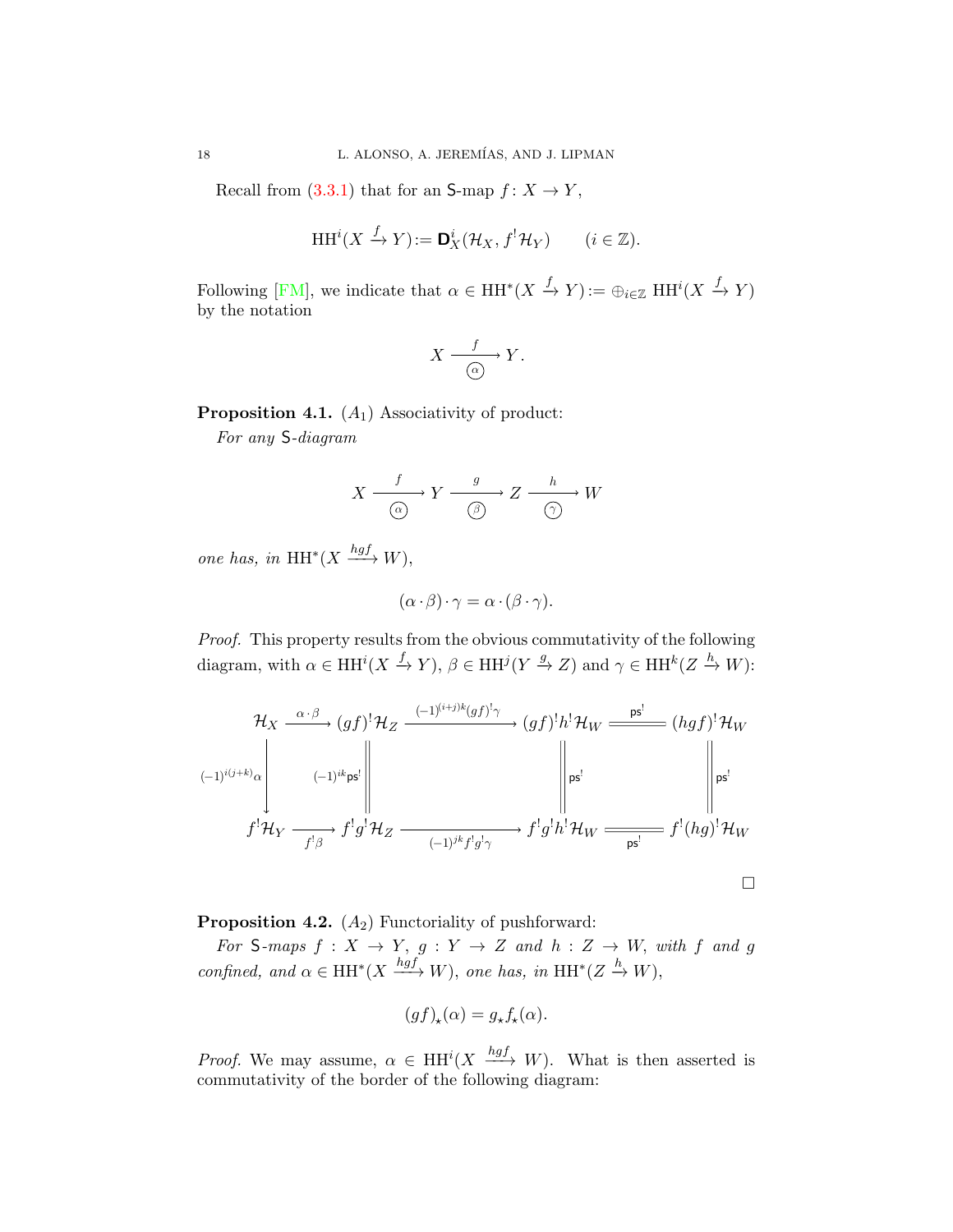

Commutativity of subdiagram  $(1)$  is given by Lemma [3.2.2.](#page-12-2) Commutativity of  $\odot$  (without  $h^{\dagger} \mathcal{H}_W$ ) results from that of [\(2.4.4\)](#page-8-1). Commutativity of the unlabeled subdiagrams is clear. The result follows.  $\Box$ 

# **Proposition 4.3.**  $(A_3)$  Functoriality of pullback: For any S-diagram, with independent squares,



one has, in  $HH^*(X'' \xrightarrow{f''} Y'')$ ,

$$
(gh)^{\star}(\alpha) = h^{\star}g^{\star}(\alpha).
$$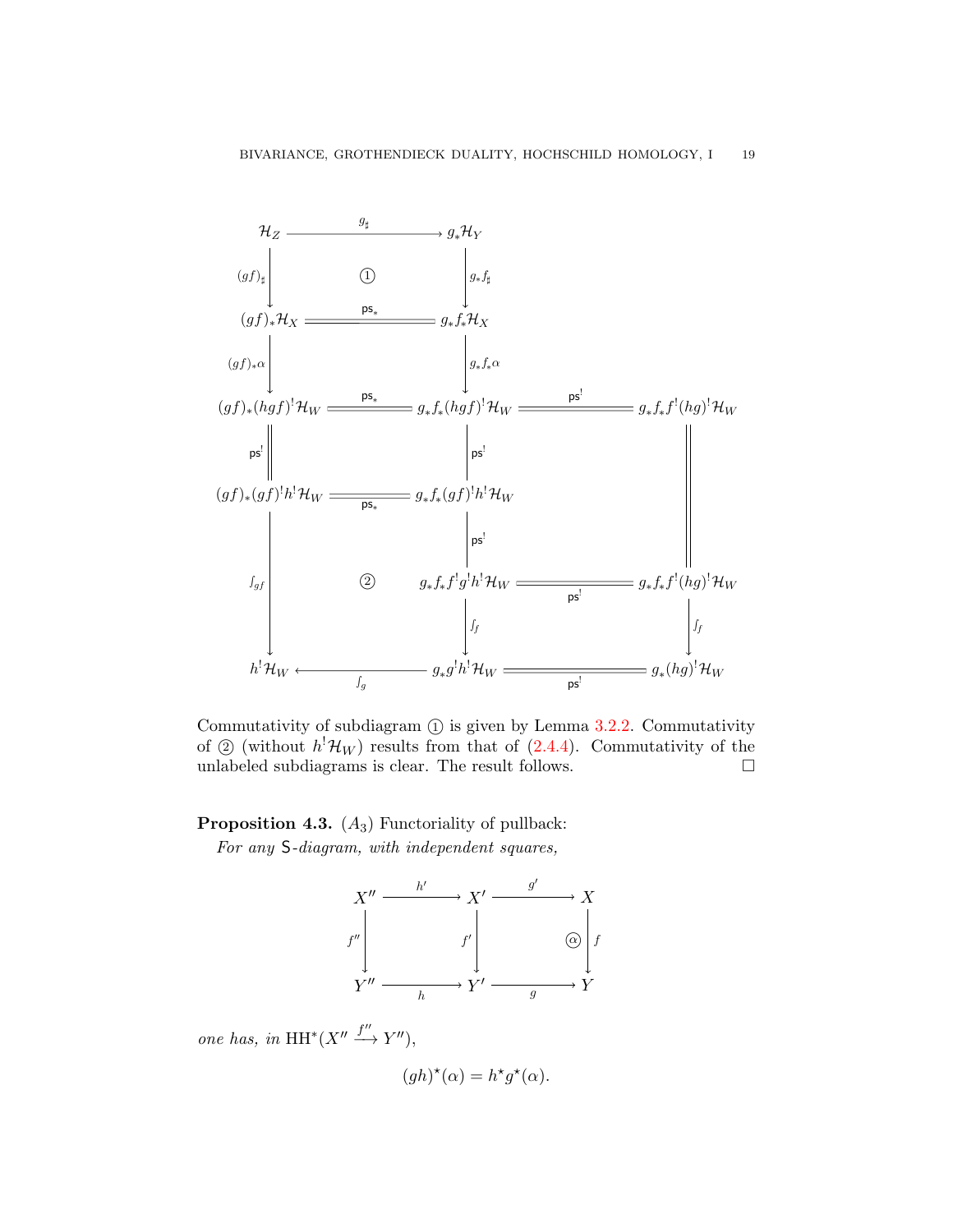Proof. The assertion amounts to commutativity of the border of the next diagram:



Subdiagrams  $(1)$  and  $(3)$  commute by  $3.2$ (iv); subdiagram  $(2)$  commutes by [\(2.3.1\)](#page-7-0); and commutativity of the other two subdiagrams is clear. The desired conclusion results.

**Proposition 4.4.**  $(A_{12})$  Product and pushforward commute: For any S-diagram



with  $f: X \to Y$  confined, one has, in  $HH^*(Y \xrightarrow{hg} W)$ ,

$$
f_{\star}(\alpha \cdot \beta) = f_{\star}(\alpha) \cdot \beta
$$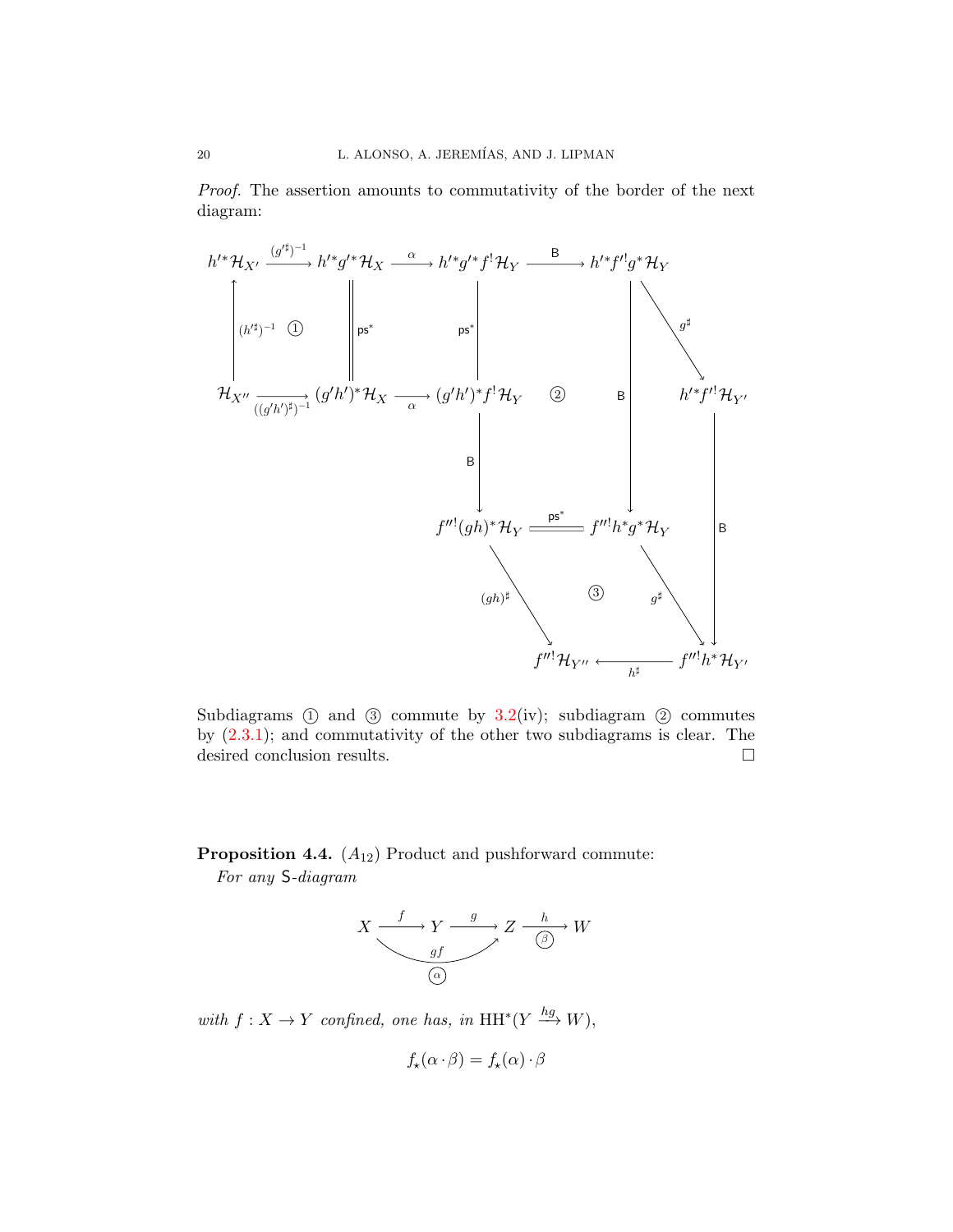*Proof.* We may assume that  $\alpha \in HH^{i}(X \xrightarrow{gf} Z)$  and  $\beta \in HH^{j}(Z \xrightarrow{h} W)$ . Then what is asserted is commutativity of the border of the next diagram:



The subdiagrams obviously commute, whence the assertion.

<span id="page-20-0"></span>**Proposition 4.5.**  $(A_{13})$  Product and pullback commute:

For any S-diagram with independent squares,



one has, in  $HH^*(X' \xrightarrow{g'f'} Z')$ ,

$$
h^{\star}(\alpha \cdot \beta) = h^{\prime \star}(\alpha) \cdot h^{\star}(\beta).
$$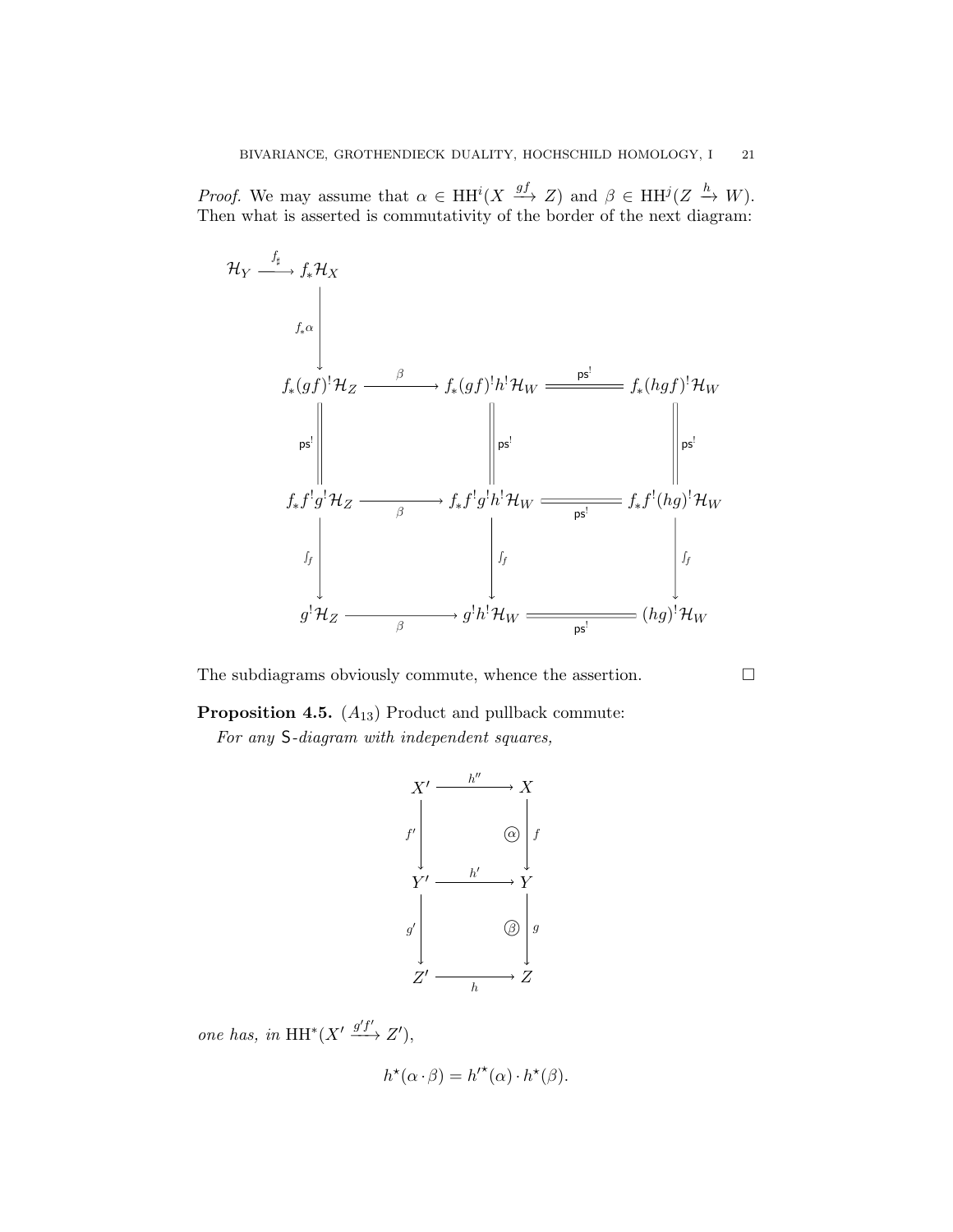*Proof.* We may assume that  $\alpha \in HH^{i}(X \xrightarrow{f} Y)$  and  $\beta \in HH^{j}(Y \xrightarrow{g} Z)$ . Then what is asserted is commutativity of the border of the next diagram:



Subdiagram  $(1)$  commutes by  $(2.3.2)$ ; and commutativity of the other subdiagrams is clear. The desired result follows.

**Proposition 4.6.**  $(A_{23})$  Pushforward and pullback commute:

For any S-diagram with independent squares and with f confined,



one has, in  $HH^*(Y' \xrightarrow{g'} Z'),$ 

$$
f'_\star(h^\star(\alpha)) = h^\star(f_\star(\alpha)).
$$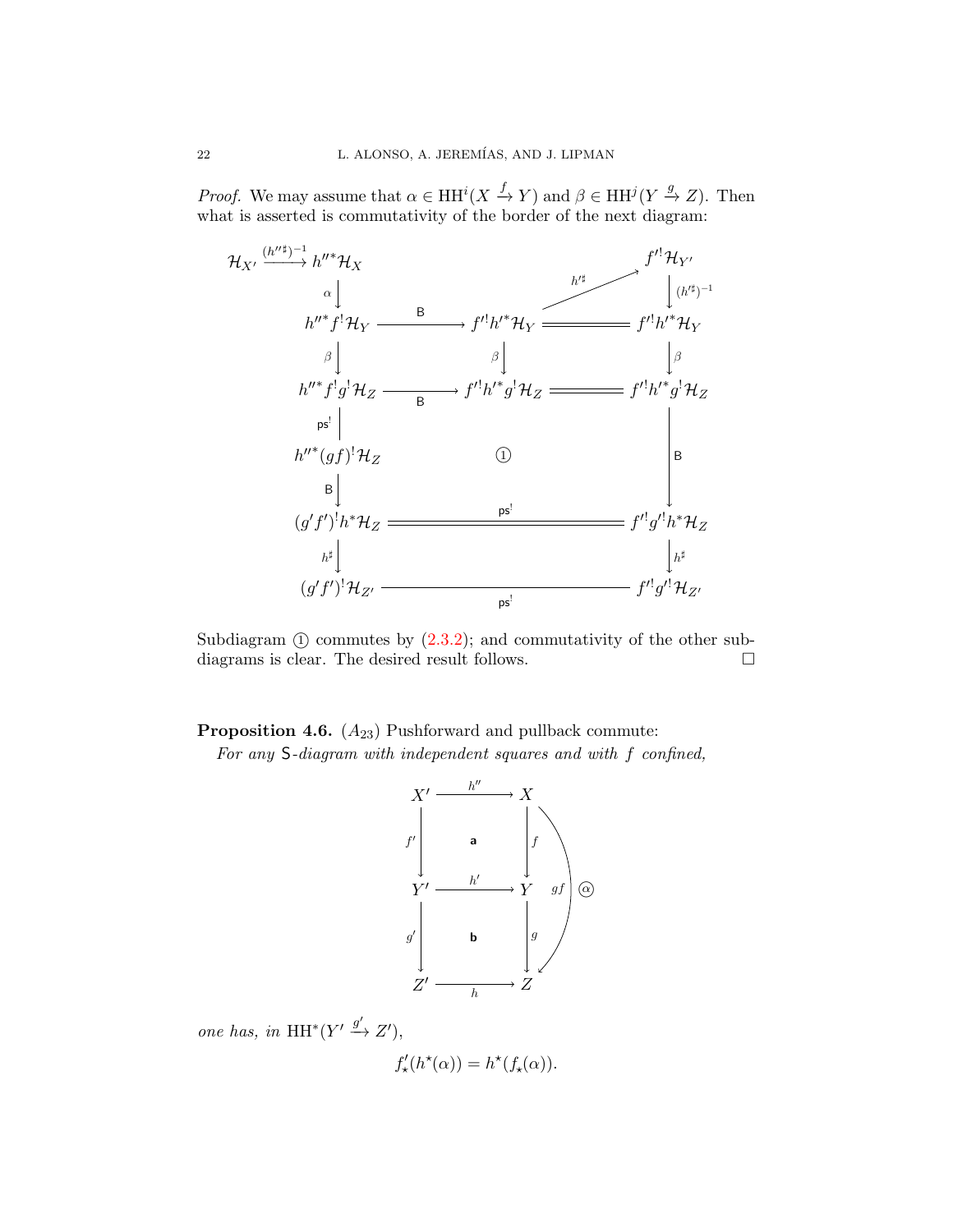Proof. What is asserted is commutativity of the border of the following diagram, in which **c** denotes the square obtained by pasting **a** and **b**:



Commutativity of subdiagram  $(2)$  is given by  $(2.3.2)$ , and of  $(3)$  by  $(2.6.1)$ . Commutativity of the unlabeled subdiagrams is clear.

Commutativity of subdiagram (1) is equivalent to that of its adjoint, and so of the border of the following diagram, where  $k := h' f' = f h''$ , so that commutativity of  $(4)$  and  $(5)$  results from  $(3.2.1)$ , and where commutativity of the other subdiagrams results directly from the definitions of the maps involved.



The desired result follows.  $\hfill \square$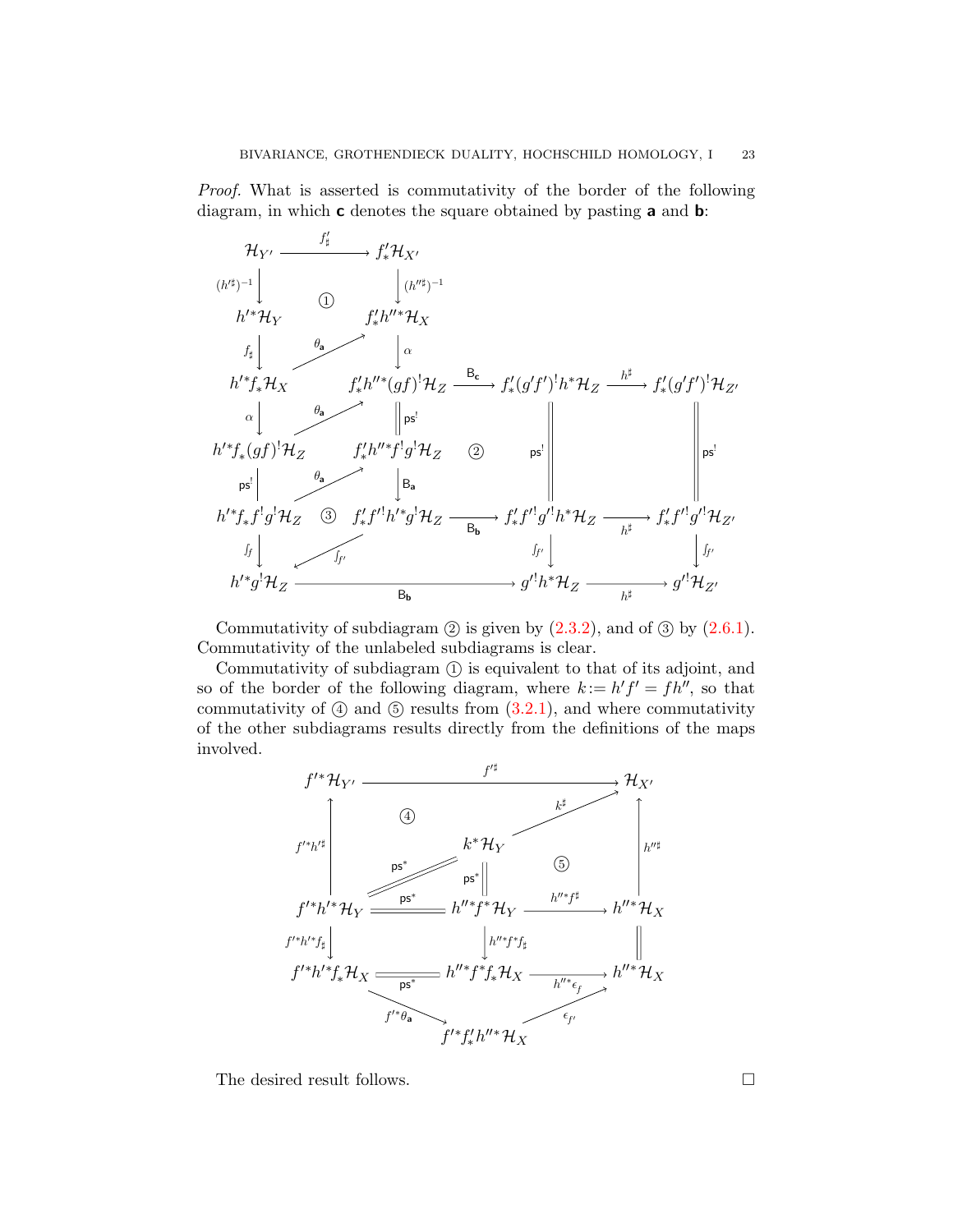<span id="page-23-0"></span>**Proposition 4.7.**  $(A_{123})$  Projection formula:

For any S-diagram, with independent square and g confined,



one has, in  $HH^*(X \xrightarrow{hf} Z)$ .

$$
g'_{\star}(g^{\star}\alpha \cdot \beta) = \alpha \cdot g_{\star}(\beta).
$$

*Proof.* We may assume that  $\alpha \in HH^{i}(X \xrightarrow{f} Y)$  and  $\beta \in HH^{j}(Y' \xrightarrow{hg} Z)$ . What is asserted is commutativity of the border of diagram [\(4.7.1\)](#page-24-1) below, where commutativity of the unlabeled subdiagrams is obvious, and that of subdiagrams  $\textcircled{1}$  and  $\textcircled{2}$  holds by adjointness of  $g'^{\sharp}$  and  $g'_{\sharp}$  (resp.  $g^{\sharp}$  and  $g_{\sharp}$ ). It remains then to show that 3 commutes.

Via the next, obviously commutative, diagram (in which  $\mathcal{H}_Z$  is omitted),

$$
\begin{array}{c|c|c} g'_*f'^!g^*g_*(hg)^! & \xrightarrow{\epsilon_g} g'_*f'^!(hg)^! & \xrightarrow{\operatorname{ps}^!} g'_*(hgf')^! & \xrightarrow{\operatorname{ps}^!} g'_*(hfg')^! & \xrightarrow{\operatorname{ps}^!} g'_*g'^!(hf)^! & \xrightarrow{\int_{g'}} (hf)^! \\ \hline \hspace{0.2cm}\operatorname{ps}^! & & & & \end{array} \hspace{1.5cm} g'_*[fg^*g_*g^!h^! & \xrightarrow{\operatorname{ps}^!} g'_*(gf')h^! & \xrightarrow{\operatorname{ps}^!} g'_*(fg')h^! & \xrightarrow{\operatorname{ps}^!} g'_*g'^!f^!h^! & \xrightarrow{\int_{g'}} f^!h^!
$$

commutativity of 3 becomes equivalent to that of

$$
\begin{array}{c}\n f^!g_*g^!h^! \xrightarrow{\eta_{g'}} g'_*g'^*f^!g_*g^!h^! \xrightarrow{\mathrm{via}\, \mathsf{B}_{\mathbf{d}}} g'_*f'^!g^*g_*g^!h^! \\
 f^!h^! \xleftarrow{\qquad \qquad \downarrow \mathrm{via}\, \epsilon_g} \n f^!h^! \xleftarrow{\qquad \qquad \downarrow \mathrm{via}\, \epsilon_g} \n g'_*g'^!f^!h^! \xrightarrow{\qquad \qquad \downarrow \mathrm{gs}^!} g'_*f'^!g^!h^! \\
 \end{array}
$$

which commutativity is an instance of that of  $(2.6.2)$ .

The proof of Proposition [4.7](#page-23-0) is now complete.  $\Box$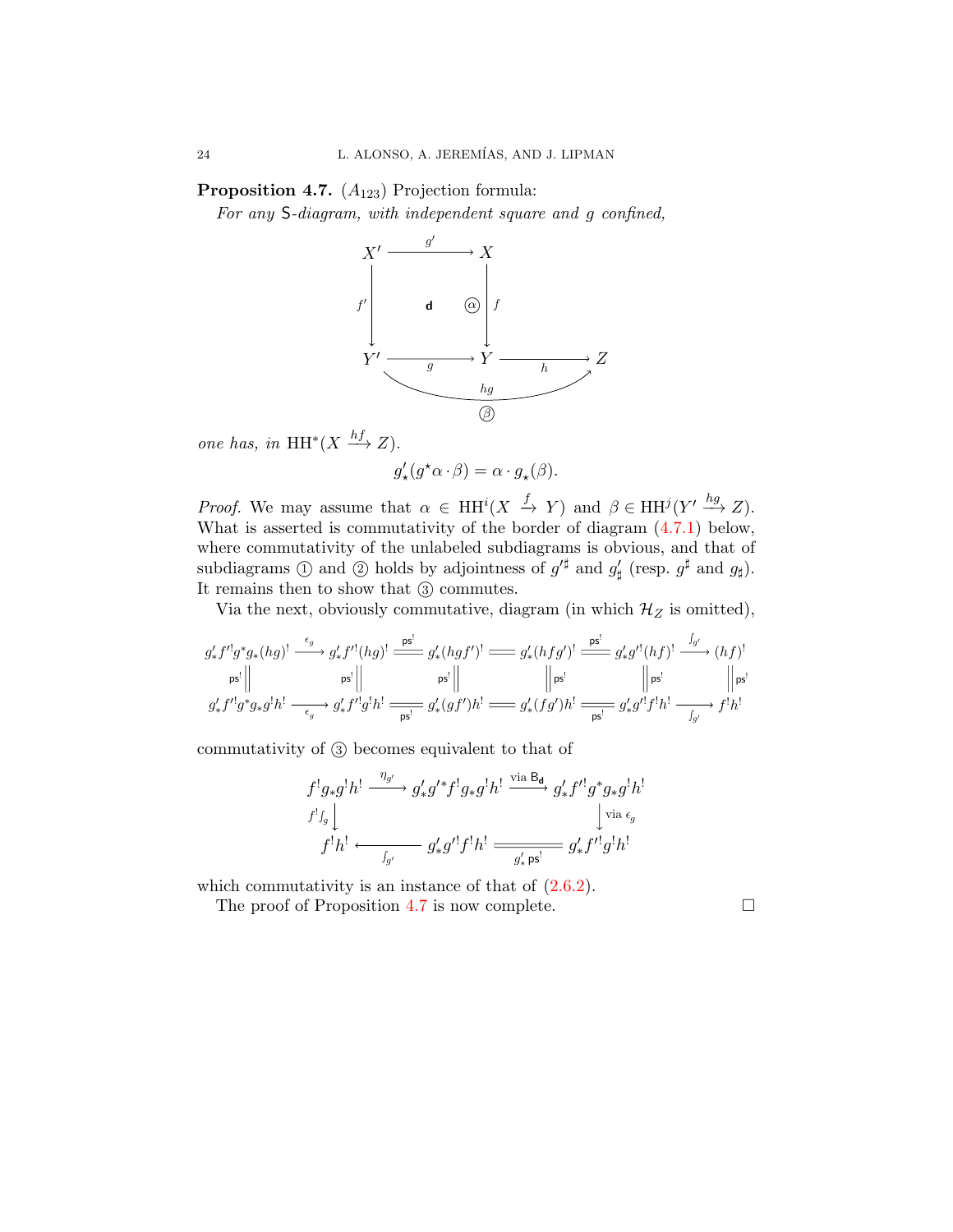

### 5. Realization via Grothendieck duality

<span id="page-24-1"></span><span id="page-24-0"></span>In this section we show that the setup of  $\S2$  $\S2$  can be realized in a number of situations involving Grothendieck duality.

<span id="page-24-2"></span>**5.1.** (Notation and summary.) A *ringed space* is a pair  $(X, \mathcal{O}_X)$  such that X is a topological space and  $\mathcal{O}_X$  is a sheaf of commutative rings on X.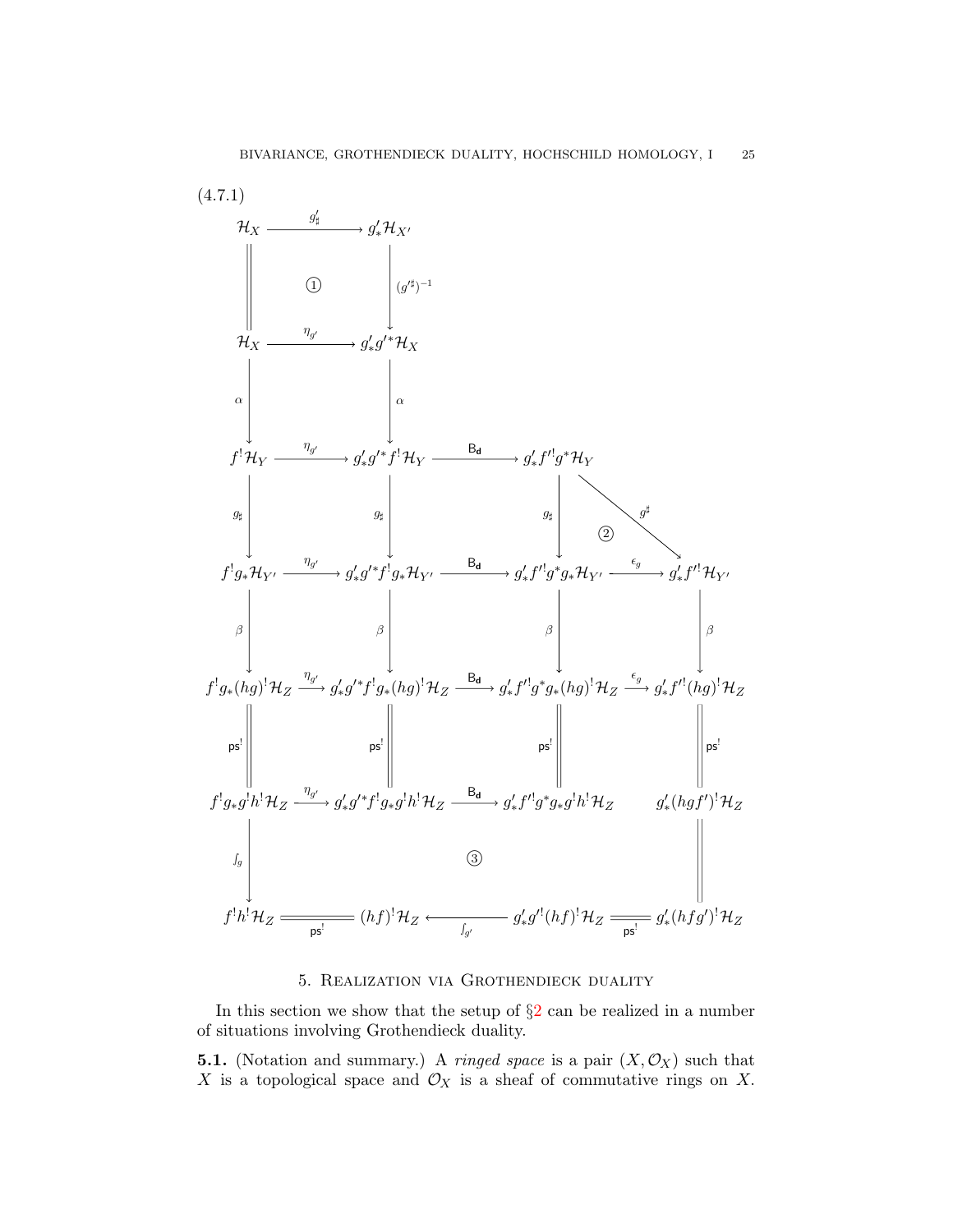Though only schemes will be of interest in this paper, some initial results make sense for arbitrary ringed spaces, enabling us to treat several situations simultaneously. For example, it may well be possible to go through all of this section in the context of noetherian formal schemes, see [\[AJL\]](#page-48-0), [\[Nk1,](#page-49-3) 7.1.6].

A map of ringed spaces  $\bar{f}: (X, \mathcal{O}_X) \to (Y, \mathcal{O}_Y)$  is a continuous map  $f: X \to Y$  together with a homomorphism of sheaves of rings  $\mathcal{O}_Y \to f_* \mathcal{O}_X$ . Composition of such maps is defined in the obvious way. Ordinarily,  $\mathcal{O}_X$ and  $\mathcal{O}_Y$  are omitted from the notation, and one just speaks of ringed-space maps  $f: X \to Y$ , the rest being understood.

For a ringed space  $(X, \mathcal{O}_X)$ , let  $\mathbf{D}(X)$  be the derived category of the abelian category of sheaves of  $\mathcal{O}_X$ -modules, and  $T = T_X$  its usual translation automorphism. For  $A \in \mathbf{D}(X)$  (object or arrow) and  $i \in \mathbb{Z}$ , set  $A[i] := T^i A$ .

We take for granted the formalism of relations among the derived functors RHom and  $\otimes^{\mathsf{L}}$  and the derived direct- and inverse-image pseudofunctors  $R(-)_*$  resp.  $L(-)^*$ , as presented e.g., in [\[L3,](#page-48-1) Chapter 3].<sup>[1](#page-25-0)</sup> For instance, for any  $f: X \to Y$  as above, the functor  $Lf^*: \mathbf{D}(Y) \to \mathbf{D}(X)$  is left-adjoint to  $Rf_*$ , see [\[L3,](#page-48-1) 3.2.3]; in particular, there are unit and counit maps

(5.1.1) 
$$
\bar{\eta} = \bar{\eta}_f : \text{id} \to \mathsf{R} f_* \mathsf{L} f^*, \qquad \bar{\epsilon} = \bar{\epsilon}_f : \mathsf{L} f^* \mathsf{R} f_* \to \text{id}.
$$

For any  $f: X \to Y$ , there are canonical functorial isomorphisms

<span id="page-25-2"></span>
$$
\mathsf{R} f_*\circ T_X\;\overset{\sim}{\longrightarrow}\; T_Y\circ\mathsf{R} f_*\,,\qquad \mathsf{L} f^*\circ T_Y\;\overset{\sim}{\longrightarrow}\; T_X\circ\mathsf{L} f^*.
$$

Accordingly, for any  $A \in \mathbf{D}(X)$ ,  $B \in \mathbf{D}(Y)$  and  $i \in \mathbb{Z}$ , we will allow ourselves to abuse notation by writing

$$
Rf_*(A[i]) = (Rf_*A)[i], \qquad Lf^*(B[i]) = (Lf^*B)[i].
$$

**5.1.2.** Let  $\mathbf{E}_X$  be the preadditive category whose objects  $A, B, C, \ldots$  are just those of  $\mathbf{D}(X)$ , with

$$
\mathbf{E}^i_X(A, B) := \text{Hom}_{\mathbf{D}(X)}(A, B[i]) \cong \text{Ext}^i_X(A, B),
$$

and composition determined by the graded Z-bilinear Yoneda product

$$
\mathbf{E}^i_X(B,C)\times \mathbf{E}^j_X(A,B)\to \mathbf{E}^{i+j}_X(A,C)
$$

taking a pair of  $\mathbf{D}(X)$ -maps  $\beta: B \to C[i], \alpha: A \to B[j]$   $(i, j \in \mathbb{Z})$  to the map

$$
(\beta \circ \alpha) : A \xrightarrow{\alpha} B[j] \xrightarrow{\beta[j]} C[i][j] = C[i+j].
$$

<span id="page-25-1"></span>5.1.3. In subsection [5.2,](#page-27-0) using their interaction with translation functors, we enrich the derived direct- and inverse-image pseudofunctors to an adjoint pair of Z-graded pseudofunctors  $(-)^*$  and  $(-)_*$  on the category of ringed spaces, taking values in the categories  $E_X$ .

<span id="page-25-0"></span><sup>&</sup>lt;sup>1</sup>We will often use [\[L3\]](#page-48-1) as a convenient compendium of needed facts about Grothendieck duality for schemes. This does not mean that referred-to results cannot be found in other earlier sources.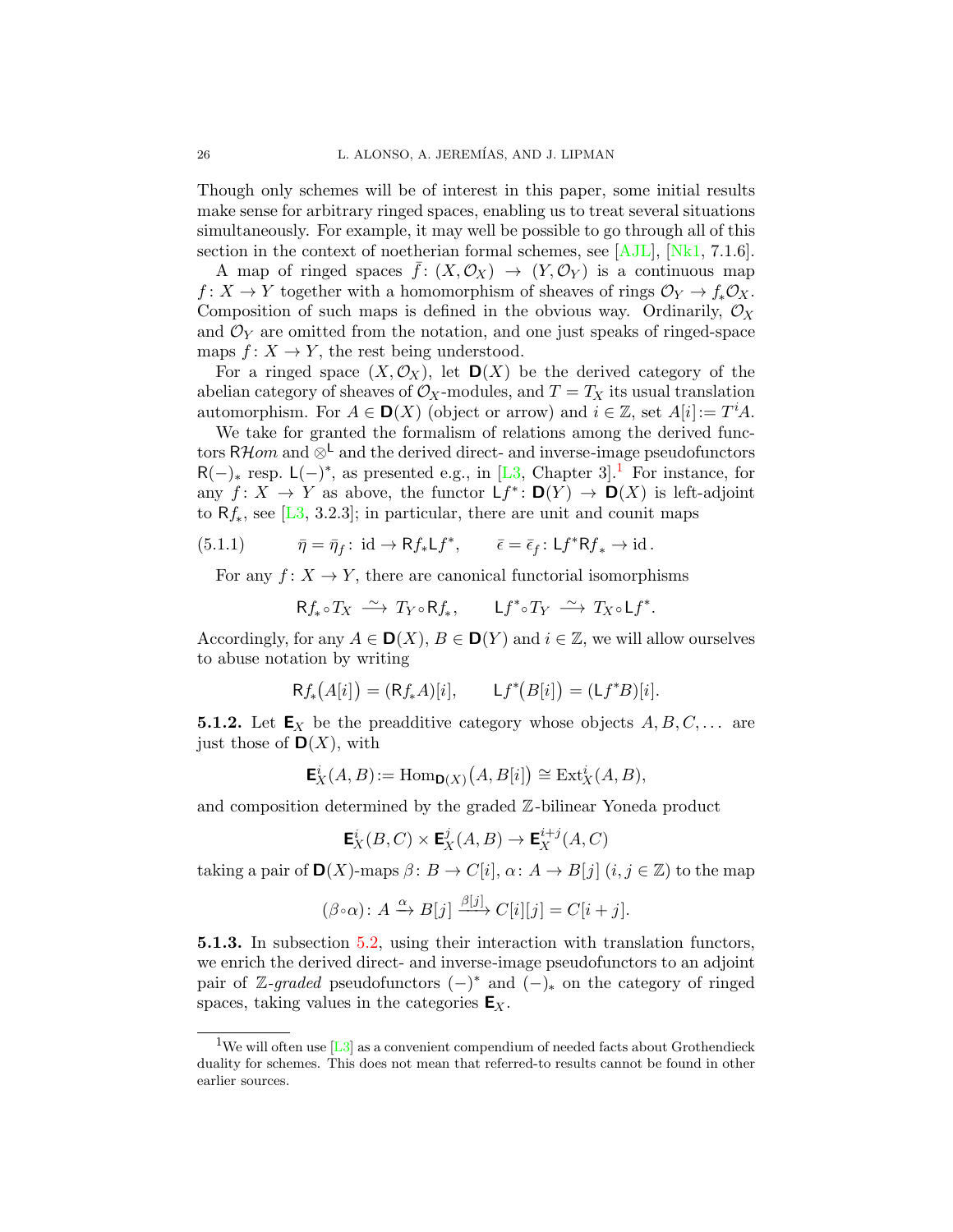Then we show in Proposition [5.4](#page-30-0) that

$$
H_X := \mathsf{E}_X(\mathcal{O}_X, \mathcal{O}_X) = \oplus_{i \geq 0} \ \mathrm{Ext}^i_X(\mathcal{O}_X, \mathcal{O}_X) \cong \oplus_{i \geq 0} \mathrm{H}^i(X, \mathcal{O}_X)
$$

with its Yoneda product is a commutative-graded ring, and that the category  $\mathbf{E}_X$  is naturally  $H_X$ -graded—whence so is any full subcategory. In fact, Proposition [5.5](#page-31-0) gives that  $H_X$  can be identified with the subring of the graded center of  $\mathsf{E}_X$  consisting of all "tensor-compatible" elements. Further-more, Proposition [5.6.1](#page-34-0) gives that for any map  $f: X \to Y$ , the functors  $f^*$ and  $f_*$  respect such graded structures.

<span id="page-26-1"></span>**5.1.4.** A scheme-map  $f: X \to Y$  is essentially of finite presentation if it is quasi-compact and quasi-separated, and for all  $x \in X$  there exist affine open subsets Spec  $L \supset \{x\}$  of X and Spec  $K \supset f(\text{Spec } L)$  of Y such that the resulting K-algebra  $L$  is a ring of fractions of a finitely-presentable K-algebra.

For maps of noetherian schemes, we use in place of "finite presentation" the equivalent term "finite type."

<span id="page-26-0"></span>**5.1.5.** Now fix a scheme  $S$ , and let  $S$  be one of:

(a) The category of essentially-finite-type separated perfect (i.e., finite tor-dimension) maps of noetherian S-schemes, with proper maps as confined maps, and oriented fiber squares with flat bottom arrow as independent squares.

(b) The category of composites of étale maps and flat quasi-proper (equivalently, flat quasi-perfect) maps of arbitrary quasi-compact quasi-separated S-schemes (see  $[L3, §4.7]$  $[L3, §4.7]$ ), with quasi-proper maps confined and all oriented fiber squares independent. (The reader who wishes to avoid the technicalities involved can safely ignore this case (b).)

Conditions  $(A1)$ ,  $(A2)$ ,  $(B1)$ ,  $(B2)$  and  $(C)$  in  $\S 2.1$  $\S 2.1$  are then easily checked. As is customary, we will usually denote an object  $W \stackrel{w}{\rightarrow} S$  in S simply

by W, with the understanding that W is equipped with a "structure map"  $w$ . For any such W, let  $\mathbf{D}_W$  be the full subcategory of  $\mathbf{E}_W$  whose objects are

just those of  $\mathbf{D}_{\text{qc}}(W)$ , that is,  $\mathcal{O}_X$ -complexes whose homology sheaves are all quasi-coherent. Since for  $f: X \to Y$  in S it holds that  $\mathsf{L} f^* \mathsf{D}_{\mathsf{qc}}(Y) \subset \mathsf{D}_{\mathsf{qc}}(X)$ [\[L3,](#page-48-1) 3.9.1] and  $Rf_*\mathbf{D}_{\mathsf{qc}}(X) \subset \mathbf{D}_{\mathsf{qc}}(Y)$  [L3, 3.9.2], it follows that the pseudofunctors  $(-)^*$  and  $(-)_*$  in [5.1.3](#page-25-1) can be restricted to take values in the categories  $\mathbf{D}_W$ . It is assumed henceforth that they are so restricted.

Let H be the commutative-graded ring  $H_S := \mathsf{E}_S(\mathcal{O}_S, \mathcal{O}_S)$ . For any Sobject  $w: W \to S$ , the natural composite map

$$
\mathsf{E}_S(\mathcal{O}_S,\mathcal{O}_S) \to \mathsf{E}_W(w^*\mathcal{O}_S,w^*\mathcal{O}_S) \xrightarrow{\sim} \mathsf{E}_W(\mathcal{O}_W,\mathcal{O}_W)
$$

is a graded-ring homomorphism from  $H_S$  to  $H_W$ . Hence  $\mathbf{D}_W$  is H-graded, and the adjoint pseudofunctors  $(-)^*$  and  $(-)_*$  are H-graded, see [5.1.3.](#page-25-1)

We note in Proposition [5.2.4](#page-29-0) that for an independent square **d**, the associated functorial map  $\theta_d$  (§[2.5\)](#page-9-0) is a degree-0 isomorphism.

Thus, we have in place all those elements of a setup that do not involve the pseudofunctor  $(-)^!$ .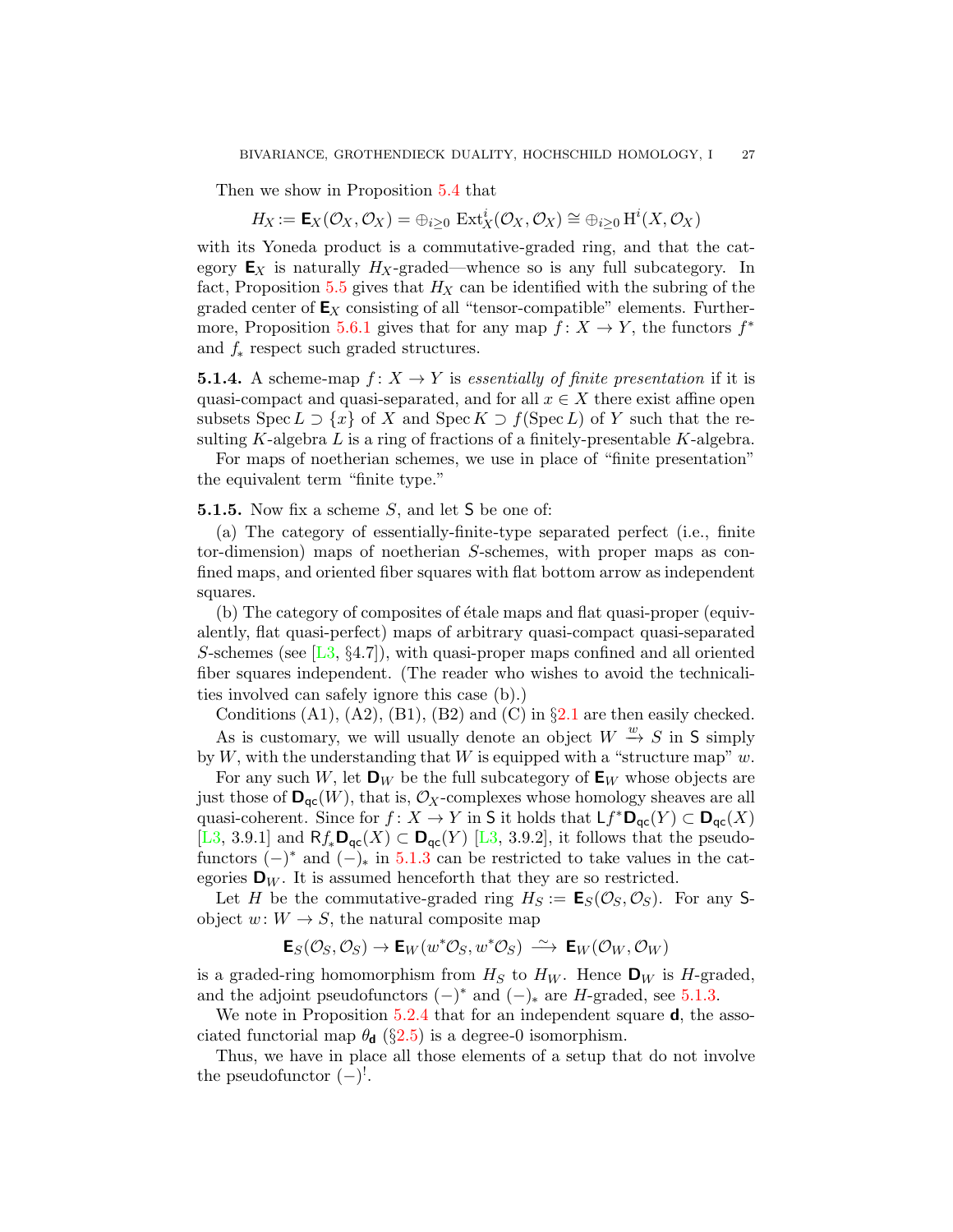**5.1.6.** In subsections  $5.7-5.10$  $5.7-5.10$ , we treat those elements involving  $(-)^{!}$  by using the twisted inverse-image pseudofunctor from Grothendieck duality. The twisted inverse image is generally defined only for bounded-below complexes. But we want a pseudofunctor with values on all of  $\mathbf{D}_W$ . (For instance, we have in mind Hochschild homology, which involves complexes that are bounded above, not below.) That is why we restrict in the examples  $5.1.5(a)$  $5.1.5(a)$  and (b) to maps of finite tor-dimension: the twisted inverse image functor  $f^!$  that is attached to such a map  $f: X \to Y$  extends to a functor  $f^! \colon \mathbf{D}_{\mathsf{qc}}(Y) \to \mathbf{D}_{\mathsf{qc}}(X)$  with

$$
f^{!}C := f^{!}_{+}\mathcal{O}_{Y} \otimes_{X}^{\mathsf{L}} \mathsf{L} f^{*}C \qquad (C \in \mathsf{D}_{\mathsf{qc}}(Y)).
$$

"Extends" means that for cohomologically bounded-below  $C \in \mathbf{D}_{\mathsf{qc}}(Y)$ , there is a canonical functorial isomorphism

$$
f^{!}C \stackrel{\sim}{\longrightarrow} f^{!}_{+}C.
$$

(For case (a), see [\[Nk2,](#page-49-2) 5.9]; for (b),  $[L3, 4.7.2]$  $[L3, 4.7.2]$ ). This extension can be made pseudofunctorial  $(\S 5.7)$  $(\S 5.7)$ , and H-graded, the latter as a consequence of the compatibility of  $\otimes_X^{\mathsf{L}}$  and  $\mathsf{L}f^*$  with the  $H_X$ -grading on  $\mathsf{E}_X$  (Propositions [5.5](#page-31-0) and [5.6.1\)](#page-34-0).

In  $\S5.8$  $\S5.8$  we associate to each independent square **d** a base-change isomorphism  $B_d$  as in §[2.3,](#page-7-2) for which the diagrams [\(2.3.1\)](#page-7-0) and [\(2.3.2\)](#page-7-1) commute. In  $\S5.9$ , we associate to each confined map f a degree-0 functorial map  $f_f: f_* f^! \to id$  that satisfies transitivity (see §[2.4\)](#page-8-2).

We conclude by showing that with the preceding data, diagrams  $(2.6.1)$ and [\(2.6.2\)](#page-9-2) commute, thereby establishing all the properties of a setup.

<span id="page-27-0"></span>**5.2.** Let  $f: X \to Y$  be a ringed-space map. For any object C in  $\mathbf{E}_Y$ , denote the derived inverse image  $Lf^*C \in \mathbf{E}_X$  simply by  $f^*C$ . (Despite this notation, it should not be forgotten that we will be dealing throughout with derived functors.) To any map  $\gamma: C \to D[i]$  in  $\mathbf{E}_Y^i(C, D)$  assign the map

$$
f^*\gamma\colon f^*C \xrightarrow{\mathsf{L}f^*\gamma} f^*\big(D[i]\big) = (f^*D)[i]
$$

in  $\mathbf{E}_X^i(f^*C, f^*D)$ . Using functoriality of the isomorphism represented by "=" (see §[5.1\)](#page-24-2), one checks that this assignment is compatible with composition in  $\mathsf{E}_Y$  and  $\mathsf{E}_X$ ; so one gets a Z-graded functor  $f^* \colon \mathsf{E}_Y \to \mathsf{E}_X$ .

In a similar manner, the derived direct image functor  $Rf_*$  gives rise to a Z-graded functor  $f_*: \mathsf{E}_X \to \mathsf{E}_Y$ .

<span id="page-27-1"></span>**Proposition 5.2.1.** There is an adjunction  $f^* \dashv f_*$  for which the corresponding unit and counit maps

$$
\eta\colon \operatorname{id} \to f_*f^* \quad \textit{ and } \quad \epsilon\colon f^*f_* \to \operatorname{id}
$$

are degree-0 maps of Z-graded functors.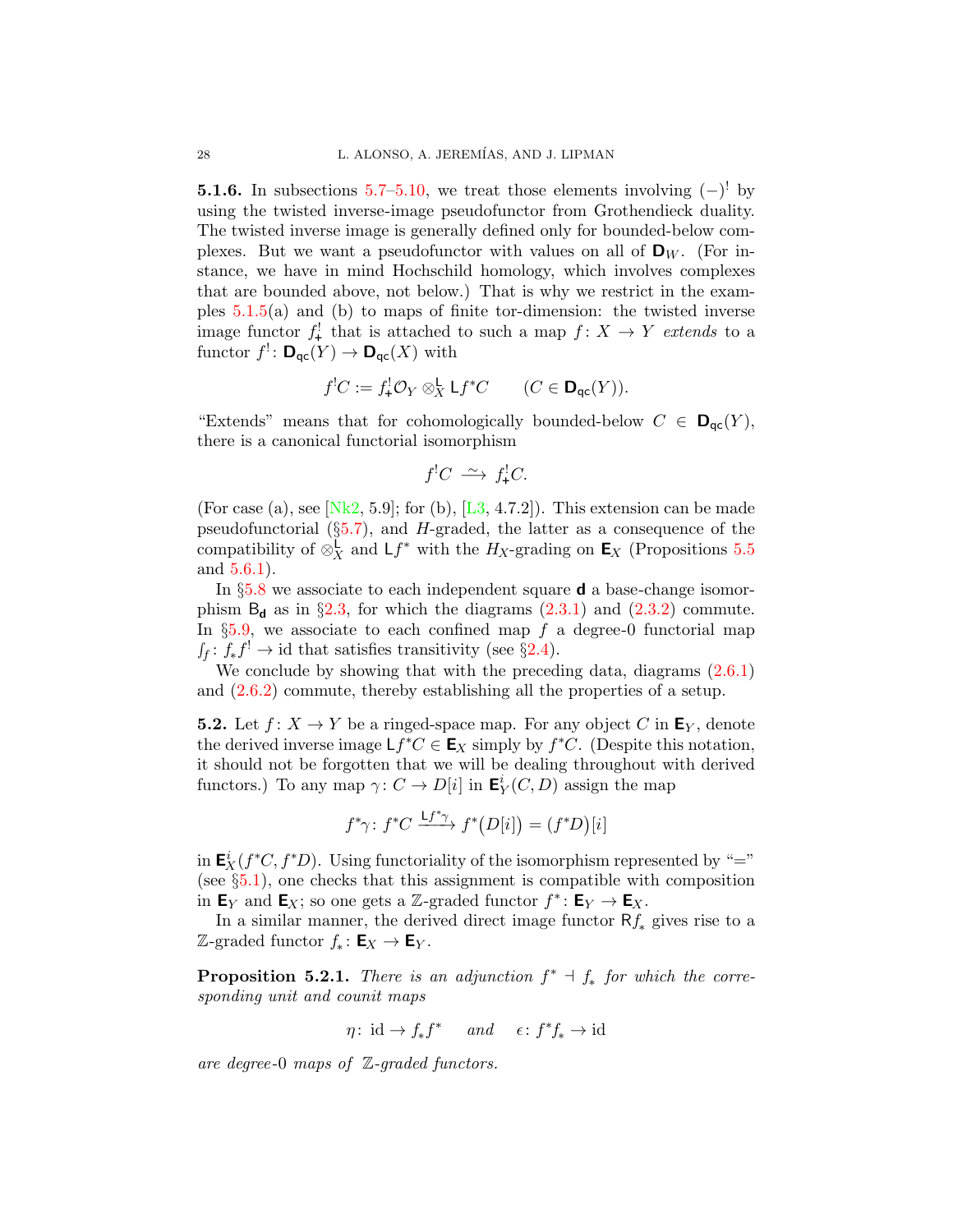*Proof.* Let  $\eta_C \in \mathbf{E}^0_Y(C, f_* f^*C)$  be the  $\mathbf{D}(Y)$ -map  $\bar{\eta}_C : C \to f_* f^*C$  (see [\(5.1.1\)](#page-25-2)) and  $\epsilon_A \in \mathbf{E}_X^0(f^*f_*A, A)$  the  $\mathbf{D}(X)$ -map  $\bar{\epsilon}_A: f^*f_*A \to A$ .

That the compositions

$$
f_* A \xrightarrow{\eta_{f_* A}} f_* f^* f_* A \xrightarrow{f_* \epsilon_A} f_* A, \quad f^* C \xrightarrow{f^* \eta_C} f^* f_* f^* C \xrightarrow{\epsilon_{f^* C}} f^* C
$$

are identity maps follows from the corresponding properties of  $\bar{\eta}$  and  $\bar{\epsilon}$ . It remains then to show that the family  $\eta_C$  ( $C \in \mathsf{E}_Y$ ) (resp.  $\epsilon_A$  ( $A \in \mathsf{E}_X$ )) constitutes a degree-0 map of graded functors. For  $\eta_C$  this means that for any  $\mathbf{D}(Y)$ -map  $\gamma: C \to D[i]$   $(i \in \mathbb{Z})$  the following  $\mathbf{D}(Y)$ -diagram commutes:

 $\overline{a}$  in  $\overline{a}$ 

<span id="page-28-1"></span>
$$
(5.2.2) \quad\n\begin{array}{ccc}\nC & \xrightarrow{\gamma} & D[i] & \xrightarrow{\bar{\eta}_D[i]} & (f_*f^*D)[i] \\
\varphi_c \downarrow & \xrightarrow{\bar{\eta}_D[i]} & \xrightarrow{\bar{\eta}_D[i]} & \xrightarrow{\bar{\eta}_D[i]} & \\
f_*f^*C & \xrightarrow{\overline{\mathsf{R}f_*\mathsf{L}f^*\gamma}} & f_*f^*(D[i]) & \xrightarrow{\text{max}} & f_*((f^*D)[i])\n\end{array}
$$

Commutativity of subdiagram  $(1)$  is clear.

For commutativity of  $(2)$ , replace D by a quasi-isomorphic q-flat complex, and note that the natural map from the derived inverse image to the underived inverse image of D is then an isomorphism, see  $[L3,$  paragraph surrounding 2.7.3.1]. Then, with  $f_*$  denoting the underived direct-image functor, consider the following cube, in which the front face is  $(2)$  and the maps are the natural ones:

$$
D[i] \longrightarrow (\tilde{f}_* f^* D)[i]
$$
\n
$$
D[i] \longrightarrow (\mathsf{R}\tilde{f}_* f^* D)[i]
$$
\n
$$
\tilde{f}_* f^* (D[i]) = \bigg\| = \tilde{f}_* ((f^* D)[i])
$$
\n
$$
\mathsf{R}\tilde{f}_* f^* (D[i]) \longrightarrow \mathsf{R}\tilde{f}_* ((f^* D)[i])
$$

Commutativity of the bottom face is clear. Commutativity of the top and left faces results from  $[L3, 3.2.1.3]$  $[L3, 3.2.1.3]$ . To make commutativity of the right face clear, replace the complex  $f^*D$  by a quasi-isomorphic q-injective complex J, and note that the canonical map  $f_*J \to \mathsf{R} f_*J$  is a  $\mathsf{D}(Y)$ -isomorphism (see [\[L3,](#page-48-1) 2.3.5]). Commutativity of the rear face, which involves only underived functors, is an easy consequence of the definition of the standard functorial map id  $\rightarrow \tilde{f}_{*}f^{*}$ . Commutativity of the front face follows from that of the others.

An analogous argument, using [\[L3,](#page-48-1) 3.2.1.2], applies to the family  $\epsilon_A$ .  $\Box$ 

<span id="page-28-0"></span>Corollary 5.2.3. There exist pseudofunctorially adjoint Z-graded pseudofunctors that associate the functors  $f^*$  and  $f_*$  to any  $S$ -map  $f: X \to Y$ .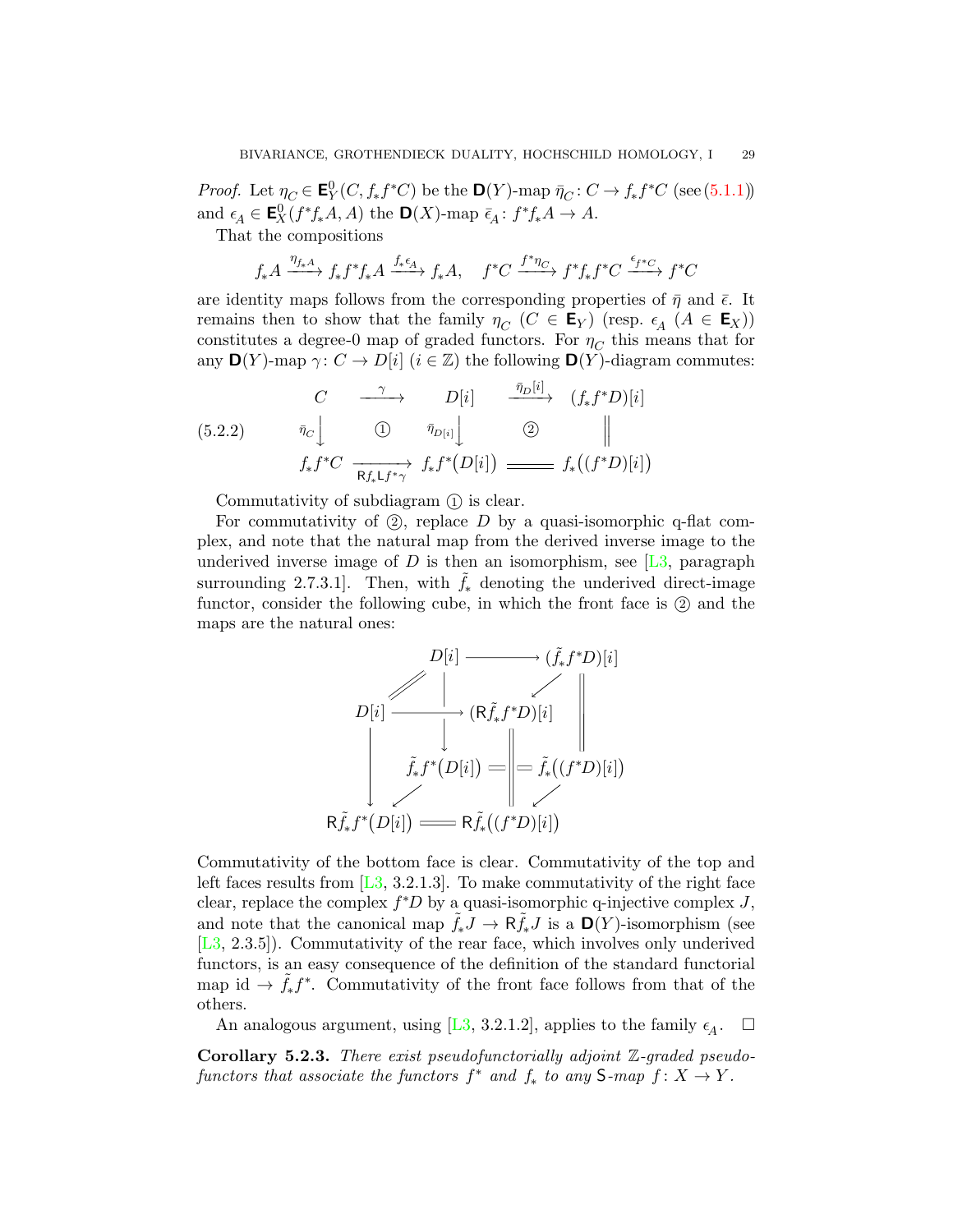*Proof.* For any  $X \xrightarrow{f} Y \xrightarrow{g} Z$  in S, there are functorial isomorphisms

 $\mathsf{ps}_* \colon (gf)_* \stackrel{\sim}{\longrightarrow} g_* f_*$ ,  $\qquad \mathsf{ps}^* \colon f^* g^* \stackrel{\sim}{\longrightarrow} (gf)^*$ 

such that for  $A \in \mathbf{E}_X$ ,  $\mathsf{ps}_*(A) : (gf)_*A \longrightarrow g_*f_*A$  is the  $\mathbf{D}(Z)$ -isomorphism  $\overline{\mathsf{ps}}_*(A) \colon \mathsf{R}(gf)_*A \longrightarrow \mathsf{R}g_*\mathsf{R}f_*A$ , and for  $C \in \mathsf{E}_Z$ ,  $\mathsf{ps}^*(C) \colon f^*g^*C \longrightarrow (gf)^*C$ is the  $\mathbf{D}(X)$ -isomorphism  $\overline{ps}^*(C): Lf^*Lg^*C \longrightarrow L(gf)^*C$ . Now,  $\overline{ps}_*$  is a map of so-called  $\Delta$ -functors (see [\[L3,](#page-48-1) 2.2.7]); and it follows readily that  $ps_*$ is of degree 0. A similar argument applies to ps<sup>∗</sup> .

That the first diagram in  $(2.2.1)$  commutes, as does its analog for  $(-)_*,$  follows from the corresponding facts for the pseudofunctors  $\mathsf{L}(-)^*$  and  $\mathsf{R}(-)_*.$ Hence  $ps^*$  makes  $(-)^*$  into a contravariant Z-graded pseudofunctor, and  $ps_*$ makes  $(-)_*$  into a covariant Z-graded pseudofunctor. The adjointness of these pseudofunctors, that is, commutativity of  $(2.4.2)$ , results from that of the corresponding diagram for the adjoint pseudofunctors  $\mathsf{L}(-)$ <sup>\*</sup> and  $\mathsf{R}(-)$ <sub>\*</sub> (see [\[L3,](#page-48-1) 3.6.10]).

From  $[L3, 3.9.5]$  $[L3, 3.9.5]$ , one gets:

<span id="page-29-0"></span>**Proposition 5.2.4.** With  $f^* \dashv f_*$  as above, for any independent S-square

$$
\begin{array}{c}\n\bullet \quad \xrightarrow{v} \quad \bullet \\
g \downarrow \quad \mathbf{d} \quad \downarrow f \\
\bullet \quad \xrightarrow{u} \quad \bullet\n\end{array}
$$

the map  $\theta_{d}: u^*f_* \to g_*v^*$  in §[2.5](#page-9-0) is a functorial isomorphism of degree 0.

*Proof.* That  $\theta_d$  has degree 0 results from the fact that it is a composition of three functorial maps

$$
u^*f_* \xrightarrow{\eta_g} g_*g^*u^*f_* \xrightarrow{\text{ps}^*} g_*v^*f^*f_* \xrightarrow{\epsilon_f} g_*v^*
$$

all of which are of degree 0 (see [5.2.1](#page-27-1) and the proof of [5.2.3\)](#page-28-0).

The rest is clear.  $\Box$ 

**5.3.** For a scheme  $(X, \mathcal{O}_X)$ , if A and B are  $\mathcal{O}_X$ -complexes and  $i, j, n \in \mathbb{Z}$ , then since

$$
(A[i] \otimes_X B[j])^n = \bigoplus_{p+q=n+i+j} A^p \otimes_X B^q = (A \otimes_X B)[i+j]^n,
$$

therefore there is a unique isomorphism of graded  $\mathcal{O}_X$ -modules

$$
\vartheta'_{ij} \colon A[i] \otimes_X B[j] \stackrel{\sim}{\longrightarrow} (A \otimes_X B)[i+j]
$$

whose restriction to  $A^p \otimes_X B^q$   $(p, q \in \mathbb{Z})$  is multiplication by  $(-1)^{(p-i)j}$ . One checks that  $\vartheta'_{ij}$  is actually a bifunctorial isomorphism of  $\mathcal{O}_X$ -complexes.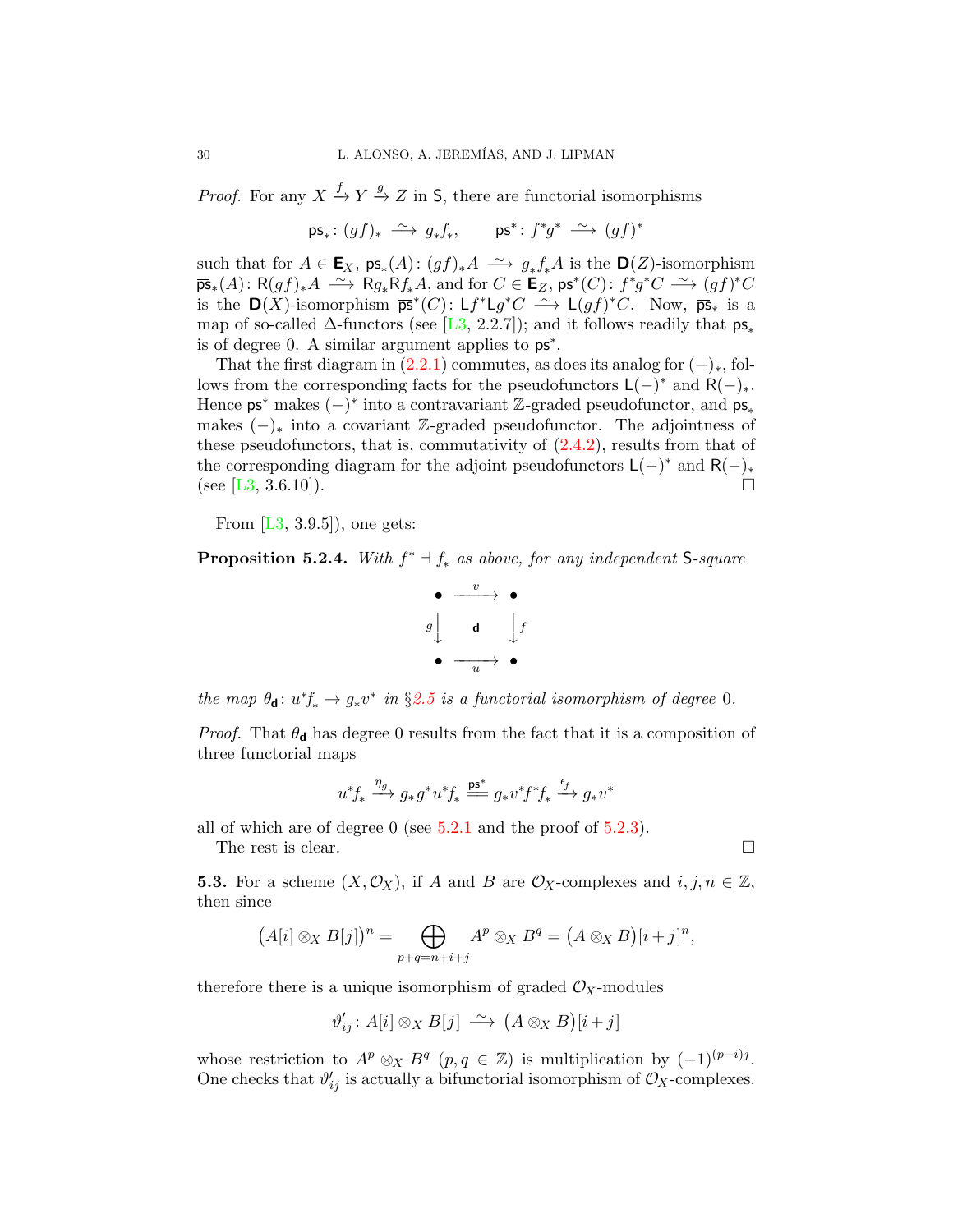<span id="page-30-1"></span>**Lemma 5.3.1.** For any  $i, j \in \mathbb{Z}$  there exists a unique bifunctorial isomorphism  $\vartheta_{ij}$  such that for any  $\mathcal{O}_X$ -complexes A and B, the following diagram in  $\mathbf{D}(X)$  commutes.

$$
A[i] \otimes_X^{\mathsf{L}} B[j] \xrightarrow{\vartheta_{ij}} (A \otimes_X^{\mathsf{L}} B)[i+j]
$$
  
canonical  

$$
A[i] \otimes_X B[j] \xrightarrow{\vartheta_{ij}} (A \otimes_X B)[i+j]
$$

*Proof.* The idea is to apply  $\vartheta'_{ij}$  to suitable q-flat resolutions of A and B.

More precisely, every  $\mathcal{O}_X$ -complex is the target of a quasi-isomorphism from a q-flat complex, and for q-flat complexes the canonical functorial map from the derived tensor product  $\otimes_X^{\mathsf{L}}$  to the ordinary tensor product  $\otimes_X$  is an isomorphism  $[L3, §2.5]$  $[L3, §2.5]$ ; hence the assertion follows from  $[L3, 2.6.5]$  (a general method for constructing maps of derived multifunctors), dualized—i.e., with arrows reversed, in which, with abbreviated notation, take

- $L_1'' = L_2''$  to be the homotopy category  $\mathbf{K}(X)$  of  $\mathcal{O}_X$ -complexes,
- $L_k^{\tilde{l}} \subset L_k^{\tilde{l}}$  ( $k = 1, 2$ ) the full subcategory whose objects are the q-flat complexes,
- $\mathsf{E} := \mathsf{D}(X),$
- *H* the functor taking  $(A, B) \in L_1'' \times L_2''$  to  $(A \otimes_X B)[i + j] \in \mathbf{D}(X)$ (and acting in the obvious way on arrows),
- G the functor  $(A, B) \in \mathbf{D}(X) \times \mathbf{D}(X) \mapsto A[i] \otimes_X^{\mathsf{L}} B[j] \in \mathbf{D}(X)$ ,
- *F* the functor  $(A, B) \in \mathbf{D}(X) \times \mathbf{D}(X) \mapsto (A \otimes_X^{\mathbf{L}} B)[i + j] \in \mathbf{D}(X)$ ,
- $\zeta: F \to H$  the canonical functorial map, and
- $\beta: G \to H$  the canonical functorial composite

$$
A[i] \otimes_X^{\mathsf{L}} B[j] \longrightarrow A[i] \otimes_X B[j] \stackrel{\vartheta'_{ij}}{\longrightarrow} (A \otimes_X B)[i+j]. \square
$$

<span id="page-30-0"></span>Proposition 5.4. The ring

$$
H_X:=\mathsf{E}_X(\mathcal{O}_X,\mathcal{O}_X)=\oplus_{i\geq 0}\,\operatorname{Ext}^i_X(\mathcal{O}_X,\mathcal{O}_X)\cong \oplus_{i\geq 0}\operatorname{H}^i(X,\mathcal{O}_X)
$$

is canonically a graded-ring retract of the graded center  $\mathcal{C}_{\mathsf{E}_X}$ . Hence  $H_X$  is graded-commutative, and  $\mathbf{E}_X$  is  $H_X$ -graded.

Proof. By §[1.4.3,](#page-5-1) the assertion follows from the existence of a unital product  $(\bar{\otimes}, \mathcal{O}_X, \lambda, \rho)$ —to be constructed—on the preadditive category  $\mathbf{E}_X$ .

<span id="page-30-2"></span>Define a Z-graded functor

(5.4.1) 
$$
\bar{\otimes} : \mathbf{E}_X \otimes_{\mathbb{Z}} \mathbf{E}_X \to \mathbf{E}_X
$$

as follows. (Notation will be as in §[1.4.](#page-5-2))

First, for any object  $(A, B) \in \mathbf{E}_X \otimes_{\mathbb{Z}} \mathbf{E}_X$ ,  $A \bar{\otimes} B := \bar{\otimes} (A, B)$  is the derived tensor product  $A \otimes_X^{\mathsf{L}} B$ , which lies in  $\mathsf{E}_X$  [\[L3,](#page-48-1) p. 64, 2.5.8.1].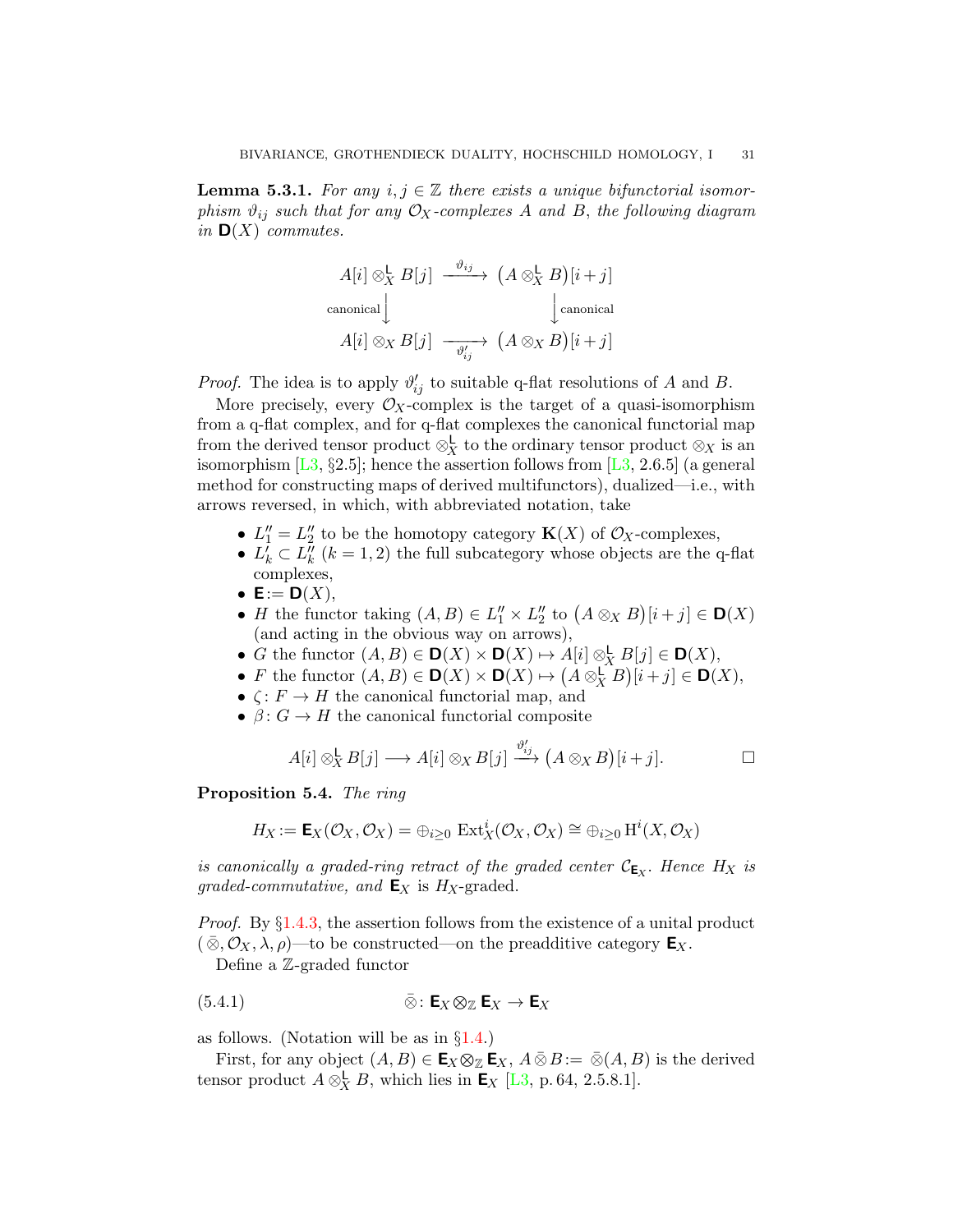Next, the map taking  $(\alpha_1, \alpha_2) \in \mathbf{E}_X^i(A_1, B_1) \times \mathbf{E}_X^j(A_2, B_2)$  to the map

$$
\alpha_1 \,\bar{\otimes}\, \alpha_2 \in \mathbf{E}_X^{i+j}(A_1 \,\bar{\otimes}\, A_2, B_1 \,\bar{\otimes}\, B_2)
$$

given by the composite  $\mathbf{D}(X)$ -map

$$
A_1 \otimes_X^{\mathsf{L}} A_2 \xrightarrow{\alpha_1 \otimes_X^{\mathsf{L}} \alpha_2} B_1[i] \otimes_X^{\mathsf{L}} B_2[j] \xrightarrow{\vartheta_{ij}} (B_1 \otimes_X^{\mathsf{L}} B_2)[i+j]
$$

is Z-bilinear, so factors uniquely through a map

$$
\bar{\otimes}^{ij} : \mathbf{E}_X^i(A_1, B_1) \otimes_{\mathbb{Z}} \mathbf{E}_X^j(A_2, B_2) \to \mathbf{E}_X^{i+j}(A_1 \bar{\otimes} A_2, B_1 \bar{\otimes} B_2)
$$

taking  $\alpha_1 \otimes \alpha_2$  to  $\alpha_1 \bar{\otimes} \alpha_2$ ; and  $\bar{\otimes}^{ij}$  extends uniquely to a Z-linear map

$$
\bar{\otimes} \colon (\mathbf{E}_X \otimes_{\mathbb{Z}} \mathbf{E}_X)((A_1, A_2), (B_1, B_2)) =
$$
  

$$
\mathbf{E}_X(A_1, B_1) \otimes_{\mathbb{Z}} \mathbf{E}_X(A_2, B_2) \to \mathbf{E}_X(A_1 \bar{\otimes} A_2, B_1 \bar{\otimes} B_2).
$$

For functoriality, it needs to be checked that for all  $A_1 \xrightarrow{\alpha_1} B_1 \xrightarrow{\beta_1} C_1$ and  $A_2 \xrightarrow{\alpha_2} B_2 \xrightarrow{\beta_2} C_2$  in  $\mathbf{E}_X$ , with  $\alpha_1 \in \mathbf{E}_X^{m_1}(A_1, B_1)$  and  $\beta_2 \in \mathbf{E}_X^{n_2}(B_2, C_2)$ , it holds that

$$
(\beta_1 \otimes \beta_2) \circ (\alpha_1 \otimes \alpha_2) = (-1)^{n_2 m_1} (\beta_1 \circ \alpha_1) \otimes (\beta_2 \circ \alpha_2) : A_1 \otimes A_2 \to C_1 \otimes C_2.
$$

This straightforward verification is left to the patient reader.

Specializing, one gets the Z-graded endofunctor  $\mathcal{O}_X \bar{\otimes} -$  of  $\mathsf{E}_X$ , taking an object  $A \in \mathbf{E}_X$  to  $\mathcal{O}_X \otimes_X^{\mathsf{L}} A$ , and a  $\mathbf{D}(X)$ -map  $\alpha \colon A \to B[j]$  in  $\mathbf{E}_X^j(A, B)$  to the composite  $\mathbf{D}(X)$ -map, in  $\mathbf{E}_X^j(\mathcal{O}_X\bar{\otimes}A,\mathcal{O}_X\bar{\otimes}B)$ ,

$$
\mathcal{O}_X \otimes_X^{\mathsf{L}} A \xrightarrow{\text{via }\alpha} \mathcal{O}_X \otimes_X^{\mathsf{L}} B[j] \xrightarrow{\vartheta_{0j}} (\mathcal{O}_X \otimes_X^{\mathsf{L}} B)[j].
$$

Similarly, one has the Z-graded endofunctor  $-\bar{\otimes}\mathcal{O}_X$ . There are obvious degree-0 functorial isomorphisms

$$
\lambda\colon (\mathcal{O}_X\,\bar{\otimes}\, -)\;\stackrel{\sim}{\longrightarrow}\; \mathrm{id}_{\mathsf{E}_X},\qquad \rho\colon (-\,\bar{\otimes}\,\mathcal{O}_X)\;\stackrel{\sim}{\longrightarrow}\;\mathrm{id}_{\mathsf{E}_X}\, .
$$

It is immediate that  $(\bar{\otimes}, \mathcal{O}_X, \lambda, \rho)$  is a unital product, so we are done.  $\Box$ 

<span id="page-31-1"></span>**Corollary 5.4.2.** Any full subcategory of  $E_X$  has an  $H_X$ -grading, inherited from the preceding one on  $E_X$ .

The preceding  $\mathbb{Z}$ -graded unital product is in fact  $H_X$ -graded. This results from the following characterization of  $H_X \subset \mathcal{C}_{\mathsf{E}_X}$ .

<span id="page-31-0"></span>Proposition 5.5. With notation as in [5.4](#page-30-0) and its proof, the following conditions on  $\xi \in \mathcal{C}_{\mathsf{E}_X}^n$  are equivalent:

(i)  $\xi \in H_X^n = H^n(X, \mathcal{O}_X)$ .

(ii) For all  $(\alpha, \beta) \in \mathbf{E}_X^i(A, C) \times \mathbf{E}_X^j(B, D)$ , it holds that

$$
(\xi \alpha) \bar{\otimes} \beta = \xi(\alpha \bar{\otimes} \beta), \quad \alpha \bar{\otimes} (\beta \xi) = (\alpha \bar{\otimes} \beta)\xi, \quad \text{and} \quad (\alpha \xi) \bar{\otimes} \beta = \alpha \bar{\otimes} (\xi \beta).
$$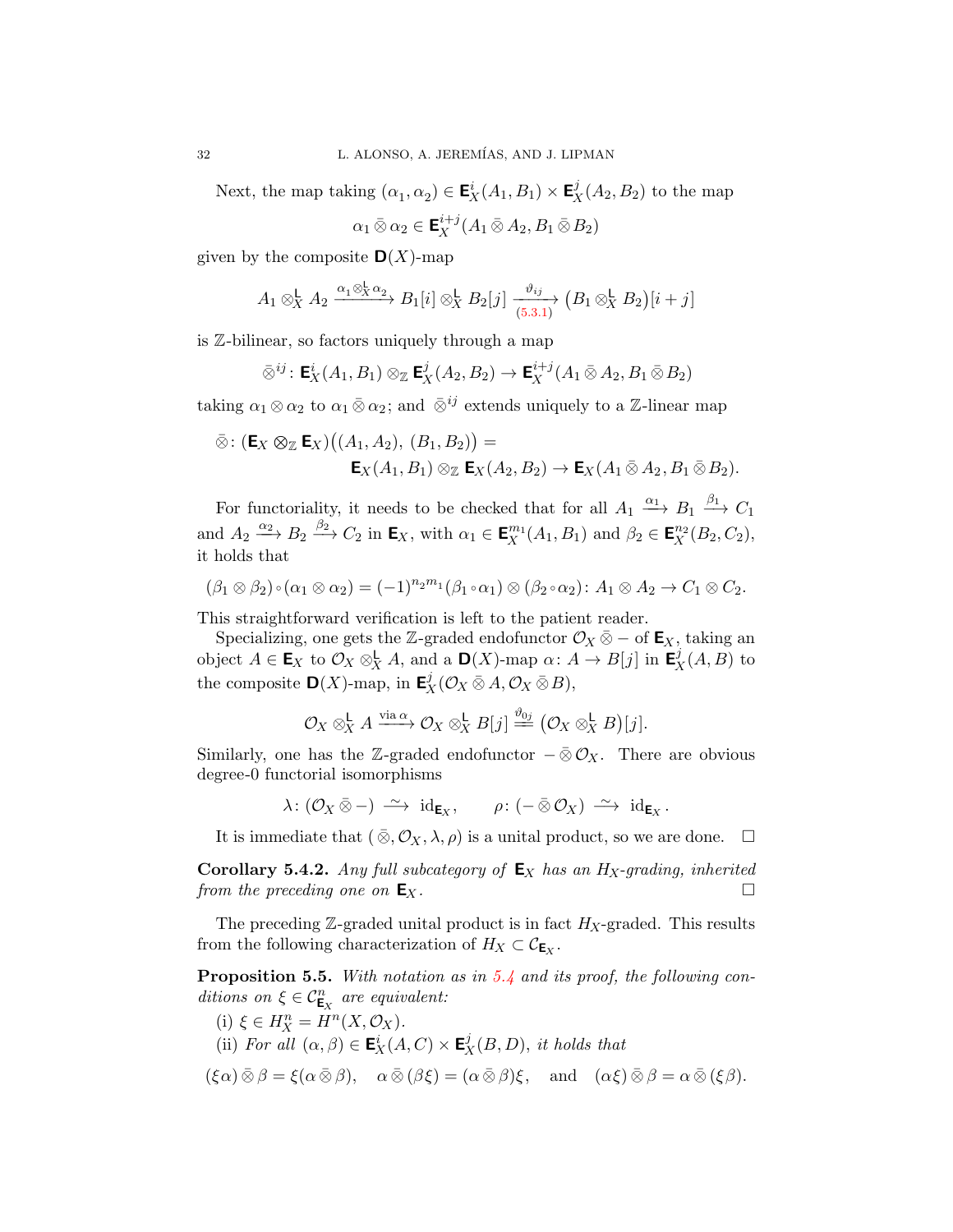*Proof.* (i)  $\Rightarrow$  (ii). Since

<span id="page-32-0"></span> $(\xi \alpha) \bar{\otimes} \beta = (\xi_C \bar{\otimes} \text{id}_D) \circ (\alpha \bar{\otimes} \beta) \text{ and } \xi(\alpha \bar{\otimes} \beta) = (\xi_C \bar{\otimes} D) \circ (\alpha \bar{\otimes} \beta)$ 

therefore, for the first equality, one need only show that

(5.5.1) 
$$
(\xi_C \,\overline{\otimes}\, \mathrm{id}_D) = \xi_{C \,\overline{\otimes}\, D}.
$$

<span id="page-32-1"></span>Similarly, the second equality reduces to

(5.5.2) 
$$
(\mathrm{id}_C \,\,\bar{\otimes}\,\xi_D) = \xi_{C \,\bar{\otimes}\, D}.
$$

The third equality results from the first two, since the hom-sets  $\mathbf{E}_X(-, -)$ are symmetric graded  $C_{\mathsf{E}_X}^n$ -modules.

In other words, one need only treat the case where  $\alpha: A = C \rightarrow C$  and  $\beta: B = D \to D$  are the identity maps id<sub>C</sub> and id<sub>D</sub> respectively.

The equality  $(5.5.1)$  is equivalent to the obvious commutativity of the natural  $\mathbf{D}(X)$ -diagram, where  $\otimes := \otimes_X^{\mathsf{L}}$ ,  $\frac{\mathsf{L}}{X},$ 



As for [\(5.5.2\)](#page-32-1), let  $\tau'(A, B)$ :  $A \otimes_X B \longrightarrow B \otimes_X A$  be the unique bifunctorial isomorphism of  $\mathcal{O}_X$ -complexes that restricts on  $A^p \otimes_X B^q$  to the map taking  $a \otimes b$  to  $(-1)^{pq} (b \otimes a) \in B^q \otimes A^p$   $(p, q \in \mathbb{Z})$ . One shows as in Lemma [5.3.1](#page-30-1) that there is a unique bifunctorial  $\mathbf{D}(X)$ -isomorphism  $\tau(A, B)$  such that for any A and B the following  $\mathbf{D}(X)$ -diagram commutes:

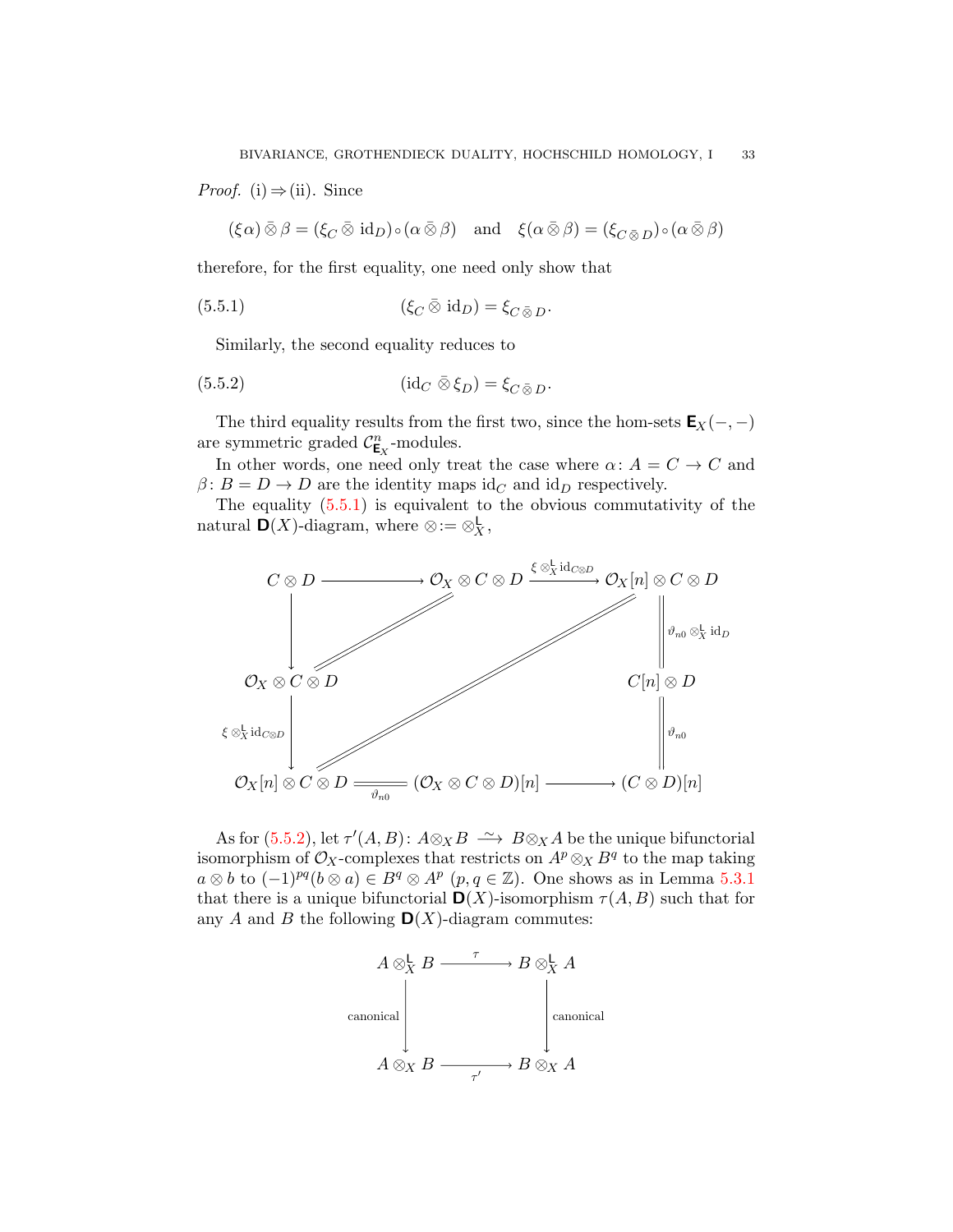The equality  $(5.5.2)$  is equivalent to commutativity of the border of the natural diagram



Commutativity of subdiagram (1) is easily checked. Commutativity of (2) holds by functoriality of  $\tau$ . For commutativity of  $\Im$ , one checks, taking signs into account, that both paths from  $\mathcal{O}_X[n] \otimes C \otimes D$  to  $(C \otimes D)[n]$  have the same restriction to each  $\mathcal{O}_X[n] \otimes C^p \otimes D^q$   $(p, q \in \mathbb{Z}).$ 

The desired conclusion results.

(ii)  $\Rightarrow$  (i). For  $\alpha = \text{id}_{\mathcal{O}_X} \in \mathbf{E}_X^0(\mathcal{O}_X, \mathcal{O}_X)$  and  $\beta = \text{id}_A \in \mathbf{E}_X^0(A, A)$  the identity maps, the third equality in condition (ii) yields

$$
\xi_{\mathcal{O}_X}\mathbin{\bar{\otimes}}\mathrm{id}_A=\mathrm{id}_{\mathcal{O}_X}\mathbin{\bar{\otimes}}\xi_A.
$$

In other words, in the following  $\mathbf{D}(X)$ -diagram—where unlabeled arrows represent the natural isomorphisms—subdiagram  $\alpha$  commutes:



The other two subdiagrams clearly commute, so the border commutes. But by definition, the counterclockwise path from the upper left corner to the upper right corner is  $\xi'_A$ , where  $\xi'$  is the canonical image in  $\mathcal{C}_{\mathsf{E}_X}^n$  of the element  $\xi_{\mathcal{O}_X} \in \mathbf{E}_X^n(\mathcal{O}_X, \mathcal{O}_X) = H^n(X, \mathcal{O}_X)$ . Thus, after identification of  $H^n(X, \mathcal{O}_X)$ with its image in  $\mathcal{C}_{\mathsf{E}_X}^n$ , we have  $\xi = \xi' \in H^n(X, \mathcal{O}_X)$ .

**5.6.** Let  $f: X \to Y$  be a ringed-space map. The natural composition

$$
\mu_f\colon \mathsf{E}_Y(\mathcal{O}_Y,\mathcal{O}_Y)\to \mathsf{E}_X(f^*\mathcal{O}_Y,f^*\mathcal{O}_Y)\,\xrightarrow{\,\sim\,} \,\mathsf{E}_X(\mathcal{O}_X,\mathcal{O}_X)
$$

is a graded-ring homomorphism from  $H_Y$  to  $H_X$ . Hence, from [5.4.2,](#page-31-1) one gets an  $H_Y$ -grading on any full subcategory of  $\mathsf{E}_X$ .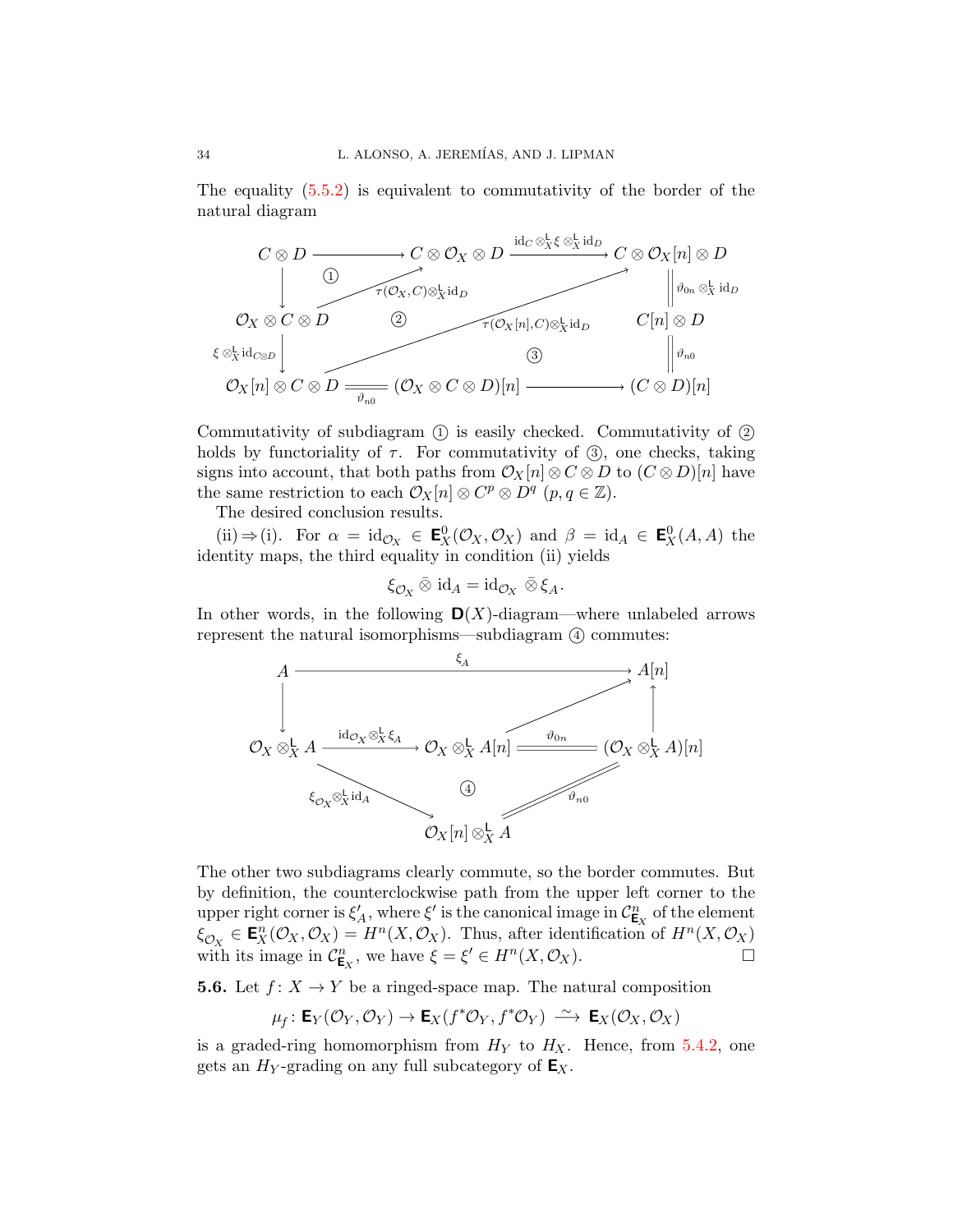The graded functors  $f^*$  and  $f_*$  of §[5.2](#page-27-0) are actually  $H_Y$ -graded:

<span id="page-34-0"></span>**Proposition 5.6.1.** Let  $f: X \to Y$  be a ringed-space map, and  $C \in \mathbf{D}(Y)$ ,  $D \in \mathbf{D}(Y)$ ,  $A \in \mathbf{D}(X)$  and  $B \in \mathbf{D}(X)$ .

(i) The map  $f^*$ :  $\mathbf{E}_Y(C,D) \to \mathbf{E}_X(f^*C, f^*D)$  is  $H_Y$ -linear.

(ii) The map  $f_*: \mathbf{E}_X(A, B) \to \mathbf{E}_Y(f_*A, f_*B)$  is  $H_Y$ -linear.

(iii) If  $C = D$  (respectively  $A = B$ ) then the map in (i) (respectively (ii)) is a homomorphism of graded  $H_Y$ -algebras.

Proof. (i) We need to show, for

 $\gamma: C \to D[i]$  in  $\mathbf{E}_Y^i(C, D)$  and  $h: \mathcal{O}_Y \to \mathcal{O}_Y[n]$  in  $\mathbf{E}_Y^n(\mathcal{O}_Y, \mathcal{O}_Y) = H_Y^n$ , that  $f^*(\gamma h) = (f^*\gamma)h$ —whence by symmetry,  $f^*(h\gamma) = h(f^*\gamma)$ . Underlying definitions show that the equality in question amounts to commutativity of the border of the next diagram  $(5.6.2)$ , where the unlabeled maps are natural (see  $[L3, 3.2.4(i)]$  $[L3, 3.2.4(i)]$ ), and "=" represents various canonical isomorphisms.

(5.6.2)



<span id="page-34-1"></span>In the subdiagrams  $(1)$  and  $(2)$  of  $(5.6.2)$  one can replace C by a q-flat resolution  $P<sub>C</sub>$  that belongs to a family of q-flat resolutions that commute with translation (see  $[L3, 2.5.5]$  $[L3, 2.5.5]$ , and thereby reduce the question of commutativity to the analogous one in which all derived functors are replaced by ordinary functors of complexes. The latter question is easily disposed of.

Commutativity of the other subdiagrams is straightforward to verify.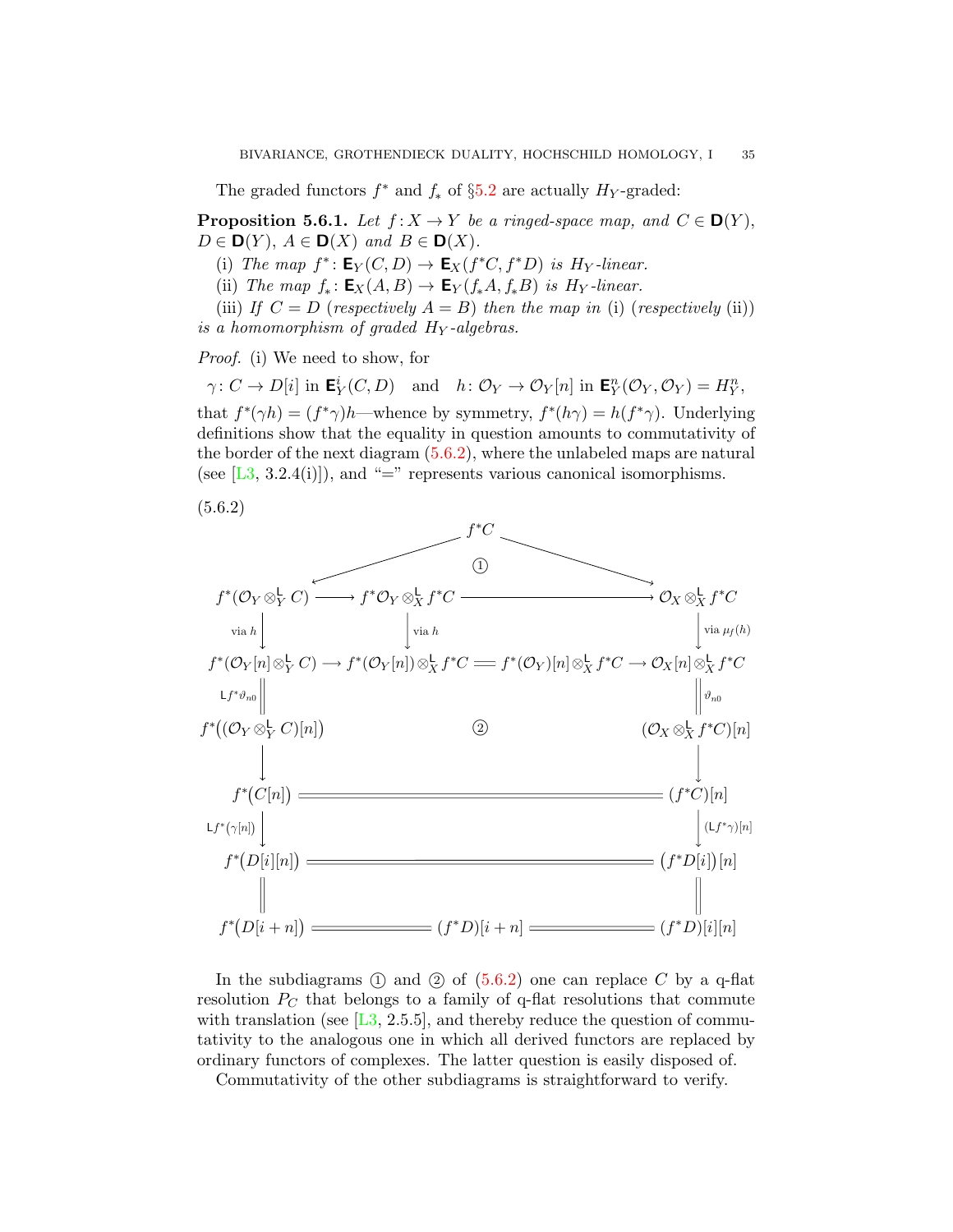(ii) As in (i), given  $\alpha \colon A \to B[i]$  (in  $\mathbf{E}_X^i(A, B)$ ) and  $h \colon \mathcal{O}_Y \to \mathcal{O}_Y[n]$ , one wants commutativity of the border of the next diagram  $(5.6.3)$ , in which  $p_2(F, G)$  is the bifunctorial map adjoint to the natural composition in  $\mathbf{D}(X)$ 

$$
f^*(F \otimes^{\mathsf{L}}_Y f_* G) \to f^*F \otimes^{\mathsf{L}}_X f^*f_* G \to f^*F \otimes^{\mathsf{L}}_X G \qquad (F, G \in \mathbf{D}(Y));
$$

and where unlabeled maps are the natural ones (see  $[L3, 3.2.4(ii)]$  $[L3, 3.2.4(ii)]$ ).

(5.6.3)



<span id="page-35-0"></span>Commutativity of the unlabeled subdiagrams of [\(5.6.3\)](#page-35-0) is easily checked. Commutativity of subdiagram  $\circled{3}$  is shown in [\[L3,](#page-48-1) p. 104].

As for  $(4)$ , it suffices to prove commutativity of the adjoint diagram, namely the border of the natural  $\mathbf{D}(X)$ -diagram [\(5.6.4\)](#page-36-1) below.

Diagram (5) is the commutative diagram (2) in [\(5.6.2\)](#page-34-1), with  $C = f_*A$ . Diagram  $\circled{6}$  is "dual" to diagram  $\circled{2}$  in  $(5.2.2)$ , so its commutativity can be proved as indicated in the last line of the proof of Proposition [5.2.1.](#page-27-1)

Commutativity of the remaining subdiagrams is straightforward to verify. Thus  $\Omega$  commutes, and (ii) results.

(iii) This follows from (i) (respectively (ii)) and functoriality of  $f^*$  $\Box$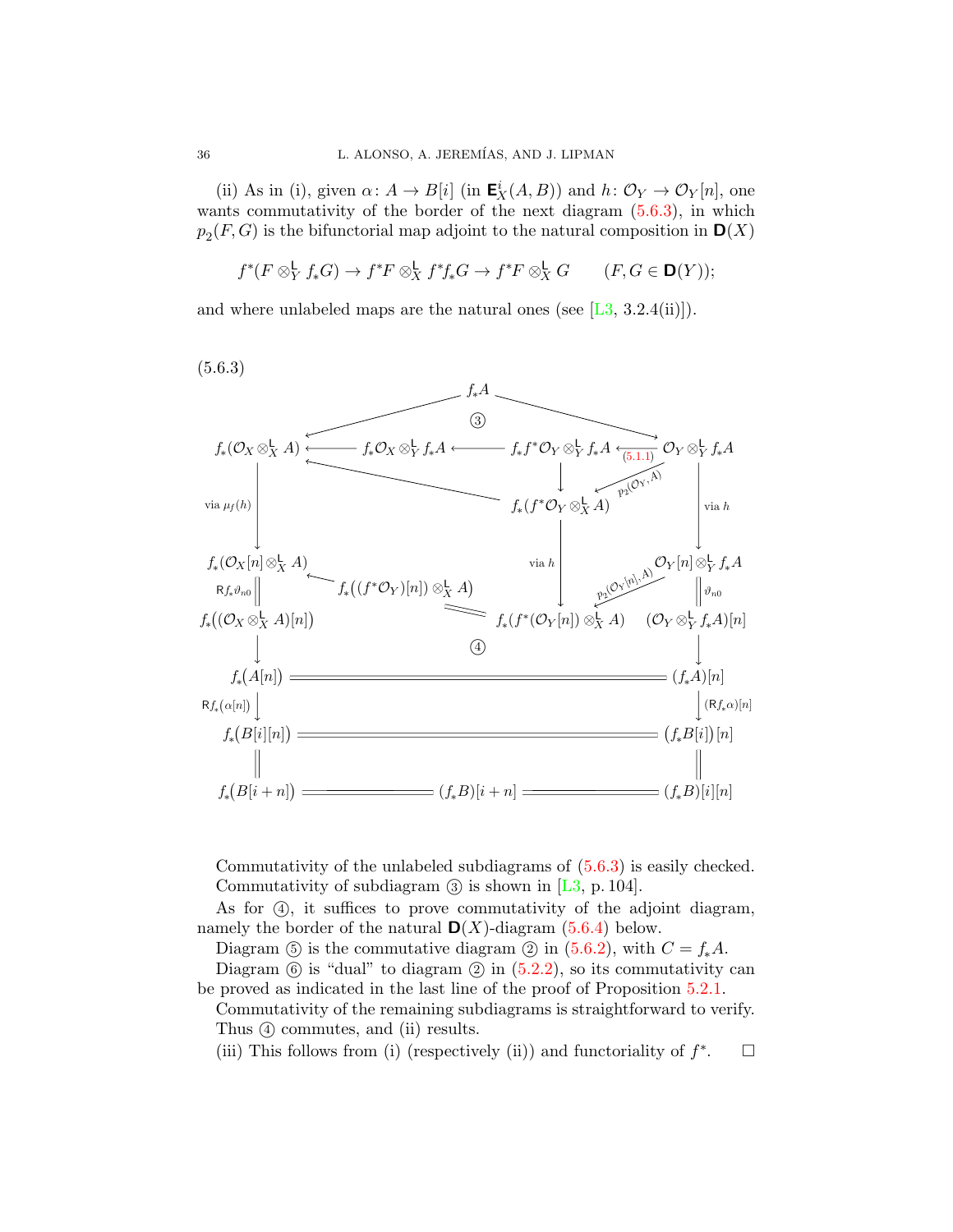

<span id="page-36-1"></span><span id="page-36-0"></span>**5.7.** Recall examples (a) and (b) in  $\S5.1.5$ . These examples support a *twisted inverse-image pseudofunctor*  $(-)^!_+$ , as follows.

A scheme-map  $f: X \to Y$  is essentially smooth (resp. essentially étale) if it is essentially of finite presentation  $(\S 5.1.4)$  $(\S 5.1.4)$  and formally smooth (resp. formally étale), i.e., for each  $x \in X$ , the local ring  $\mathcal{O}_{X,x}$  is formally smooth (resp. formally étale) over  $\mathcal{O}_{Y,fx}$  for the discrete topologies, see [\[Gr4](#page-48-19)<sub>0</sub>, p. 115, 19.10.2] and cf. [\[Gr4,](#page-48-20) §17.1 and Thm. 17.6.1]. From [\[Gr4,](#page-48-20) Theorems (17.5.1) and  $(17.6.1)$  it follows that any essentially smooth or essentially  $\acute{e}t$  and is flat.

For a ringed space X, let  $\mathbf{D}_{\mathsf{qc}}^+(X) \subset \mathbf{D}_{\mathsf{qc}}(X)$  be the full subcategory with objects those complexes  $G \in \mathbf{D}_{\mathrm{qc}}(X)$  such that  $H^{n}(G) = 0$  for all  $n \ll 0$ .

In case (a), [\[Nk2,](#page-49-2) 5.3] gives a contravariant  $\mathbf{D}_{\mathsf{qc}}^+$ -valued pseudofunctor  $(-)^!$ over S, uniquely determined up to isomorphism by the properties:

(i) When restricted to proper maps,  $(-)^!$  is pseudofunctorially rightadjoint to the right-derived direct-image pseudofunctor  $Rf_*$ .

Thus for proper  $f: X \to Y$ ,  $f^!_{\tau}$  is defined on all of  $\mathsf{D}_{\mathsf{qc}}(Y)$ , and there is a counit map

<span id="page-36-2"></span>(5.7.1) 
$$
\bar{f}_f: \mathsf{R} f_* f^!_{\mathsf{+}} \to \mathrm{id}_{\mathbf{D}_{\mathsf{qc}}(Y)}
$$

such that  $(2.4.4)$ , mutatis mutandis, commutes (cf. [\[L3,](#page-48-1) proof of 4.1.2]); and to any independent  $S$ -square **d** as in Proposition [5.2.4,](#page-29-0) there is associated the functorial isomorphism  $\theta_{\mathbf{d}}: u^* f_* \longrightarrow g_* v^*$ , whose restriction Lu<sup>\*</sup>Rf<sub>\*</sub>  $\xrightarrow{\sim}$  Rg<sub>\*</sub>Lv<sup>\*</sup> to derived-category functors we denote by  $\bar{\theta}_d$ .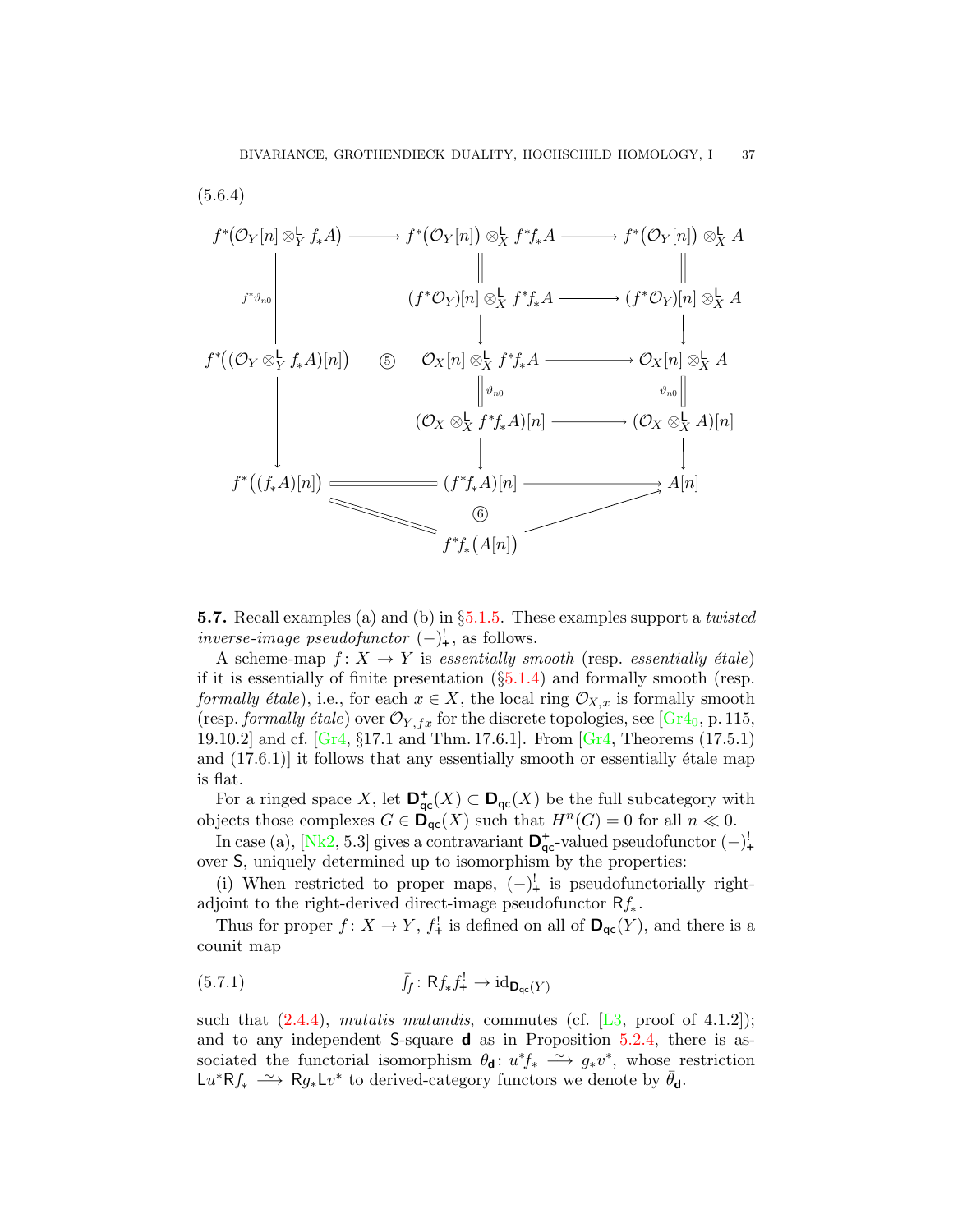There results the base-change map

(5.7.2) 
$$
\bar{\mathbf{B}}_{\mathbf{d}}: v^* f^!_{+} \to g^!_{+} u^*
$$

that is adjoint to the natural composition

<span id="page-37-0"></span>
$$
\mathsf{R} g_* v^* f^!_{+} \xrightarrow[\bar{\theta}_{\mathbf{d}}^{-1}]{} u^* \mathsf{R} f_* f^!_{+} \xrightarrow[\bar{f}_f]{} u^*.
$$

(ii) When restricted to essentially étale maps,  $(-)^1$ <sub>+</sub> is equal to the usual inverse-image pseudofunctor (derived or not).

(iii) For each independent S-square **d** as in [5.2.4,](#page-29-0) with f (hence g) proper and u (hence v) essentially étale,  $\bar{B}_{d}$  is the natural composite isomorphism

$$
v^* f^!_+ = v^!_+ f^!_+ \xrightarrow{\sim} (f v)^!_+ = (u g)^!_+ \xrightarrow{\sim} g^!_+ u^!_+ = g^!_+ u^*.
$$

There is a similarly-characterized pseudofunctor  $(-)^!_+$  in case (b)—argue as in [\[Nk1,](#page-49-3) Theorem 7.3.2], using [\[L3,](#page-48-1) 4.7.4 and 4.8.2.3].

The purpose of this subsection is to extend  $(-)^!$  to an  $H_Y$ -graded pseudofunctor  $(-)^!$  taking values in the categories  $\mathbf{D}_W$ .

For any map  $f: X \to Y$  in S, denote the "relative dualizing complex"  $f^!_*\mathcal{O}_Y$  by  $\mathcal{D}_f$ . Recalling from §[5.2](#page-27-0) that we write  $f^*C$  for  $\mathsf{L} f^*C$ , and with  $\bar{\otimes}$ as in  $(5.4.1)$ , set

<span id="page-37-1"></span>(5.7.3) 
$$
f^{!}C := \mathcal{D}_{f} \,\bar{\otimes}\, f^{*}C \qquad (C \in \mathbf{D}_{Y}).
$$

It follows from Propositions [5.5](#page-31-0) and [5.6.1\(](#page-34-0)i) that  $f'(-)$  is an  $H_Y$ -graded functor from  $\mathbf{D}_Y$  to  $\mathbf{D}_X$ .

Next, for any  $X \stackrel{f}{\to} Y \stackrel{g}{\to} Z$  in S, we need a degree-0 functorial isomorphism  $ps' : f'g' \longrightarrow (gf)'$ .

By  $[Nk2, 5.8]$  $[Nk2, 5.8]$  (in case (a)), or by  $[L3, 4.7.2]$  $[L3, 4.7.2]$  (in case (b)), there is a canonical functorial isomorphism

(5.7.4) 
$$
\chi_C^f: \mathcal{D}_f \otimes_X^{\mathsf{L}} f^*C \stackrel{\sim}{\longrightarrow} f^!_+C \qquad (C \in \mathsf{D}^+_{\mathsf{qc}}(Y)).
$$

There is, in particular, an isomorphism

<span id="page-37-3"></span><span id="page-37-2"></span>
$$
\chi_{\mathcal{D}_g}^f \colon \mathcal{D}_f \otimes_X^{\mathsf{L}} f^* \mathcal{D}_g \; \xrightarrow{\sim} \; \mathcal{D}_{gf}.
$$

We can now define a degree-0 functorial isomorphism

(5.7.5) 
$$
\mathsf{ps}^! : f^!g^!E \longrightarrow (gf)^!E \qquad (E \in \mathsf{D}_Z)
$$

to be the natural functorial composite

$$
\mathcal{D}_f\otimes^{\mathbf{L}}_X f^*(\mathcal{D}_g\otimes^{\mathbf{L}}_Y g^*E)\ \stackrel{\sim}{\longrightarrow}\ (\mathcal{D}_f\otimes^{\mathbf{L}}_X f^*\mathcal{D}_g)\otimes^{\mathbf{L}}_X f^*g^*E\ \stackrel{\sim}{\longrightarrow}\ \mathcal{D}_{gf}\otimes^{\mathbf{L}}_X (gf)^*E.
$$

By the proof of [\[L3,](#page-48-1) 4.9.5], when  $E \in \mathbf{D}_{\mathsf{qc}}^{\dagger}(Z)$ , this  $\mathsf{ps}^!$  can be identified via  $\chi^f_a$  ${}_{g^!E}^f$ ,  $\chi^g_{\scriptscriptstyle{E}}$ g and  $\chi_E^{gf}$  with the isomorphism given by  $\mathsf{ps}_+^! : f_+^! g_+^! \longrightarrow (gf)_+^!$ .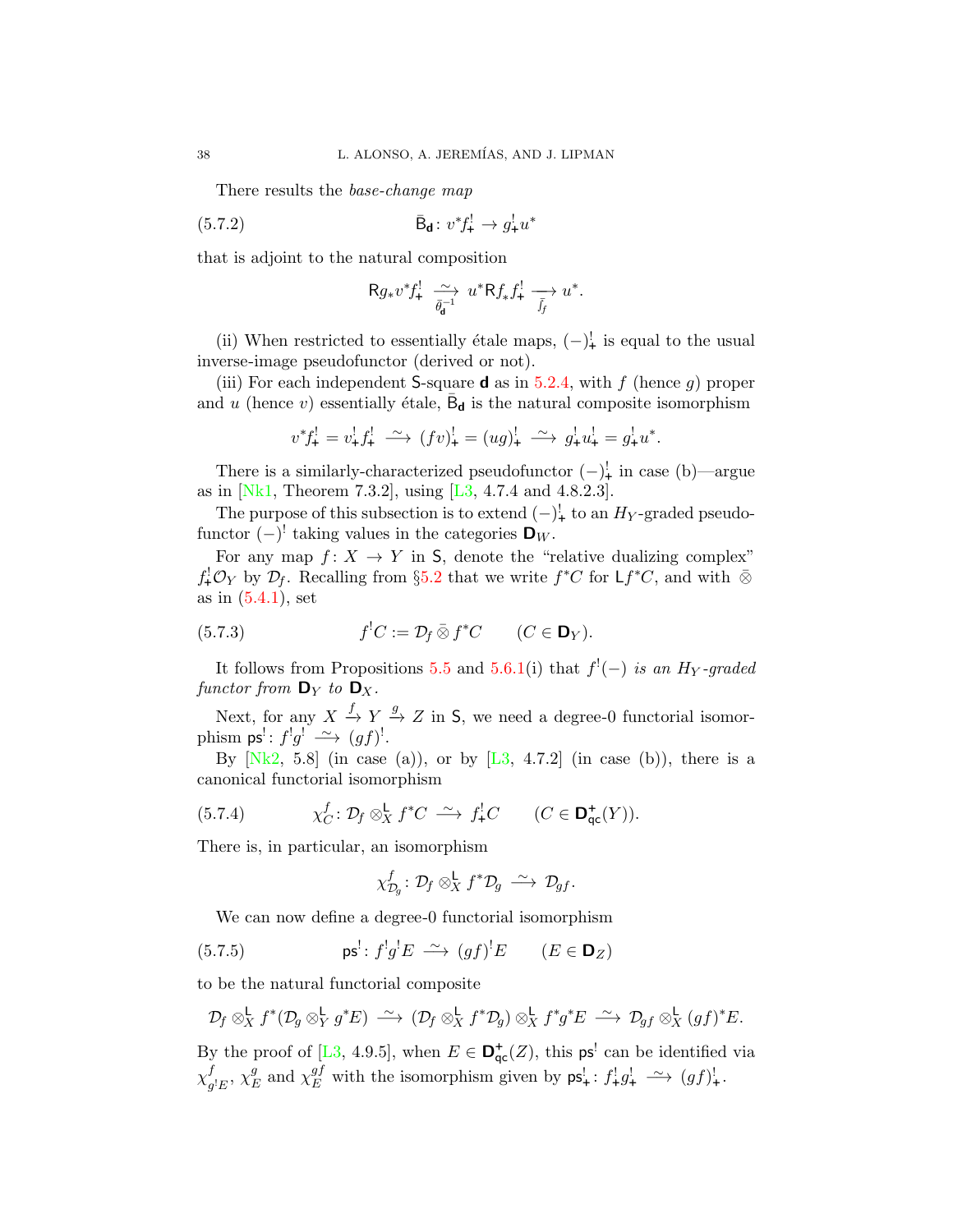Furthermore, for any  $X \xrightarrow{f} Y \xrightarrow{g} Z \xrightarrow{h} W$  in S, the following natural diagram commutes,

<span id="page-38-1"></span>
$$
\begin{array}{ccc}\n\mathcal{D}_{f} \otimes_{X}^{\mathsf{L}} f^{*}(\mathcal{D}_{g} \otimes_{Y}^{\mathsf{L}} g^{*}\mathcal{D}_{h}) & \xrightarrow{\operatorname{id} \otimes_{X}^{L} \mathcal{X}_{\mathcal{D}_{h}}^{0}} & \mathcal{D}_{f} \otimes_{X}^{\mathsf{L}} f^{*}\mathcal{D}_{hg} \\
\downarrow & & & \downarrow & & \\
(5.7.6) & \mathcal{D}_{f} \otimes_{X}^{\mathsf{L}} f^{*}\mathcal{D}_{g} \otimes_{X}^{\mathsf{L}} f^{*}g^{*}\mathcal{D}_{h} & & & \downarrow & \\
& & & & \downarrow & \\
& & \mathcal{D}_{g} \otimes_{X}^{\mathsf{L}} \operatorname{ps}^{*} & & & \\
& & & \mathcal{D}_{g} \otimes_{X}^{\mathsf{L}} (gf)^{*}\mathcal{D}_{h} & \xrightarrow{\operatorname{sg}_{h}} & \mathcal{D}_{hg} \end{array}
$$

since it is isomorphic to the natural diagram

$$
f_{+}^{!}g_{+}^{!}h_{+}^{!}\mathcal{O}_{W} \xrightarrow{\qquad \qquad f_{+}^{!} \text{ps}_{+}^{!}} f_{+}^{!}(hg)_{+}^{!}\mathcal{O}_{W}
$$
\n
$$
\begin{array}{c}\n\text{ps}_{+}^{!}\n\end{array}\n\begin{array}{c}\n\text{ps}_{+}^{!}\n\end{array}\n\begin{array}{c}\n\text{ps}_{+}^{!}\n\end{array}\n\begin{array}{c}\n\text{ps}_{+}^{!}\n\end{array}\n\begin{array}{c}\n\text{ps}_{+}^{!}\n\end{array}\n\begin{array}{c}\n\text{ps}_{+}^{!}\n\end{array}
$$

which commutes because  $(-)^1_+$  and  $ps^1_+$  form a pseudofunctor.

To show that  $(-)!$  and  $ps'$  form a pseudofunctor, use  $(5.7.6)$  to verify that the following expansion  $(5.7.7)$  of the second diagram in  $(2.2.1)$  commutes.

To see that subdiagram  $\textcircled{1}$  commutes when applied to, say,  $E \in \mathbf{D}(W)$ , replace  $\mathcal{D}_g$ ,  $g^*\mathcal{D}_h$  and  $g^*h^*E$  by q-flat resolutions to reduce to the analogous question for ordinary complexes and nonderived tensor products, which is now easily settled.

Similarly, for commutativity of ② replace  $\mathcal{D}_h$  and  $h^*E$  by q-flat resolutions, and argue as in the middle of [\[L3,](#page-48-1) p. 124].

Checking commutativity of the remaining subdiagrams is straightforward.

<span id="page-38-0"></span>5.8. Consider, in S, an independent square

<span id="page-38-2"></span>(5.8.1) 
$$
X' \xrightarrow{v} X
$$

$$
g \qquad \qquad \downarrow d \qquad \qquad f
$$

$$
Y' \xrightarrow{u} Y
$$

By Proposition [5.2.4,](#page-29-0) the associated map  $\theta_{\mathbf{d}}: u^* f_* \to g_* v^*$  is an isomorphism.

**5.8.2.** With notation as in  $(5.7.1)$ , the functorial flat base-change isomorphism

$$
\bar{\mathrm{B}}_{\mathbf{d}}(G)\colon v^*f^!_\mathbf{+}G\to g^!_\mathbf{+}u^*G\qquad (G\in\mathbf{D}^+_{\mathbf{qc}}(Y))
$$

is defined in case (a) of §[5.1.5](#page-26-0) as follows.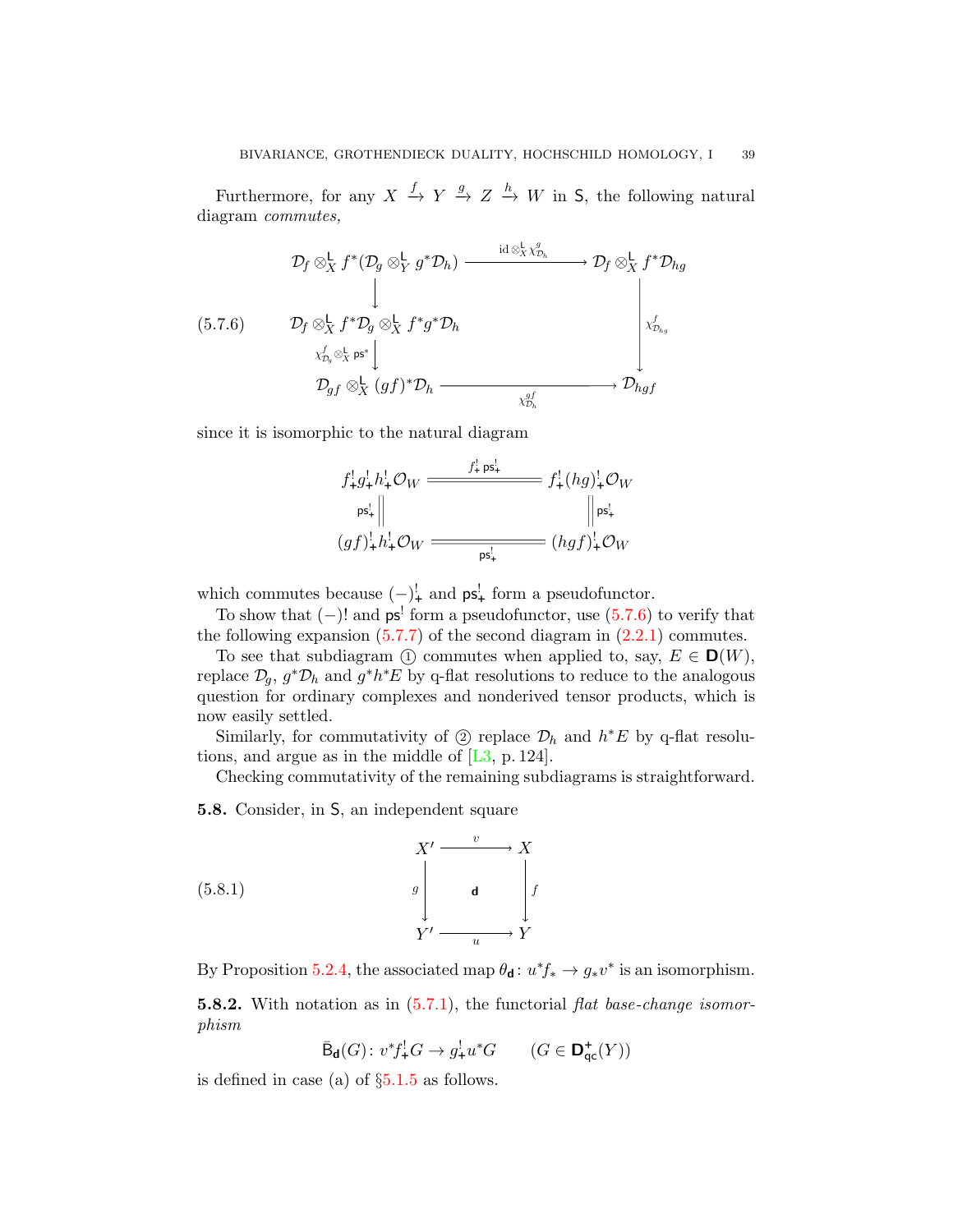

<span id="page-39-0"></span>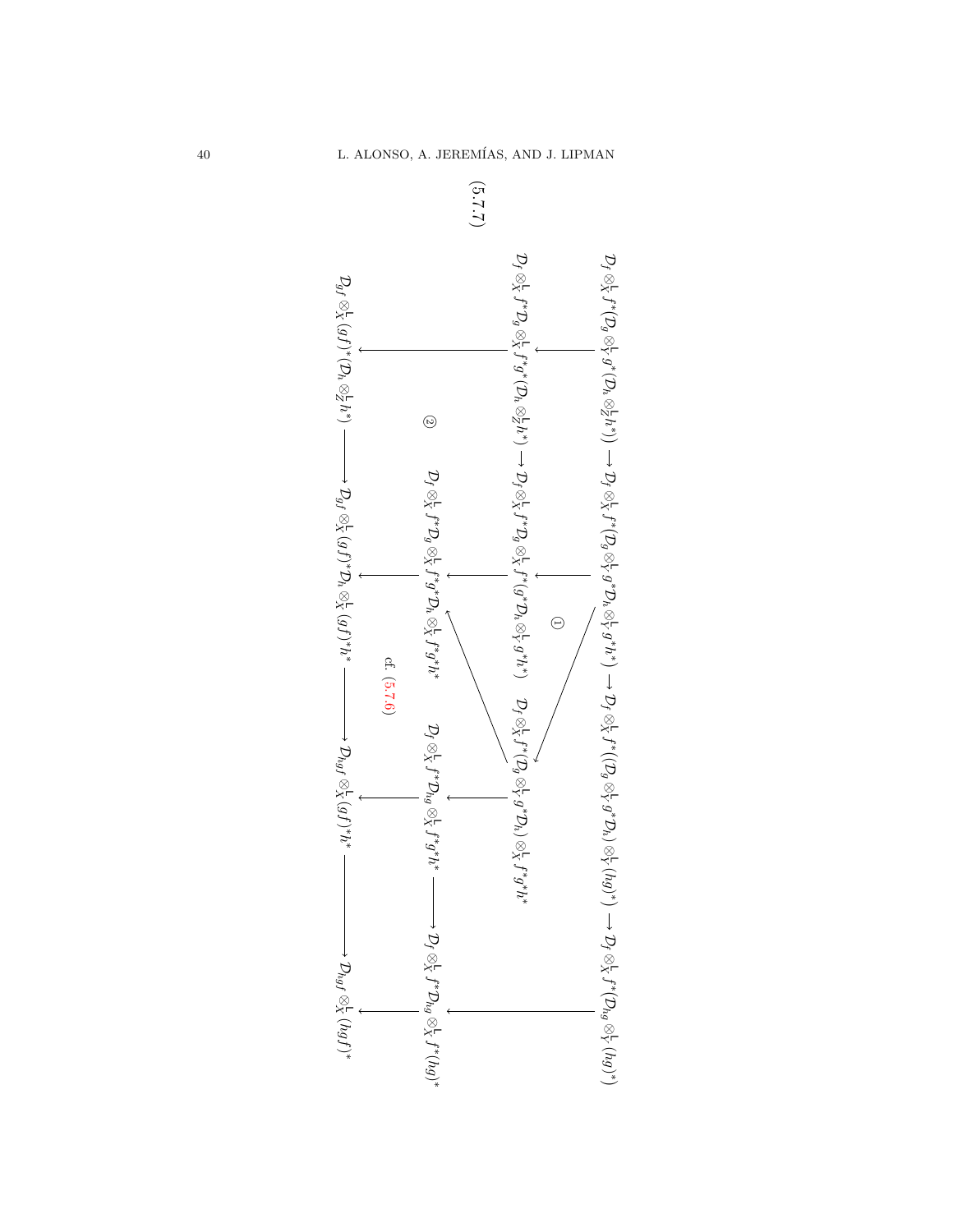If f (hence g) is proper, then  $\bar{\mathsf{B}}_{\mathsf{d}}$  is, as in [\(5.7.2\)](#page-37-0), the  $\mathsf{D}(X')$ -map adjoint to the composite map

$$
g_* v^* f^!_+ \xrightarrow{\bar{\theta}_\mathbf{d}^{-1}} u^* f_* f^!_+ \xrightarrow{u^* \bar{f}_f} u^*.
$$

That in this case  $\bar{\mathsf{B}}_{\mathsf{d}}(G)$  is an isomorphism for all  $G \in \mathsf{D}^+_{\mathsf{qc}}(Y)$  is a basic fact of Grothendieck duality theory  $[L3, Corollary 4.4.3], [Nk2, Theorem 5.3].$  $[L3, Corollary 4.4.3], [Nk2, Theorem 5.3].$  $[L3, Corollary 4.4.3], [Nk2, Theorem 5.3].$  $[L3, Corollary 4.4.3], [Nk2, Theorem 5.3].$ 

When f is not necessarily proper, there exists a factorization  $f = f \circ f$ which  $\overline{f}$  proper and  $\underline{f}$  a *localizing immersion* [\[Nk2,](#page-49-2) Theorem 4.1]. Localiziing immersions are set-theoretically injective maps that on sufficiently small affine sets correspond to localization of rings. They are flat monomorphisms, and if of finite type, open immersions, see  $[Nk2, 2.7, 2.8.8, 2.8.7, 2.8.3]$  $[Nk2, 2.7, 2.8.8, 2.8.7, 2.8.3]$ . They are essentially étale, so  $\underline{f}$  $t_{+}^{\text{!}} = \underline{f}$ ∗ . Localizing immersions remain so after base change  $[Nk2, 2.8.1]$  $[Nk2, 2.8.1]$ . Hence **d** decomposes into two fiber squares



where  $\underline{g}$  is a localizing immersion, so that  $\underline{g}^! = \underline{g}$ ∗ . Let  $\bar{\mathsf{B}}(\bar{\mathbf{d}}, \underline{\mathbf{d}})$  be the composite isomorphism, in  $\mathsf{D}(X')$ ,

$$
v^*f^!_+ \xrightarrow{\sim} v^*f^!_+ \overline{f}^!_+ = v^*f^* \overline{f}^!_+ \xrightarrow{\text{ps}^*} g^*h^* \overline{f}^!_+ \xrightarrow{\sim} g^* \overline{g}^!_+ u^* = g^!_+ \overline{g}^!_+ u^* \xrightarrow{\text{ps}^!}_+ g^!_+ u^*.
$$

Arguing as in the proof of [\[L3,](#page-48-1) Theorem 4.8.3], one shows that  $B(\mathbf{d}, \mathbf{d})$ depends only on d, and not on its decomposition. We may therefore denote this functorial isomorphism simply by  $\bar{\mathsf{B}}_{d}$ . (See also [\[Nk2,](#page-49-2) 5.2, 5.3].)

<span id="page-40-0"></span>In particular, we have the  $\mathbf{D}(X')$ -isomorphism

(5.8.3) 
$$
\bar{\mathsf{B}}_{\mathsf{d}}(\mathcal{O}_Y) : v^*\mathcal{D}_f = v^* f^!_* \mathcal{O}_Y \xrightarrow{\sim} g^!_* u^* \mathcal{O}_Y = \mathcal{D}_g.
$$

Case (b) of  $\S5.1.5$  $\S5.1.5$  can be treated analogously, see [\[Nk1,](#page-49-3) Theorem 7.3.2(2)].

**5.8.4.** Now, referring to [\(5.8.1\)](#page-38-2), we define the  $\mathbf{D}_{X'}$ -isomorphism

$$
\mathsf{B}_{\mathsf{d}}(G) \colon v^* f^! G \to g^! u^* G \qquad (G \in \mathsf{D}_Y)
$$

to be the natural composition

$$
v^*(\mathcal{D}_f\mathop{\bar\otimes} f^*G)\;\overset{\sim}{\longrightarrow}\;v^*\mathcal{D}_f\mathop{\bar\otimes} v^*f^*G\underset{(5.8.3)}{\longrightarrow}\mathcal{D}_g\mathop{\bar\otimes} v^*f^*G\overset{\mathrm{id}\mathop{\bar\otimes} \mathsf{ps}^*}{=\!\!\!=\!\!\!=}\mathcal{D}_g\mathop{\bar\otimes} g^*u^*G.
$$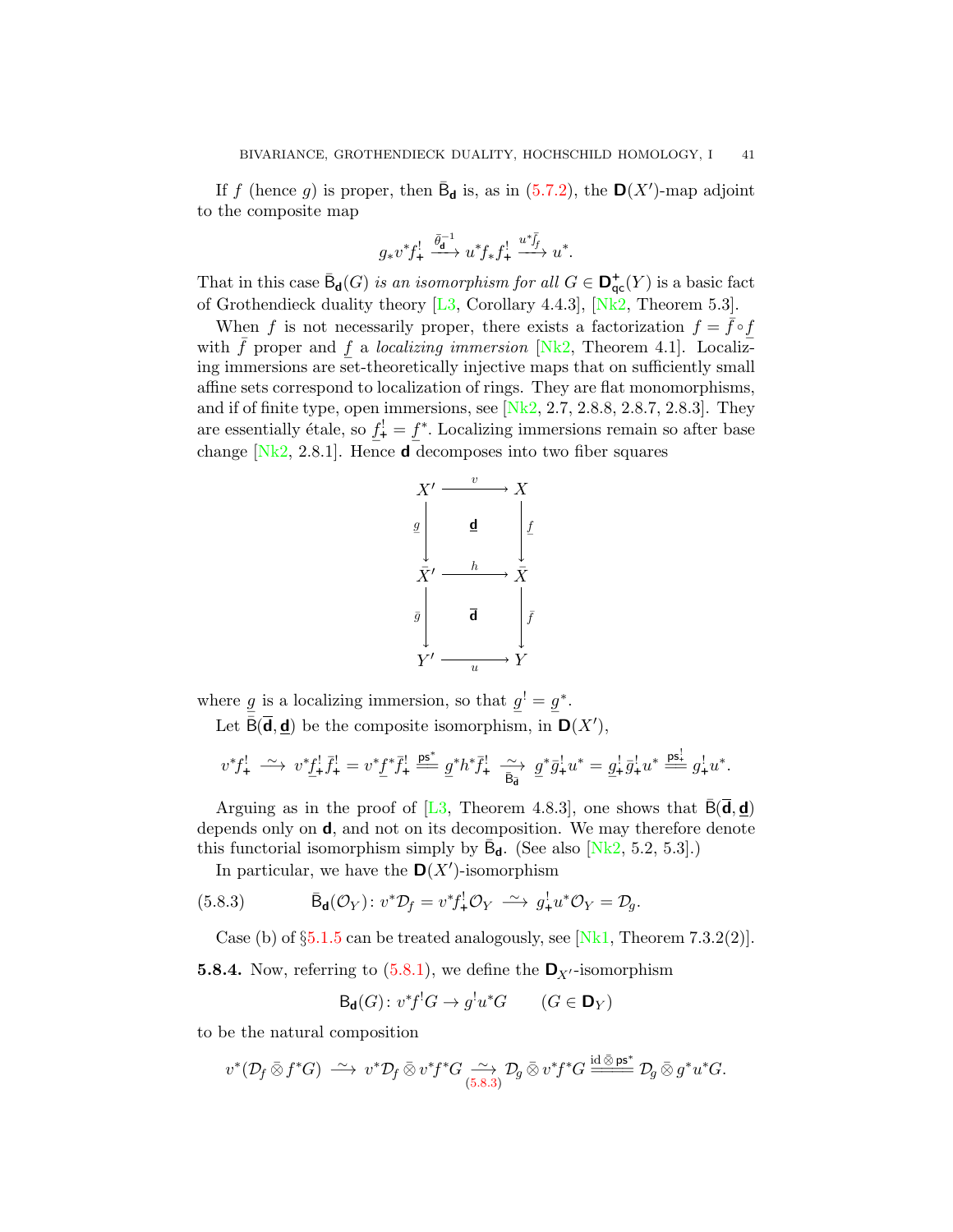<span id="page-41-2"></span>It results from [\[L3,](#page-48-1) Exercise 4.9.3(c)] that if  $G \in \mathbf{D}_{\mathsf{qc}}^+(Y)$  then

(5.8.5) 
$$
\mathsf{B}_{\mathbf{d}}(G) = \bar{\mathsf{B}}_{\mathbf{d}}(G).
$$

It is left to the reader to verify that  $B_d$  is a degree-0 functorial map.

It is also left to the reader to use the definition of  $B_d$  to expand the horizontal and vertical transitivity diagrams  $(2.3.1)$  and  $(2.3.2)$  and to verify that the expanded diagrams commute, using e.g., transitivity for  $\bar{\mathsf{B}}_{\mathsf{d}}$  (see [\[L3,](#page-48-1) p. 205, (3)] and  $[L3, p. 208,$  $[L3, p. 208,$  Theorem 4.8.3]—whose proof, in view of Nayak's compactification theorem  $[Nk2,$  Theorem 4.1, extends to *essentially* finitetype maps), transitivity for  $\theta_{\mathbf{d}}$  (cf. [\[L3,](#page-48-1) Prop. 3.7.2, (ii) and (iii)]), and the "dual"  $[L3, pp. 106-107]$  $[L3, pp. 106-107]$  of the last diagram in  $[L3, 3.4.2.2]$ , as treated in the first paragraph of  $[L3, p. 104]$  $[L3, p. 104]$ .

<span id="page-41-0"></span>**5.9.** Let  $f: X \rightarrow Y$  be a *confined* S-map (see §[5.1.5\)](#page-26-0). We now define a degree-0 functorial map  $\int_f : f_* f^! \to id$  that satisfies transitivity (see §[2.4\)](#page-8-2).

The projection map  $p(F, G)$   $(F \in \mathbf{D}_{qc}(X), G \in \mathbf{D}_{qc}(Y))$  is the natural composition, in  $\mathbf{D}_{\mathsf{qc}}(Y)$ ,

<span id="page-41-3"></span>
$$
(5.9.1) f_* F \otimes_Y^{\mathsf{L}} G \to f_* f^*(f_* F \otimes_Y^{\mathsf{L}} G) \to f_*(f^* f_* F \otimes_X^{\mathsf{L}} f^* G) \to f_*(F \otimes_X^{\mathsf{L}} f^* G).
$$

This  $p(F, G)$  is an *isomorphism* [\[L3,](#page-48-1) 3.9.4]. Denote its inverse by  $\tilde{p}(F, G)$ . From [\(5.7.1\)](#page-36-2) we have a  $\mathbf{D}_{\text{qc}}(Y)$ -map  $f_*\mathcal{D}_f \to \mathcal{O}_Y$ . Using this map, let  $\bar{J}_f(G)$  be the natural functorial composition

$$
f_*(\mathcal{D}_f \otimes^{\mathsf{L}}_X f^*G) \xrightarrow{\tilde{p}(\mathcal{D}_f,G)} f_*\mathcal{D}_f \otimes^{\mathsf{L}}_Y G \longrightarrow \mathcal{O}_Y \otimes^{\mathsf{L}}_Y G \xrightarrow{\sim} G.
$$

<span id="page-41-1"></span>**Lemma 5.9.2.** This  $\bar{J}_f$  extends to a degree-0 map  $\int_f$  of graded endofunctors of  $\mathbf{D}_Y$ .

*Proof.* Set  $D := \mathcal{D}_f$ , and write ⊗ for  $\otimes_X^{\mathsf{L}}$  or  $\otimes_Y^{\mathsf{L}}$ , as the case may be. Unwinding definitions, interpret the assertion as being that for any  $\mathbf{D}_{\text{qc}}(Y)$ -map  $\alpha: A \to B[i]$   $(i \in \mathbb{Z})$ , the border of the following natural diagram commutes:

$$
f_*(D \otimes f^*A) \xrightarrow{\tilde{p}(D,A)} f_*D \otimes A \xrightarrow{\tilde{f}_f(\mathcal{O}_Y) \otimes id} \mathcal{O}_Y \otimes A \longrightarrow A
$$
  
\n
$$
\text{via } \alpha \downarrow \text{via } \alpha \downarrow \text{via } \alpha \downarrow \text{via } \alpha \downarrow \text{via } \alpha \downarrow
$$
  
\n
$$
f_*(D \otimes f^*(B[i])) \xrightarrow{\tilde{p}(D,B[i])} f_*D \otimes B[i] \xrightarrow{\tilde{f}_f(\mathcal{O}_Y) \otimes id} \mathcal{O}_Y \otimes B[i] \longrightarrow B[i]
$$
  
\n
$$
f_*(D \otimes (f^*B)[i]) \qquad \text{(i)} \qquad (f_*D \otimes B)[i] \xrightarrow{\tilde{(f_f(\mathcal{O}_Y) \otimes id)[i]}} (\mathcal{O}_Y \otimes B)[i]
$$
  
\n
$$
f_*\vartheta_{0i} \downarrow \qquad \qquad \tilde{p}(D,B)[i] \uparrow
$$
  
\n
$$
f_*((D \otimes f^*B)[i]) \qquad \text{(ii)} \qquad (f_*(D \otimes f^*B))[i]
$$

Commutativity of the unlabeled subdiagrams is evident. To prove commutativity of subdiagram  $\Omega$  replace  $\tilde{p}$  by p (reversing the associated arrows),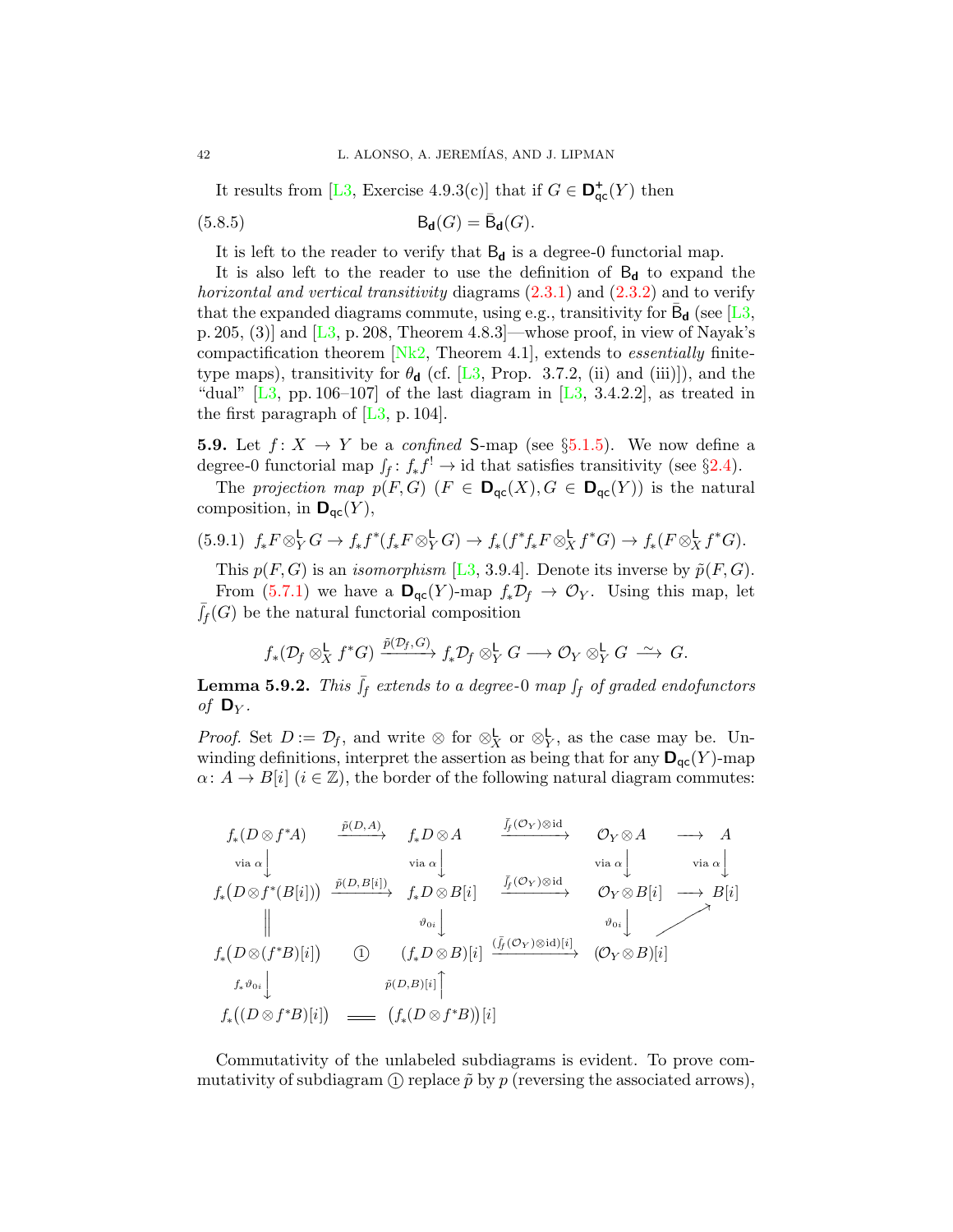and then look at the  $(Lf^* \to Rf_*)$ -adjoint diagram, which is the border of the natural diagram



To show that subdiagram (2) commutes, replace  $f_*D$  and B by quasiisomorphic q-flat complexes, and  $\vartheta$  by  $\vartheta'$  (see [5.3.1\)](#page-30-1), to reduce the question to the analogous one for ordinary complexes and nonderived functors, which situation is readily handled. Details, as well as commutativity of the other subdiagrams, are left to the reader. Thus the adjoint diagram commutes, whence so does  $(1)$ , and the conclusion results.  $\Box$ 

<span id="page-42-1"></span>**Proposition 5.9.3.** Let  $f: X \rightarrow Y$  and  $g: Y \rightarrow Z$  be confined S-maps. Then with  $(-)^!$  as in  $(5.7.3)$ ,  $ps^!$  as in  $(5.7.5)$ , and  $\int$  as in [5.9.2,](#page-41-1) the transitivity diagram [\(2.4.4\)](#page-8-1) commutes.

*Proof.* Global duality asserts the existence, for any  $S$ -map  $f: X \to Y$ , of a right adjoint  $f^{\times}$  for the functor  $f_*: \mathbf{D}_{\text{qc}}(X) \to \mathbf{D}_{\text{qc}}(Y)$  (see [\[L3,](#page-48-1) 4.1]). For confined f, the restriction of  $f^{\times}$  to  $\mathbf{D}_{\mathsf{qc}}^{+}(Y)$  can be identified with the functor  $f^!_+$  from §[5.7\(](#page-36-0)i); in particular, the relative dualizing complex  $\mathcal{D}_f$  in [\(5.7.3\)](#page-37-1) can be identified with  $f^{\times} \mathcal{O}_Y$ . Also, by [\[L3,](#page-48-1) 4.7.2 and 4.7.3(a)],  $\chi_C^f$  $_{C}^{J}$  in  $(5.7.4)$ extends to an isomorphism  $f^!C := \mathcal{D}_f \otimes^{\mathsf{L}}_X f^*C \longrightarrow f^\times C$  for all  $C \in \mathsf{D}_{\mathsf{qc}}(Y)$ ; and by their very definitions, this extended  $\chi^f_C$  ${}_{C}^{f}$  and  $\bar{J}_{f}(C)$ :  $f_{*}f^{\dagger}C \rightarrow C$  correspond under the adjunction  $Rf_* \dashv f^{\times}$ .

Thus identifying  $f^!$  with  $f^\times$  via the extended isomorphism  $\chi^f$  turns  $\int_f$  into the counit map  $\int_f^{\times}$  $f_f^{\times}$ :  $f_* f^{\times} \to id$ . Furthermore, as in the proof of [\[L3,](#page-48-1) 4.9.5], that identification of  $f'$  with  $f^{\times}$  turns  $\mathsf{ps}^{\mathsf{l}}$  in [\(5.7.5\)](#page-37-2) into the natural pseudofunctorial isomorphism

$$
\mathsf{ps}^\times\colon f^\times g^\times \xrightarrow{\sim} (gf)^\times.
$$

The proof of  $[L3, 4.1.2]$  $[L3, 4.1.2]$  shows that commutativity of diagram  $(2.4.4)$  with  $(-)^{\times}$ , ps<sup>×</sup> and  $\overrightarrow{f}_{f}^{\times}$  $\int_f^{\times}$  in place of  $(-)^!$ , ps' and  $\int_f$ , respectively, holds by definition of  $ps^{\times}$ . The conclusion follows.

<span id="page-42-0"></span>**5.10.** It remains to show that with **d** the independent square  $(5.8.1)$ , diagrams  $(2.6.1)$  and  $(2.6.2)$  commute.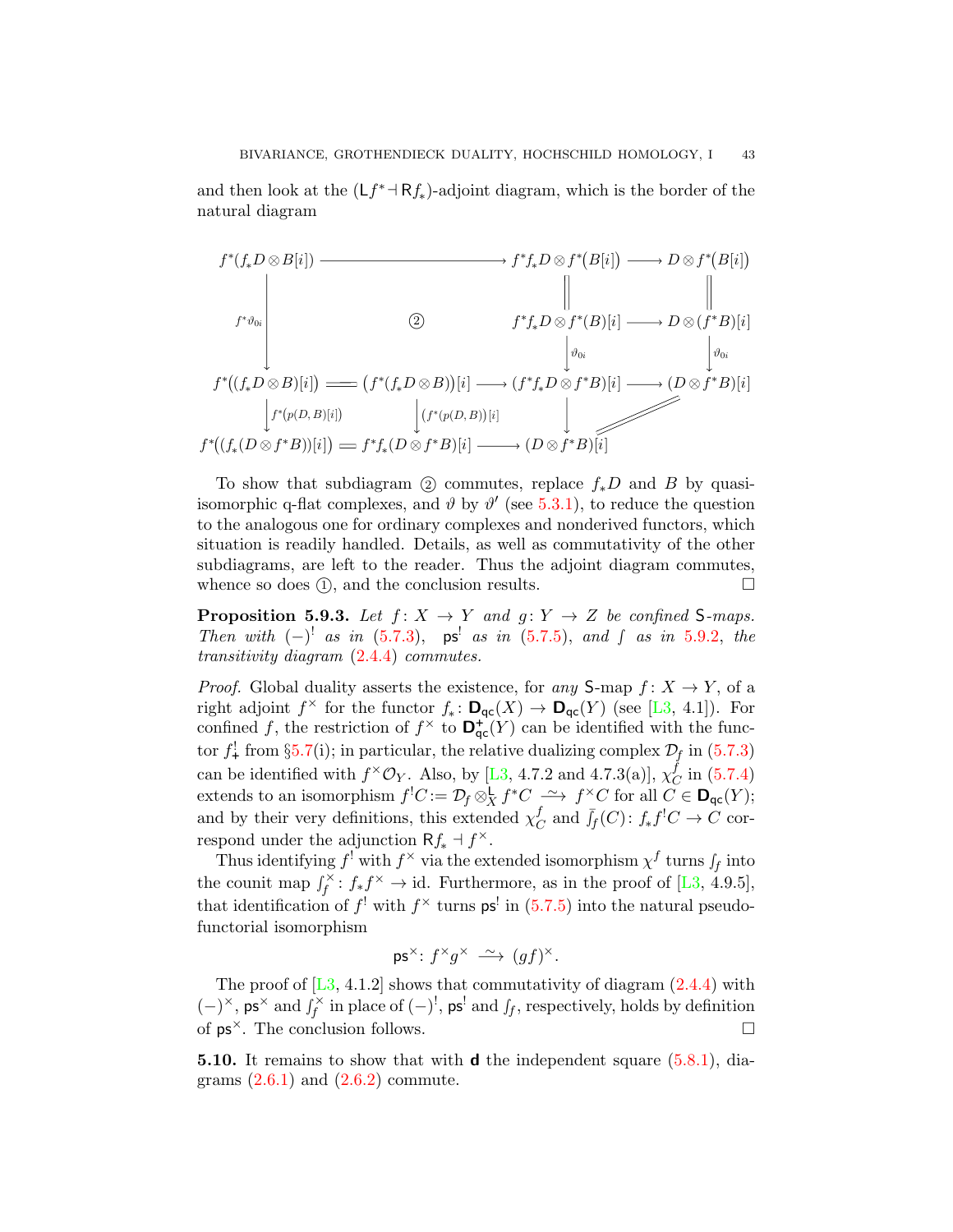5.10.1. According to the definitions in sections [5.8](#page-38-0) and [5.9,](#page-41-0) commutativity of  $(2.6.1)$  amounts to commutativity of the following  $\mathbf{D}(Y')$ -diagram, in which  $G \in \mathbf{D}_{\mathsf{qc}}(Y)$ , ⊗ stands for  $\otimes^{\mathsf{L}}$  with the appropriate subscript, labels on maps tell how those maps arise, and unlabeled maps are the natural ones.



Commutativity of subdiagram  $(1)$  is given by [\[L3,](#page-48-1) 3.7.3].

Subdiagram ②, without  $\otimes u^*G$ , is just  $(2.6.1)$  applied to  $\mathcal{O}_Y$ . This commutes by the definition of  $\bar{\mathsf{B}}_{\mathsf{d}}(\mathcal{O}_Y)$  (=  $\mathsf{B}_{\mathsf{d}}(\mathcal{O}_Y)$ , see [\(5.8.5\)](#page-41-2)).

Commutativity of the remaining subdiagrams is straightforward to verify.

5.10.2. As for [\(2.6.2\)](#page-9-2), since we are now dealing exclusively with confined maps, we may, as in the proof of Proposition [5.9.3,](#page-42-1) identify  $(-)^{!}$  with a right adjoint of  $(-)_*,$  and  $f_{(-)}$  with the corresponding counit map.

Let  $\psi_{\mathbf{d}}: v_*g^! \to f^!u_*$  be the natural composite functorial map

$$
v_*g^! \to f^!f_*v_*g^! \stackrel{\mathbf{ps}_*}{\implies} f^!u_*g_*g^! \stackrel{f_g}{\longrightarrow} f^!u_*.
$$

The left adjoints of the target and source of  $\psi_{\mathbf{d}}$  are then  $u^*f_*$  and  $g_*v^*$ respectively; and the corresponding "conjugate" map is just  $\theta_d$ , cf. [\[L3,](#page-48-1) Exercise 3.10.4]. Since  $\theta_{\bf d}$  is an isomorphism, therefore so is  $\psi_{\bf d}$ , and  $\psi_{\bf d}^{-1}$ d is the map conjugate to  $\theta_{\mathbf{d}}^{-1}$  $_{\mathbf{d}}^{-1}$  (see [\[L3,](#page-48-1) 3.3.7(c)]). This means that  $\psi_{\mathbf{d}}^{-1}$  $_{\mathbf{d}}^{-1}$  is the image of the identity map under the sequence of natural isomorphisms (where Hom denotes maps of functors)

$$
\text{Hom}(f^!u_*, f^!u_*) \xrightarrow{\sim} \text{Hom}(f_*f^!u_*, u_*) \xrightarrow{\sim} \text{Hom}(u^*f_*f^!u_*, id)
$$
\n
$$
\xrightarrow[\text{via } \theta_d^{-1}} \text{Hom}(g_*v^*f^!u_*, id) \xrightarrow{\sim} \text{Hom}(v^*f^!u_*, g^!) \xrightarrow{\sim} \text{Hom}(f^!u_*, v_*g^!).
$$

Explicating, one gets that  $\psi_d^{-1}$  $\mathbf{d}^{-1}$  is the natural composition

$$
f^!u_* \xrightarrow{\eta_v} v_*v^*f^!u_* \to v_*g^!g_*v^*f^!u_* \xrightarrow{\text{via }\theta_{\mathbf{d}}^{-1}} v_*g^!u^*f_*f^!u_* \xrightarrow{f_f} v_*g^!u^*u_* \xrightarrow{\epsilon_u} v_*g^!.
$$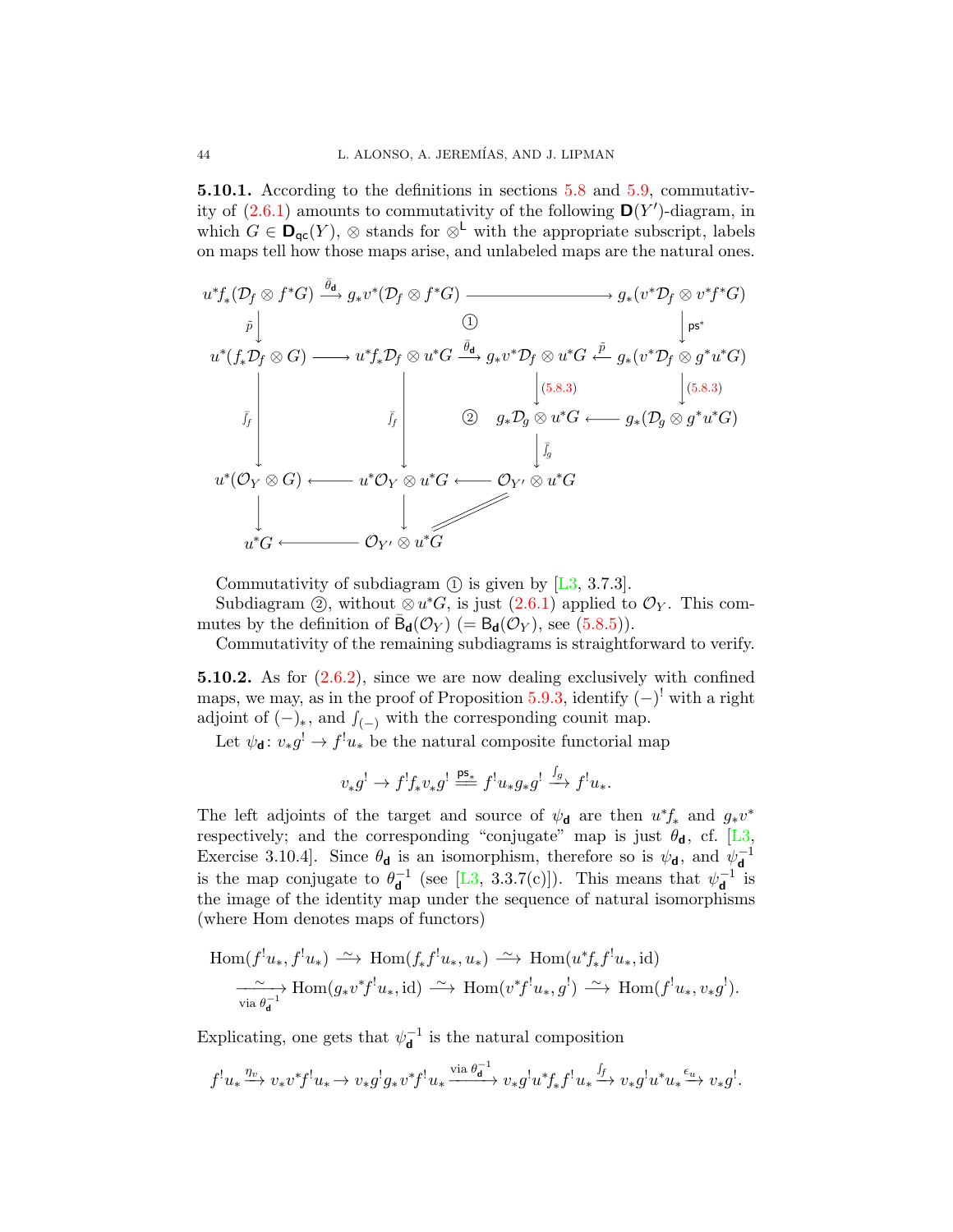By the definition of  $B_d$  when g is proper (§[5.8\)](#page-38-0), it results that  $\psi_d^{-1}$  $\overline{\mathsf{d}}^1$  is the natural composition

$$
f^{!}u_{*} \xrightarrow{\eta_{\upsilon}} v_{*}v^{*}f^{!}u_{*} \xrightarrow{\mathrm{B}_{\mathbf{d}}} v_{*}g^{!}u^{*}u_{*} \xrightarrow{\epsilon_{u}} v_{*}g^{!},
$$

that is,  $\psi_{\mathbf{d}}^{-1} = \phi_{\mathbf{d}}$ .

Commutativity of the following natural diagram, whose top row composes, by definition, to the map induced by  $\psi_{\mathbf{d}} = \phi_{\mathbf{d}}^{-1}$  $\mathbf{d}^{-1}$ , and whose bottom row composes to the identity, is an obvious consequence of Proposition [5.9.3.](#page-42-1) Commutativity of [\(2.6.2\)](#page-9-2) results.



<span id="page-44-0"></span>6. Example: Classical Hochschild homology of scheme-maps

This section illustrates some of the foregoing with a few remarks about earlier-known Hochschild homology and cohomology functors on schemes, especially with regard to their relation with the bivariant functors arising from Example [3.5\(](#page-14-0)b). Global Hochschild theory goes back to Gerstenhaber and Schack, and has subsequently been developed by several more authors. Here we concentrate on the functors defined by Căldăraru and Willerton  $([Ca1]$  $([Ca1]$  and  $[CaW]$ ).

For smooth schemes over a characteristic-zero field, bivariant homology groups coincide with classical Hochschild homology groups; but the classical Hochschild cohomology groups are only direct summands of the bivariant ones  $(\S66.4-6.6)$  $(\S66.4-6.6)$ . Even in this special case, then, the bivariant theory has more operations on homology.

**6.1.** Let  $f: X \to Y$  be a quasi-compact quasi-separated scheme-map, and

$$
\delta = \delta_f : X \to X \times_Y X
$$

the associated diagonal map—which is quasi-compact and quasi-separated, [\[Gr1,](#page-48-21) p. 294,  $(6.1.9)(i)$ ,  $(iii)$ , and p. 291,  $(6.1.5)(v)$ ].

The pre-Hochschild complex of f is

$$
\mathcal{H}_f := \mathsf{L}\delta^*\delta_*\mathcal{O}_X.
$$

(When f is flat, the prefix "pre-" can be dropped, see  $[BF1, p. 222, 2.3.1].$  $[BF1, p. 222, 2.3.1].$ )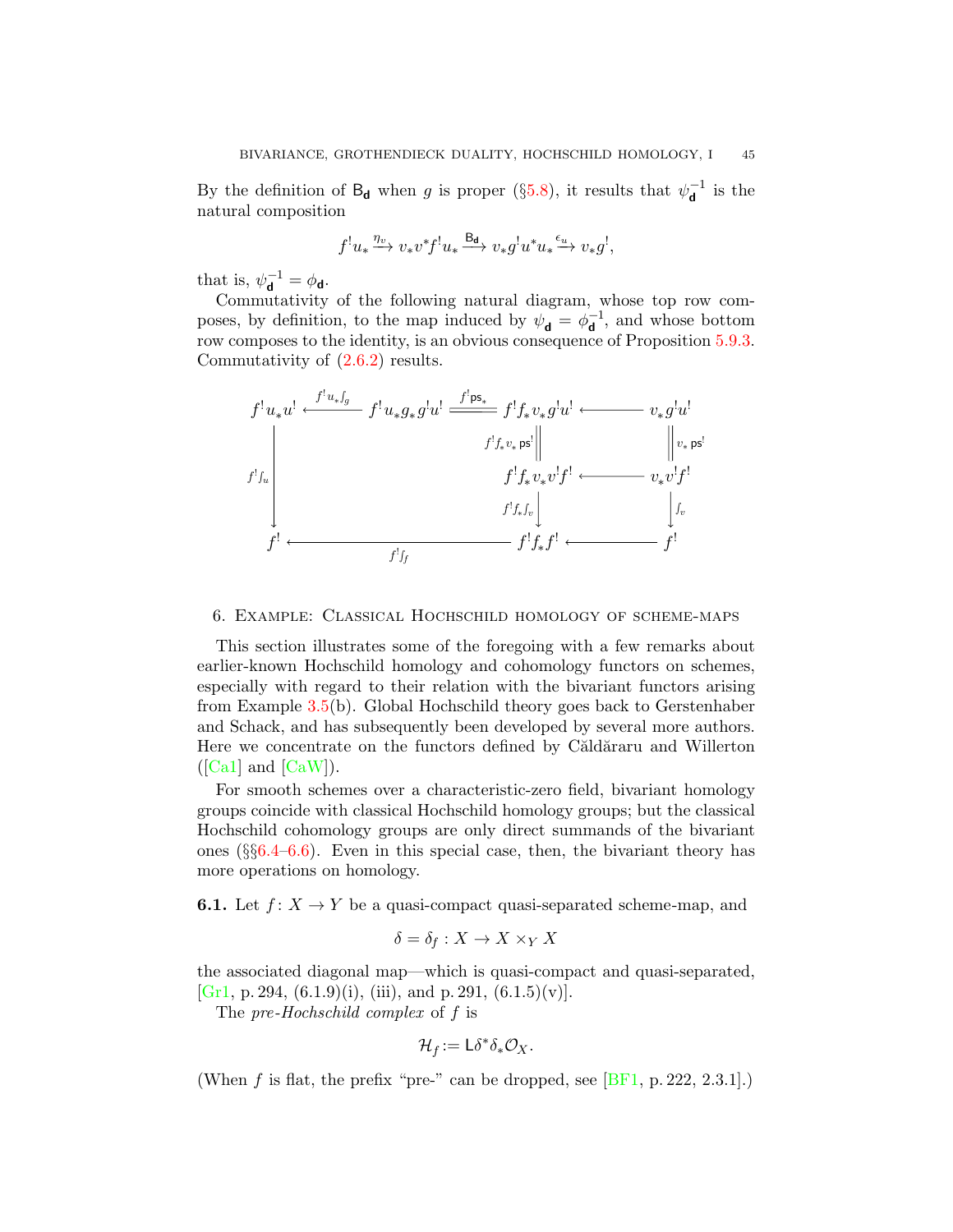The complex  $\mathcal{H}_f$  gives rise to *classical Hochschild cohomology functors* 

$$
\mathcal{HH}_{X|Y}^{i}(F) := H^{i}R\mathcal{H}om_{X}(\mathcal{H}_{f}, F) \qquad (i \in \mathbb{Z}, \ F \in \mathbf{D}_{\mathrm{qc}}(X)),
$$

and their global counterparts (cf. [\[BF1,](#page-48-11) p. 217, 2.1.1])

$$
\mathop{\mathrm{HH}}\nolimits^i_{X|Y}(F) := \mathop{\mathrm{Ext}}\nolimits^i_X(\mathcal{H}_f, F) = \mathop{\mathrm{H}}\nolimits^i(X, \mathsf{R}\mathcal{H}om_X(\mathcal{H}_f, F)).
$$

When X is affine, say  $X = \text{Spec}(A)$ , and  $Y = \text{Spec}(k)$  with k a field, this terminology is compatible with the classical one for A-modules.

The global Hochschild cohomology

$$
\operatorname{HH}_{X|Y}^*(F) := \oplus_{i \in \mathbb{Z}} \operatorname{HH}_{X|Y}^i(F) = \operatorname{Ext}_X^*(\mathcal{H}_f, F)
$$

is a symmetric graded module over the commutative-graded ring

$$
H_X := \bigoplus_{i \geq 0} \mathrm{H}^i(X, \mathcal{O}_X),
$$

see Proposition [5.4.](#page-30-0)

The sheafified version of the adjunction  $L\delta^*$  +  $\delta_*$  (see e.g., [\[L3,](#page-48-1) 3.2.3(ii)]), gives, furthermore,

$$
HH_{X|Y}^{i}(F) \cong H^{i}(X \times_{Y} X, \delta_{*}R\mathcal{H}om_{X}(\mathsf{L}\delta^{*}\delta_{*}\mathcal{O}_{X}, F))
$$
  
\n
$$
\cong H^{i}(X \times_{Y} X, R\mathcal{H}om_{X \times_{Y} X}(\delta_{*}\mathcal{O}_{X}, \delta_{*} F))
$$
  
\n
$$
= \mathrm{Ext}_{X \times_{Y} X}^{i}(\delta_{*}\mathcal{O}_{X}, \delta_{*} F).
$$

<span id="page-45-0"></span>Proposition 6.1.1. Under Yoneda composition, the classical Hochschild cohomology associated to f,

$$
\mathrm{HH}_{X|Y}^*(\mathcal{O}_X) \cong \oplus_{i \in \mathbb{Z}} \mathrm{Hom}_{\mathbf{D}(X \times_Y X)}(\delta_* \mathcal{O}_X, \delta_* \mathcal{O}_X[i]),
$$

is a graded-commutative  $H_X$ -algebra, of which  $H_X$  is a graded-ring retract.

*Proof.* Commutativity is well-known, cf.  $[BF1, §2.2]$  $[BF1, §2.2]$ . Here is one quick way to see it. Let  $\mathbf{D}_* \subset \mathbf{D}(X \times_Y X)$  be the full subcategory whose objects are the complexes  $\delta_* G$  ( $G \in \mathbf{D}(X)$ ). With  $p: X \times_Y X \to X$  the first projection, set

$$
E\otimes_{*} F:=\delta_{*}(p_{*}E\otimes_{X}^{\mathsf{L}} p_{*}F) \qquad (E, \ F\in\mathbf{D}_{*}).
$$

There are obvious functorial isomorphisms

 $\lambda: (\delta_* \mathcal{O}_X \otimes_{\ast} -) \longrightarrow \mathrm{id}_{\mathbf{D}_{\ast}}, \qquad \rho: (- \otimes_{\ast} \delta_{\ast} \mathcal{O}_X) \longrightarrow \mathrm{id}_{\mathbf{D}_{\ast}}.$ 

Then  $(\otimes_*, \delta_* \mathcal{O}_X, \lambda, \rho)$  is a Z-graded unital product, and the commutativity follows (see  $1.4.3$ ).

The  $H_X$ -algebra structure is given by [5.6.1\(](#page-34-0)iii) (with f replaced by  $\delta$ ), as is a left inverse for the structure map (with f replaced by  $p$ ).

**6.2.** As in §[1.4.3,](#page-5-1)  $HH^*_{X|Y}(\mathcal{O}_X)$  is a graded-algebra retract of the graded center  $\mathcal{C}_*$  of  $\mathbf{D}_*$ . There is also a natural graded-ring homomorphism from  $\mathcal{C}_*$ to the graded center  $\mathcal C$  of  $\mathbf D(X)$ , induced by the essentially surjective functor  $p_* : \mathbf{D}_* \to \mathbf{D}(X)$ . Thus there is a natural graded-ring homomorphism

<span id="page-45-1"></span>(6.2.1) 
$$
\varpi: \ \mathop{\mathrm{HH}}\nolimits_{X|Y}^*(\mathcal{O}_X) \to \mathcal{C}.
$$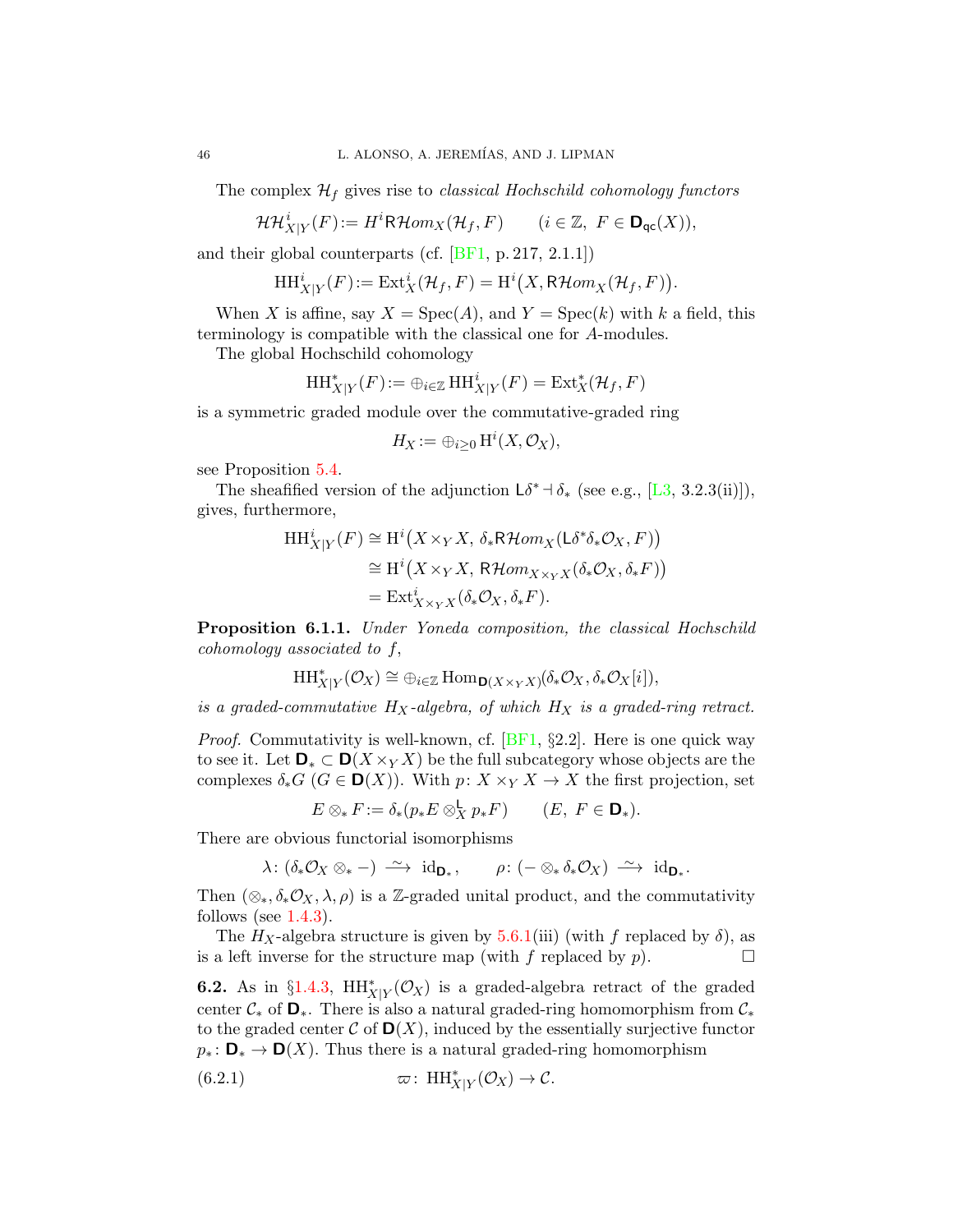For flat f, this is canonically isomorphic to the characteristic homomorphism that plays an important role in  $[BF1]$  (where nonflat maps are also treated). It takes a  $\mathbf{D}(X \times_Y X)$ -map  $\alpha \colon \delta_* \mathcal{O}_X \to \delta_* \mathcal{O}_X[i]$  to the natural functorial composition

$$
A \cong \mathcal{O}_X \otimes_X^{\mathsf{L}} A \cong p_* \delta_* \mathcal{O}_X \otimes_X^{\mathsf{L}} A \xrightarrow{\text{via } \alpha} p_* \delta_* \mathcal{O}_X[i] \otimes_X^{\mathsf{L}} A \cong \mathcal{O}_X[i] \otimes_X^{\mathsf{L}} A \cong A[i].
$$

One checks, for example, that in [6.1.1,](#page-45-0) the left inverse—induced by  $p_*$  for  $H_X \to \mathrm{HH}_{X|Y}^*(\mathcal{O}_X)$  is the composition  $ev_{\mathcal{O}_X} \circ \varpi$  (see [\(1.3.1\)](#page-5-0)).

**6.3.** One has also the *sheafified Hochschild homology functors* 

$$
\mathcal{HH}_i^{X|Y}(F) := H^{-i}(\mathcal{H}_f \otimes_X^{\mathbf{L}} F) \qquad (i \in \mathbb{Z}, \ F \in \mathbf{D}_{\mathrm{qc}}(X)),
$$

and their global counterparts,

$$
\mathrm{HH}_{i}^{X|Y}(F) := \mathrm{Tor}_{i}^{X}(\mathcal{H}_f, F) = \mathrm{H}^{-i}(X, \mathcal{H}_f \otimes^{\mathbf{L}}_X F).
$$

The functorial projection isomorphisms  $[L3, p. 139, 3.9.4]$  $[L3, p. 139, 3.9.4]$ 

 $\pi(E,F)\colon \delta_*(\delta^*\delta_*E \otimes^{\mathbf{L}}_{X\times_YX} F) \stackrel{\sim}{\longrightarrow} \delta_*E \otimes^{\mathbf{L}}_{X\times_YX} \delta_*F \stackrel{\sim}{\longrightarrow} \delta_*(E \otimes^{\mathbf{L}}_X \delta^*\delta_*F)$  $(E, F \in \mathbf{D}_{\mathsf{qc}}(X)),$  give, furthermore,

$$
HH_i^{X|Y}(F) \cong H^{-i}(X \times_Y X, \delta_*(\delta^*\delta_*\mathcal{O}_X \otimes^{\mathsf{L}}_X F))
$$
  
\n
$$
\cong H^{-i}(X \times_Y X, \delta_*\mathcal{O}_X \otimes^{\mathsf{L}}_{X \times_Y X} \delta_* F)
$$
  
\n
$$
= \text{Tor}_i^{X \times_Y X}(\delta_*\mathcal{O}_X, \delta_* F).
$$

<span id="page-46-0"></span>**6.4.** Căldăraru and Willerton work over a "geometric category of spaces" in which some form of Serre duality holds (see  $\lceil \text{CaW} \rceil$ , end of Introduction)), for example, the category of smooth projective varieties over an algebraically closed field k of characteristic zero. What they call the Hochschild cohomology of such a variety X is simply  $HH^*_{X|\operatorname{Spec}(\mathbf{k})}(\mathcal{O}_X)$ .

Their Hochschild homology,

$$
\mathrm{HH}_{i}^{\mathrm{cl}}(X) := \mathrm{Hom}_{\mathbf{D}(X \times_{\mathbf{k}} X)}(\delta_{*} \mathcal{H}om(\Omega_{X| \operatorname{Spec}(\mathbf{k})}^{n}[n], \mathcal{O}_{X}), \delta_{*} \mathcal{O}_{X}[-i]) \qquad (i \in \mathbb{Z}),
$$

(where  $n = \dim X$  and  $\Omega^n_{X|\text{Spec}(\mathbf{k})}$  is the sheaf of relative differential *n*-forms) is shown in  $[CaW, §4.2]$  $[CaW, §4.2]$  to be isomorphic to the global Hochschild homology  $HH_i^{X|Spec(k)}(\mathcal{O}_X)$ . (The "cl" in the notation indicates either "Căldăraru" or "classic.") Their definitions and arguments actually apply to any essentially smooth  $f: X \to Y$  (§[5.7\)](#page-36-0); so when such an f is given we can substitute Y for  $Spec(\mathbf{k})$  in the preceding.

**6.5.** Also, it is indicated near the beginning of  $[CaW, §5]$  $[CaW, §5]$  that in their setup, Hochschild homology is isomorphic to the bivariant  $HH_*(X)$  (§[3.6\)](#page-15-0) associated with Example [3.5\(](#page-14-0)b). This can be seen, more generally, as follows.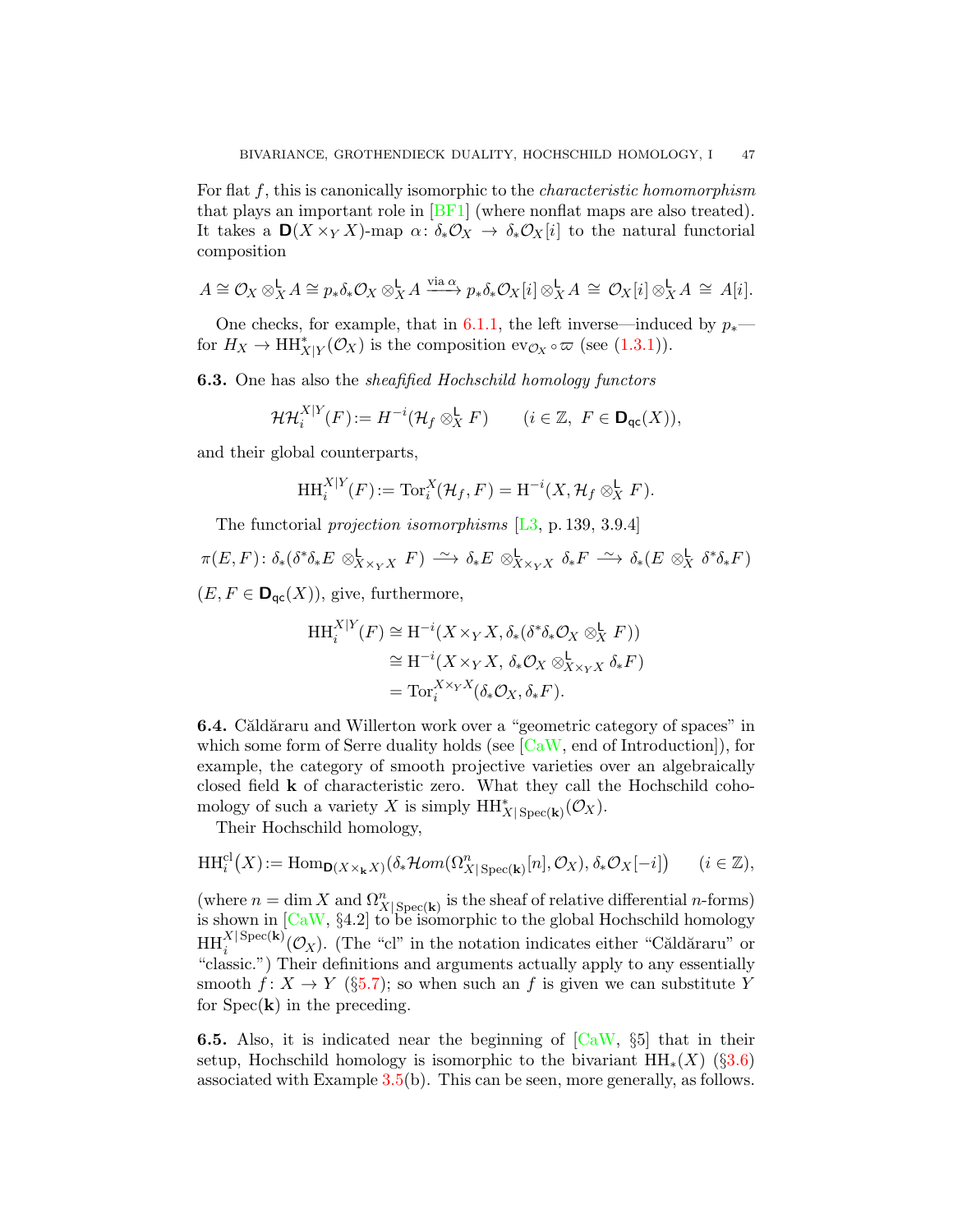First, for any flat  $f: X \to Y$ , with  $\pi_i: X \times_Y X \to X$   $(i = 1, 2)$  the usual projections, and  $p(-, -)$  the projection isomorphism in  $(5.9.1)$ , one has, for any  $F \in \mathbf{D}_{\mathsf{qc}}(X)$ , the natural composite isomorphisms

<span id="page-47-1"></span>
$$
\zeta_i(F) \colon \delta^* \delta_* \mathcal{O}_X \otimes_X^{\mathsf{L}} F \cong \pi_{i*} \delta_* (F \otimes_X^{\mathsf{L}} \delta^* \delta_* \mathcal{O}_X)
$$
  
(6.5.1)  

$$
\xrightarrow{\pi_{i*} p(F, \delta_* \mathcal{O}_X)^{-1}} \pi_{i*} (\delta_* F \otimes_X^{\mathsf{L}} \delta_* \mathcal{O}_X) \cong \pi_{i*} (\delta_* \mathcal{O}_X \otimes_X^{\mathsf{L}} \delta_* F)
$$
  

$$
\xrightarrow{\pi_{i*} p(\mathcal{O}_X, \delta_* F)} \pi_{i*} \delta_* (\mathcal{O}_X \otimes_X^{\mathsf{L}} \delta^* \delta_* F) \cong \delta^* \delta_* F.
$$

It can be shown that the isomorphisms  $\zeta_1$  and  $\zeta_2$  are in fact equal.

Now suppose the map  $x: X \to S$  is flat, with Gorenstein fibers. Then, as is well-known, the complex  $\omega_x := x^{\dagger} \mathcal{O}_S$  is *invertible*, that is, each point of X has a neighborhood U over which the restriction of  $x^! \mathcal{O}_S$  is  $\mathbf{D}(U)$ isomorphic to  $\mathcal{O}_U[m]$  for some m (depending on U, but constant on any connected component of X). The complex  $\omega_x^{-1} := \mathsf{R}\mathcal{H}om(\omega_x, \mathcal{O}_X)$  is also invertible, and, in  $\mathbf{D}(X)$ ,  $\omega_x \otimes_{\mathcal{O}_X} \omega_x^{-1} = \omega_x \otimes_X^{\mathsf{L}} \omega_x^{-1} \cong \mathcal{O}_X$ . There are natural isomorphisms

$$
HH_i(X) = Ext_X^{-i}(\mathcal{H}_X, \omega_x) \xrightarrow{\sim} Ext_X^{-i}(\delta^*\delta_*\mathcal{O}_X \otimes_X^{\mathsf{L}} \omega_x^{-1}, \mathcal{O}_X)
$$
  
\n
$$
\xrightarrow{\sim} Ext_X^{-i}(\delta^*\delta_*\omega_x^{-1}, \mathcal{O}_X) \quad (\text{see } (6.5.1))
$$
  
\n
$$
\xrightarrow{\sim} Ext_{X \times_S X}^{-i}(\delta_*\omega_x^{-1}, \delta_*\mathcal{O}_X).
$$

In particular, if x is essentially smooth, of constant relative dimension  $n$ [\[Nk2,](#page-49-2) 5.4], then  $\omega_x \cong \Omega_{X|S}^n[n]$ , yielding in this case that  $HH_i(X) \cong HH_i^{cl}(X)$ .

<span id="page-47-0"></span>6.6. For cohomology, the situation is different. Referring to Example [3.5\(](#page-14-0)b), let  $x: X \to S$  be the unique S-map, and  $\delta: X \to X \times_S X$  the diagonal.

There are natural functorial maps  $\delta_* \to \delta_* \mathsf{L} \delta^* \delta_* \to \delta_*$  composing to the identity, so the natural identifications

$$
\mathop{\mathrm{HH}}\nolimits^*_{X|S}(\mathcal{O}_X) \cong \mathop{\mathrm{Ext}}\nolimits^*_{X \times X}(\delta_* \mathcal{O}_X, \delta_* \mathcal{O}_X), \quad \mathop{\mathrm{HH}}\nolimits^*(X) \cong \mathop{\mathrm{Ext}}\nolimits^*_{X \times X}(\delta_* \mathcal{O}_X, \delta_* \mathsf{L} \delta^* \delta_* \mathcal{O}_X)
$$

entail that the classical Hochschild cohomology  $HH^*_{X|S}(\mathcal{O}_X)$  is, as a graded group, a direct summand of the bivariant cohomology  $HH^*(X)$ .

The projection  $HH^*(X) \to HH^*_{X|S}(\mathcal{O}_X)$  can also be viewed as the map

$$
\operatorname{HH}\nolimits^\ast(X) = \operatorname{Ext}\nolimits_X^\ast({\cal H}_x,{\cal H}_x) \to \operatorname{Ext}\nolimits_X^\ast({\cal H}_x,{\cal O}_X) = \operatorname{HH}\nolimits^\ast_{X|S}({\cal O}_X).
$$

induced by  $\epsilon_{\delta}(\mathcal{O}_X)$ :  $\mathcal{H}_x = \mathsf{L}\delta^*\delta_*\mathcal{O}_X \to \mathcal{O}_X$ .

Since  $HH_{X|S}^{*}(\mathcal{O}_{X})$  is graded-commutative (Proposition [6.1.1\)](#page-45-0), the composition of  $\varpi$  in  $(6.2.1)$  and  $ev_{\mathcal{H}_x}$  in  $(1.3.1)$  gives a natural homomorphism of graded algebras over  $H_X$ ,

$$
\mathop{\mathrm{HH}}\nolimits^*_{X|S}(\mathcal{O}_X) \to \mathop{\mathrm{HH}}\nolimits^*_{X|S}(\mathcal{H}_x) = \mathop{\mathrm{HH}}\nolimits^*(X),
$$

with image in the graded center of  $HH^*(X)$ .

Thus  $HH^*(X)$  has a natural structure of graded  $HH^*_{X|S}(\mathcal{O}_X)$ -algebra.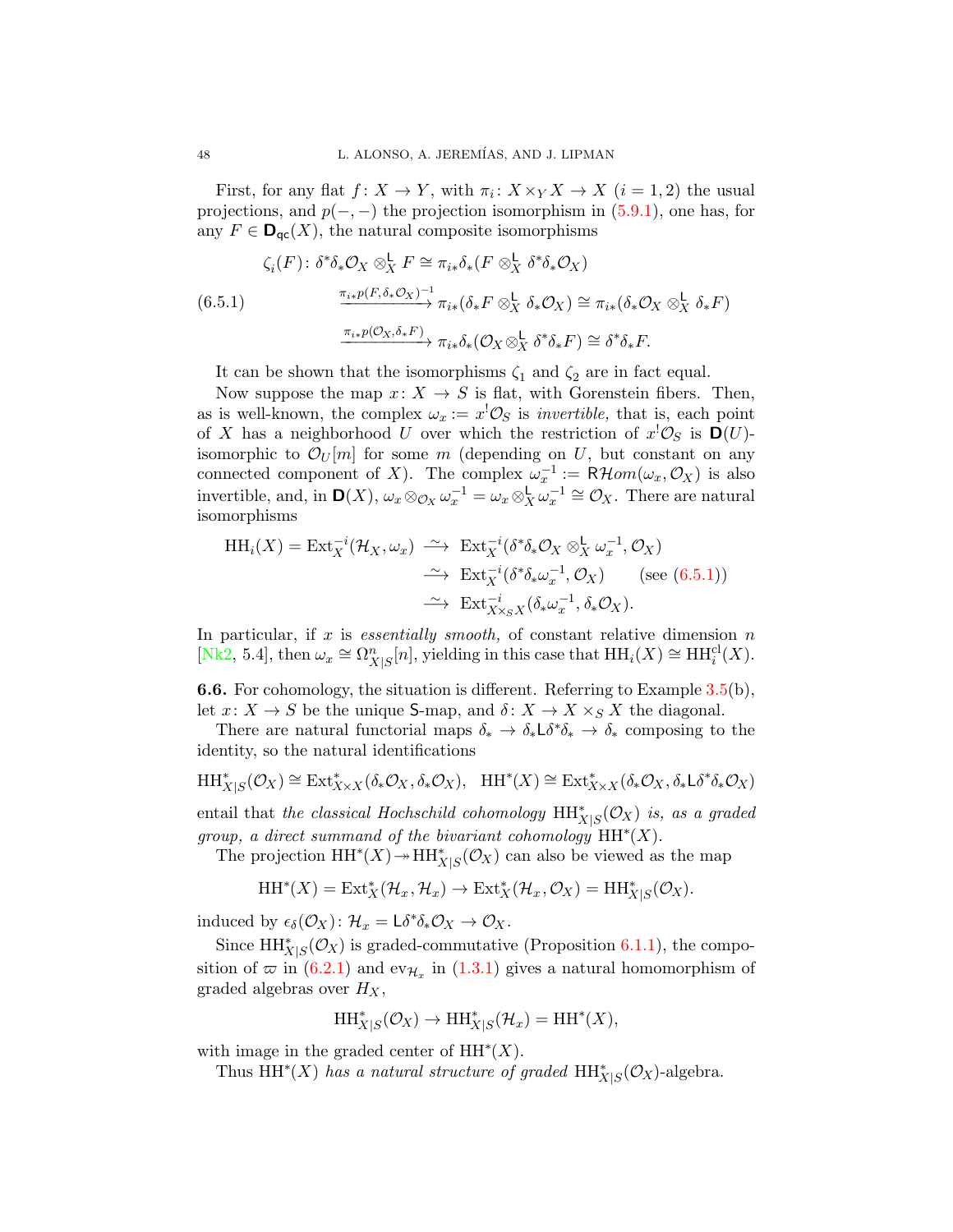#### **REFERENCES**

<span id="page-48-0"></span>[AJL] Alonso Tarrío, L.; Jeremías Lopez, A.; Lipman, J.: Duality and flat base-change on formal schemes. Studies in duality on noetherian formal schemes and nonnoetherian ordinary schemes, Contemporary Math. 244, 3-90, American Math. Soc., Providence, RI, 1999.

Correction: Proc. Amer. Math. Soc. 131 (2003), no. 2, 351–357.

- <span id="page-48-3"></span>[An] Angéniol, B.: Familles de cycle algébriques—schéma de Chow. Lecture Notes in Math., 896. Springer-Verlag, Berlin-New York, 1981.
- <span id="page-48-4"></span>[AnL]  $\quad \qquad \qquad \ldots$  : Lejeune-Jalabert, M.: *Calcul différentiel et classes caractéristiques en* géométrie algébrique. Travaux en Cours, 38. Hermann, Paris, 1989.
- <span id="page-48-2"></span>[AnZ]  $\Box$ : El Zein, F.: La classe fondamentale relative d'un cycle. Appendix to [\[EZ\]](#page-48-22) pp. 67–93.
- <span id="page-48-11"></span>[BF1] Buchweitz, R.; Flenner, H.: Global Hochschild (co-)homology of singular spaces. Adv. Math. 217 (2008), 205–242.
- <span id="page-48-18"></span>[BF2]  $\qquad \qquad$ : The global decomposition theorem for Hochschild (co-)homology of singular spaces via the Atiyah-Chern character. Adv. Math. 217 (2008), 243–281.
- <span id="page-48-16"></span>[Ca1] Căldăraru, A.: The Mukai pairing, I: the Hochschild structure. arXiv:math/0308079.
- <span id="page-48-13"></span>[Ca2]  $\quad$ : The Mukai pairing, II. The Hochschild-Kostant-Rosenberg isomorphism. Adv. Math. 194 (2005), 34–66.
- <span id="page-48-14"></span>[CaW]  $\ldots$ ; Willerton, S.: The Mukai pairing, I: a categorical approach. New York J. Math. 16 (2010), 61–98.
- <span id="page-48-22"></span>[EZ] El Zein, F.: Complexe dualisant et applications à la classe fondamentale d'un cycle. *Bull. Soc. Math. France Mém.*  $58$  (1978).
- <span id="page-48-15"></span>[FM] Fulton, W.; MacPherson, R.: Categorical framework for the study of singular spaces. Mem. Amer. Math. Soc. 31 (1981), no. 243.
- <span id="page-48-12"></span>[GeW] Geller, S.; Weibel, C.: Étale descent for Hochschild and cyclic homology. *Comment.* Math. Helv. **66** (1991), no. 3, 368-388.
- <span id="page-48-10"></span>[GhS] Gerstenhaber, M.; Schack, S.: Algebraic cohomology and deformation theory. Deformation theory of algebras and structures and applications, 11–264, NATO Adv. Sci. Inst. Ser. C Math. Phys. Sci., 247, Kluwer Acad. Publ., Dordrecht, 1988.
- <span id="page-48-21"></span>[Gr1] Grothendieck, A.; Dieudonn´e, J. A.: El´ements de G´eom´etrie Alg´ebrique I. Grundlehren Math. Wissenschaften 166. Springer-Verlag, Berlin-New York, 1971.
- <span id="page-48-19"></span> $[Gr4_0]$   $\quad \qquad$ : Eléments de Géométrie Algébrique IV, Étude locale des schémas et des morphismes of schémas (première partie), Publications Mathématiques, 20, Institut des Hautes Etudes Scientifiques, Paris, 1964. ´
- <span id="page-48-20"></span>[Gr4]  $\quad \qquad \qquad \vdots$  Eléments de Géométrie Algébrique IV, Étude locale des schémas et des morphismes of schémas (quatrième partie), Publications Mathématiques,  $32$ , Institut des Hautes Etudes Scientifiques, Paris, 1967. ´
- <span id="page-48-8"></span>[HS] Hübl, R.; Sastry, P.: Regular differential forms and relative duality. Amer. J. Math. 115 (1993), no. 4, 749–787.
- <span id="page-48-17"></span>[Il] Illusie, L.: Complexe cotangent et Déformations I. Lecture Notes in Math, 239. Springer-Verlag, Berlin-New York, 1971.
- <span id="page-48-6"></span>[Kd] Kaddar, M.: Platitude géométrique et classes fondamentales relatives pondérées I. arXiv:0906.1296.
- <span id="page-48-5"></span>[KW] Kunz, E.; Waldi, R.: Regular differential forms. Contemporary Math., 79. American Math. Soc., Providence, RI, 1988.
- <span id="page-48-7"></span>[L1] Lipman, J.: Dualizing sheaves, differentials and residues on algebraic varieties. Astérisque 117 (1984).
- <span id="page-48-9"></span>[L2]  $\quad \underline{\hspace{2cm}}$ : Residues and traces of differential forms via Hochschild homology. Contemporary Math., 61. American Math. Soc., Providence, RI, 1987.
- <span id="page-48-1"></span>[L3]  $\quad \quad \_$ : Notes on derived categories and Grothendieck Duality. Lecture Notes in Math., 1960. Springer-Verlag, Berlin-New York, 2009.